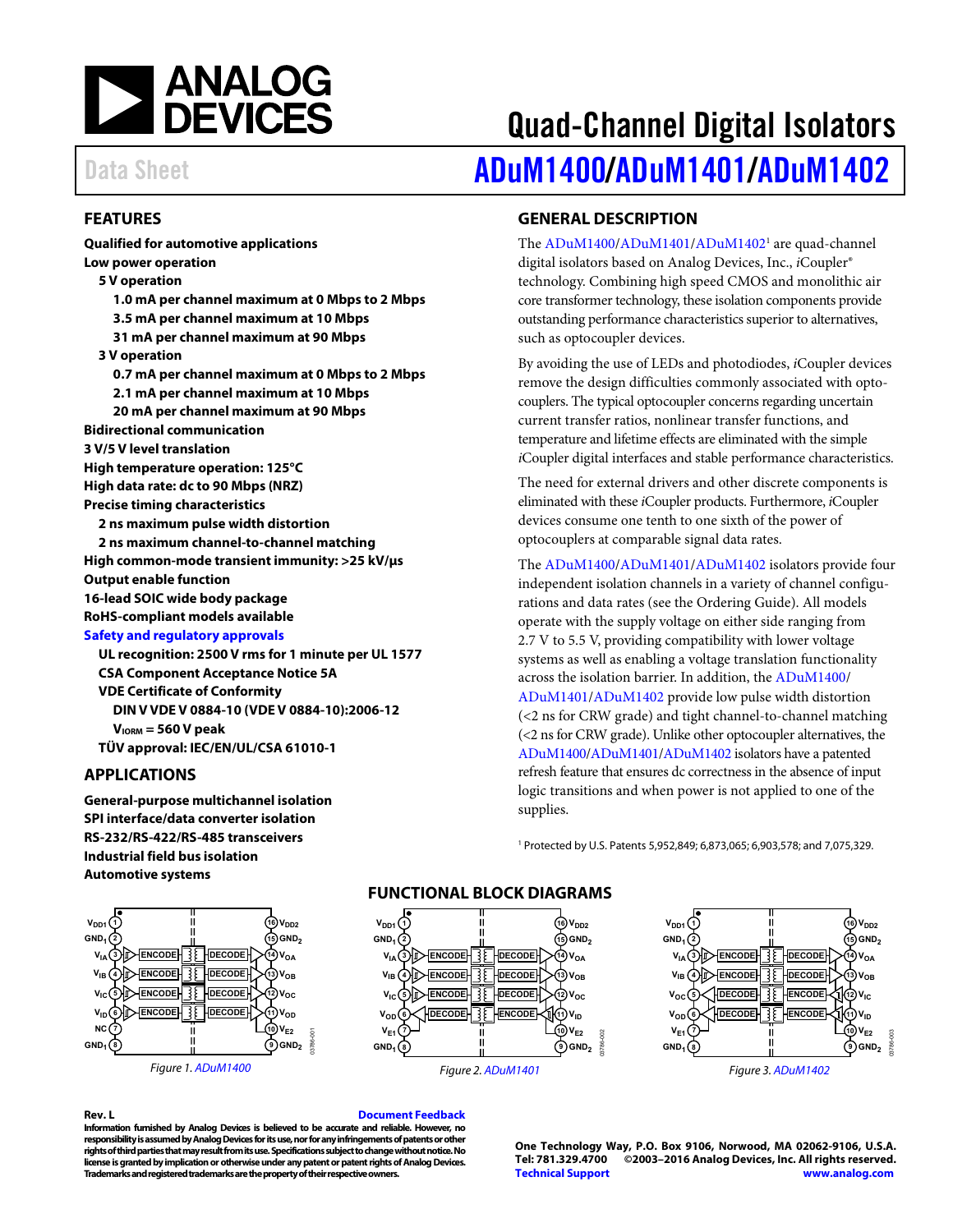### TABLE OF CONTENTS

| Electrical Characteristics-5 V, 105°C Operation  4         |
|------------------------------------------------------------|
| Electrical Characteristics-3 V, 105°C Operation  6         |
| Electrical Characteristics-Mixed 5 V/3 V or 3 V/5 V, 105°C |
| Electrical Characteristics-5 V, 125°C Operation  11        |
| Electrical Characteristics-3 V, 125°C Operation  13        |
| Electrical Characteristics-Mixed 5 V/3 V, 125°C Operation  |
| Electrical Characteristics-Mixed 3 V/5 V, 125°C Operation  |
|                                                            |
|                                                            |
| Insulation and Safety Related Specifications  19           |

| DIN V VDE V 0884-10 (VDE V 0884-10) Insulation  |  |
|-------------------------------------------------|--|
|                                                 |  |
|                                                 |  |
|                                                 |  |
|                                                 |  |
| Pin Configurations and Function Descriptions 22 |  |
|                                                 |  |
|                                                 |  |
|                                                 |  |
|                                                 |  |
| DC Correctness and Magnetic Field Immunity 27   |  |
|                                                 |  |
|                                                 |  |
|                                                 |  |
|                                                 |  |
|                                                 |  |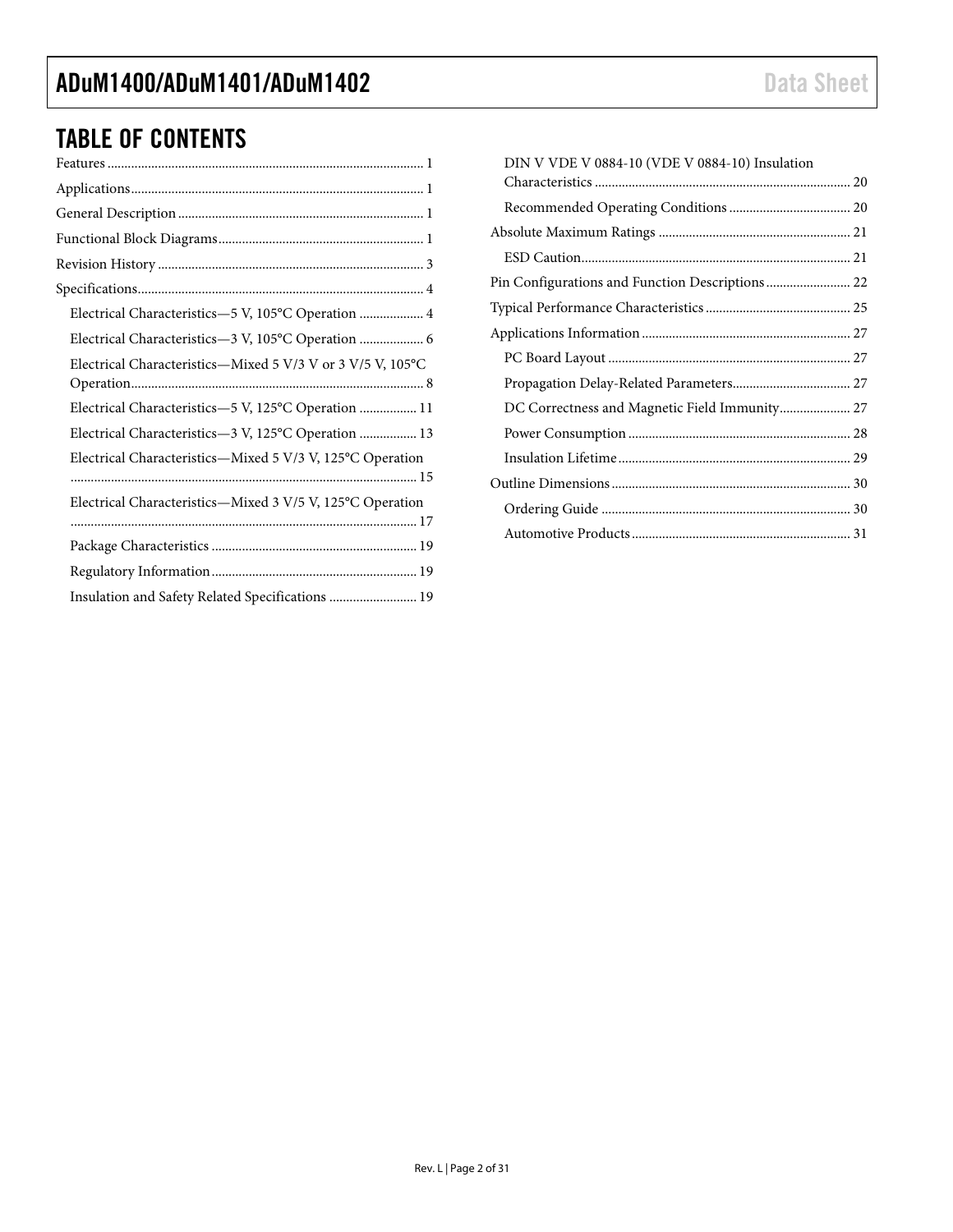### <span id="page-2-0"></span>**REVISION HISTORY**

| 12/2016–Rev. K to Rev. L |  |
|--------------------------|--|
|                          |  |
|                          |  |
|                          |  |
|                          |  |
|                          |  |
|                          |  |
|                          |  |
|                          |  |
|                          |  |
|                          |  |

### **7/2015—Rev. J to Rev. K**

#### **4/2015—Rev. I to Rev. J**

| Changed ADuM140x to ADuM1400/ADuM1401/ |  |
|----------------------------------------|--|
|                                        |  |
|                                        |  |
|                                        |  |

### **4/2014—Rev. H to Rev. I**

|--|

#### **3/2012—Rev. G to Rev. H**

| Created Hyperlink for Safety and Regulatory Approvals |  |
|-------------------------------------------------------|--|
|                                                       |  |
|                                                       |  |
|                                                       |  |
|                                                       |  |

#### **5/2008—Rev. F to Rev. G**

| Added ADuM1400W, ADuM1401W, and ADuM1402W |  |
|-------------------------------------------|--|
|                                           |  |
|                                           |  |
|                                           |  |
|                                           |  |
|                                           |  |
|                                           |  |
|                                           |  |
|                                           |  |
|                                           |  |
|                                           |  |

### **11/2007—Rev. E to Rev. F**

| Added ADuM140xARW Change vs. Temperature Parameter  4 |
|-------------------------------------------------------|
| Added ADuM140xARW Change vs. Temperature Parameter  5 |
| Added ADuM140xARW Change vs. Temperature Parameter  8 |
|                                                       |
|                                                       |

### Data Sheet **ADuM1400/ADuM1401/ADuM1402**

#### **6/2007—Rev. D to Rev. E**

| Changes to Regulatory Information Section 10 |  |
|----------------------------------------------|--|
|                                              |  |
|                                              |  |
|                                              |  |
|                                              |  |
|                                              |  |
|                                              |  |

#### **2/2006—Rev. C to Rev. D**

#### **5/2005—Rev. B to Rev. C**

#### **6/2004—Rev. A to Rev. B**

| Changes to Electrical Characteristics-5 V Operation3     |  |
|----------------------------------------------------------|--|
| Changes to Electrical Characteristics-3 V Operation5     |  |
| Changes to Electrical Characteristics-Mixed 5 V/3 V or   |  |
|                                                          |  |
| Changes to DIN EN 60747-5-2 (VDE 0884 Part 2) Insulation |  |
|                                                          |  |
|                                                          |  |

#### **5/2004—Rev. 0 to Rev. A**

| Changes to the DC Correctness and Magnetic Field Immunity |  |
|-----------------------------------------------------------|--|
|                                                           |  |
|                                                           |  |
|                                                           |  |

### **9/2003—Revision 0: Initial Version**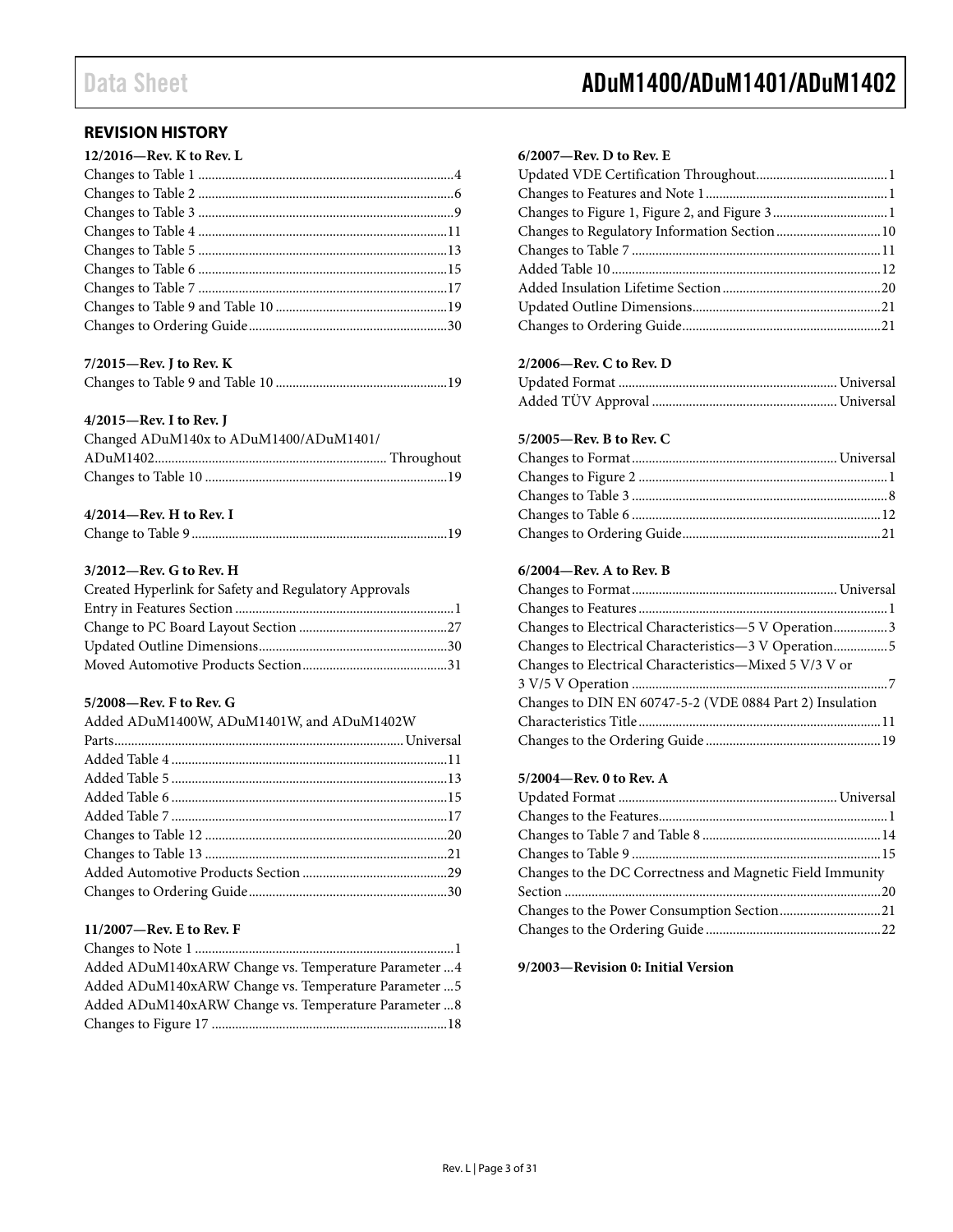## <span id="page-3-0"></span>**SPECIFICATIONS**

### <span id="page-3-1"></span>**ELECTRICAL CHARACTERISTICS—5 V, 105°C OPERATIO[N1](#page-4-0)**

 $4.5$  V  $\le$  V<sub>DD1</sub>  $\le$  5.5 V, 4.5 V  $\le$  V<sub>DD2</sub>  $\le$  5.5 V; all minimum/maximum specifications apply over the entire recommended operation range, unless otherwise noted; all typical specifications are at  $T_A = 25^{\circ}C$ ,  $V_{DD1} = V_{DD2} = 5$  V. These specifications do not apply to ADuM1400W, [ADuM1401W,](http://www.analog.com/ADuM1401?doc=ADuM1400_1401_1402.pdf) and [ADuM1402W](http://www.analog.com/ADuM1402?doc=ADuM1400_1401_1402.pdf) automotive grade versions.

### <span id="page-3-2"></span>**Table 1.**

| Parameter                                                 | Symbol                                       | Min                                 | <b>Typ</b> | Max   | Unit    | <b>Test Conditions</b>                                                       |
|-----------------------------------------------------------|----------------------------------------------|-------------------------------------|------------|-------|---------|------------------------------------------------------------------------------|
| DC SPECIFICATIONS                                         |                                              |                                     |            |       |         |                                                                              |
| Input Supply Current per Channel, Quiescent               | $I_{DDI(Q)}$                                 |                                     | 0.50       | 0.53  | mA      |                                                                              |
| Output Supply Current per Channel, Quiescent              | $I_{DDO (Q)}$                                |                                     | 0.19       | 0.21  | mA      |                                                                              |
| ADuM1400 Total Supply Current, Four Channels <sup>2</sup> |                                              |                                     |            |       |         |                                                                              |
| DC to 2 Mbps                                              |                                              |                                     |            |       |         |                                                                              |
| V <sub>DD1</sub> Supply Current                           | $I_{DD1(Q)}$                                 |                                     | 2.2        | 2.8   | mA      | DC to 1 MHz logic signal freq.                                               |
| V <sub>DD2</sub> Supply Current                           | $I_{DD2(Q)}$                                 |                                     | 0.9        | 1.4   | mA      | DC to 1 MHz logic signal freg.                                               |
| 10 Mbps (BRW and CRW Grades Only)                         |                                              |                                     |            |       |         |                                                                              |
| V <sub>DD1</sub> Supply Current                           | $IDD1$ (10)                                  |                                     | 8.6        | 10.6  | mA      | 5 MHz logic signal freq.                                                     |
| V <sub>DD2</sub> Supply Current                           | DD <sub>2</sub> (10)                         |                                     | 2.6        | 3.5   | mA      | 5 MHz logic signal freq.                                                     |
| 90 Mbps (CRW Grade Only)                                  |                                              |                                     |            |       |         |                                                                              |
| V <sub>DD1</sub> Supply Current                           | DD1 (90)                                     |                                     | 70         | 100   | mA      | 45 MHz logic signal freq.                                                    |
| V <sub>DD2</sub> Supply Current                           | $I_{DD2(90)}$                                |                                     | 18         | 25    | mA      | 45 MHz logic signal freq.                                                    |
| ADuM1401 Total Supply Current, Four Channels <sup>2</sup> |                                              |                                     |            |       |         |                                                                              |
| DC to 2 Mbps                                              |                                              |                                     |            |       |         |                                                                              |
| V <sub>DD1</sub> Supply Current                           | $I_{DD1(Q)}$                                 |                                     | 1.8        | 2.4   | mA      | DC to 1 MHz logic signal freq.                                               |
| V <sub>DD2</sub> Supply Current                           | $I_{DD2(Q)}$                                 |                                     | 1.2        | 1.8   | mA      | DC to 1 MHz logic signal freq.                                               |
| 10 Mbps (BRW and CRW Grades Only)                         |                                              |                                     |            |       |         |                                                                              |
| V <sub>DD1</sub> Supply Current                           | $I_{DD1(10)}$                                |                                     | 7.1        | 9.0   | mA      | 5 MHz logic signal freq.                                                     |
| V <sub>DD2</sub> Supply Current                           | $I_{DD2(10)}$                                |                                     | 4.1        | 5.0   | mA      | 5 MHz logic signal freq.                                                     |
| 90 Mbps (CRW Grade Only)                                  |                                              |                                     |            |       |         |                                                                              |
| V <sub>DD1</sub> Supply Current                           | DD1 (90)                                     |                                     | 57         | 82    | mA      | 45 MHz logic signal freq.                                                    |
| V <sub>DD2</sub> Supply Current                           | $I_{DD2(90)}$                                |                                     | 31         | 43    | mA      | 45 MHz logic signal freq.                                                    |
| ADuM1402 Total Supply Current, Four Channels <sup>2</sup> |                                              |                                     |            |       |         |                                                                              |
| DC to 2 Mbps                                              |                                              |                                     |            |       |         |                                                                              |
| V <sub>DD1</sub> or V <sub>DD2</sub> Supply Current       | $I_{DD1 (Q)}$ , $I_{DD2 (Q)}$                |                                     | 1.5        | 2.1   | mA      | DC to 1 MHz logic signal freq.                                               |
| 10 Mbps (BRW and CRW Grades Only)                         |                                              |                                     |            |       |         |                                                                              |
| V <sub>DD1</sub> or V <sub>DD2</sub> Supply Current       | l <sub>DD1</sub> (10), l <sub>DD2</sub> (10) |                                     | 5.6        | 7.0   | mA      | 5 MHz logic signal freq.                                                     |
| 90 Mbps (CRW Grade Only)                                  |                                              |                                     |            |       |         |                                                                              |
| V <sub>DD1</sub> or V <sub>DD2</sub> Supply Current       | $I_{DD1(90)}$ , $I_{DD2(90)}$                |                                     | 44         | 62    | mA      | 45 MHz logic signal freq.                                                    |
| For All Models                                            |                                              |                                     |            |       |         |                                                                              |
| <b>Input Currents</b>                                     | $I_{IA}$ , $I_{IB}$ , $I_{IC}$ ,             | $-10$                               | $+0.01$    | $+10$ | μA      | $0 V \le V_{IA}$ , $V_{IB}$ , $V_{IC}$ , $V_{ID} \le V_{DD1}$ or $V_{DD2}$ , |
|                                                           | $I_{ID}$ , $I_{E1}$ , $I_{E2}$               |                                     |            |       |         | $0 V \leq V_{E1}$ , $V_{E2} \leq V_{DD1}$ or $V_{DD2}$                       |
| Logic High Input Threshold                                | V <sub>IH</sub> , V <sub>EH</sub>            | 2.0                                 |            |       | V       |                                                                              |
| Logic Low Input Threshold                                 | VIL, VEL                                     |                                     |            | 0.8   | $\sf V$ |                                                                              |
| Logic High Output Voltages                                | VOAH, VOBH,                                  | $(V_{DD1}$ or $V_{DD2}) - 0.1$      | 5.0        |       | ٧       | $I_{\text{Ox}} = -20 \mu A$ , $V_{\text{lx}} = V_{\text{lxH}}$               |
|                                                           | V <sub>осн</sub> , V <sub>орн</sub>          | $(V_{DD1}$ or $V_{DD2}$ ) – 0.4 4.8 |            |       | ٧       | $I_{0x} = -3.2$ mA, $V_{1x} = V_{1xH}$                                       |
| Logic Low Output Voltages                                 | VOAL, VOBL,                                  |                                     | 0.0        | 0.1   | V       | $I_{\text{Ox}} = 20 \mu A$ , $V_{\text{lx}} = V_{\text{lx}}$                 |
|                                                           | VOCL, VODL                                   |                                     | 0.04       | 0.1   | V       | $I_{0x} = 400 \mu A$ , $V_{1x} = V_{1xL}$                                    |
|                                                           |                                              |                                     | 0.2        | 0.4   | V       | $I_{0x} = 3.2$ mA, $V_{1x} = V_{1xL}$                                        |
| <b>SWITCHING SPECIFICATIONS</b>                           |                                              |                                     |            |       |         |                                                                              |
| ADuM1400ARW/ADuM1401ARW/ADuM1402ARW                       |                                              |                                     |            |       |         |                                                                              |
| Minimum Pulse Width <sup>3</sup>                          | PW                                           |                                     |            | 1000  | ns      | $C_L$ = 15 pF, CMOS signal levels                                            |
| Maximum Data Rate <sup>4</sup>                            |                                              | 1                                   |            |       | Mbps    | $C_L = 15$ pF, CMOS signal levels                                            |
| Propagation Delay <sup>5</sup>                            | t <sub>PHL</sub> , t <sub>PLH</sub>          | 50                                  | 65         | 100   | ns      | $C_L = 15$ pF, CMOS signal levels                                            |
|                                                           |                                              |                                     |            |       |         |                                                                              |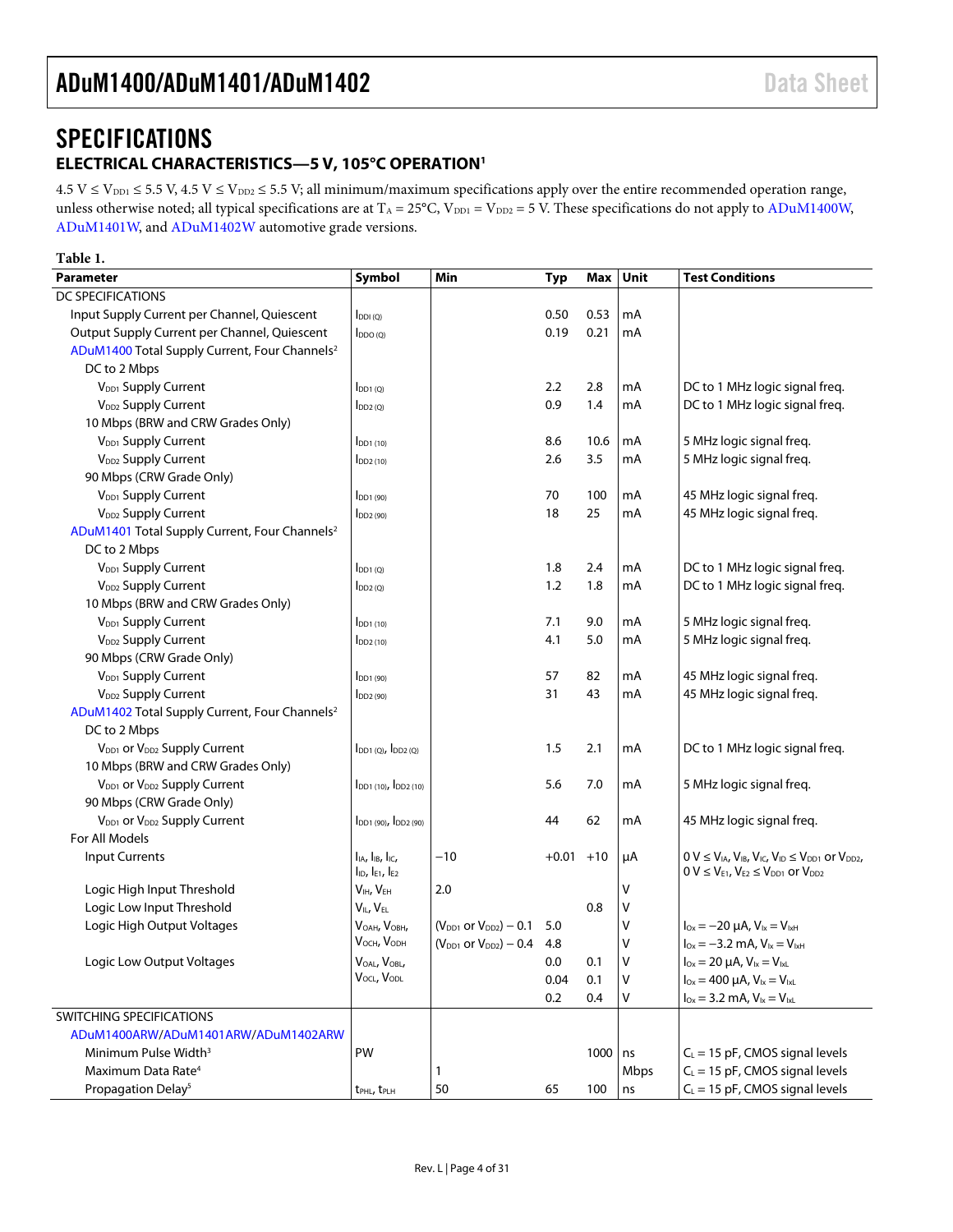### <span id="page-4-0"></span>Data Sheet **ADuM1400/ADuM1401/ADuM1402**

| Parameter                                                                   | Symbol                                 | Min | <b>Typ</b> | Max            | Unit       | <b>Test Conditions</b>                                                                |
|-----------------------------------------------------------------------------|----------------------------------------|-----|------------|----------------|------------|---------------------------------------------------------------------------------------|
| Pulse Width Distortion,  t <sub>PLH</sub> - t <sub>PHL</sub>   <sup>5</sup> | <b>PWD</b>                             |     |            | 40             | ns         | $\overline{C_L}$ = 15 pF, CMOS signal levels                                          |
| Change vs. Temperature                                                      |                                        |     | 11         |                | ps/°C      | $C_L$ = 15 pF, CMOS signal levels                                                     |
| Propagation Delay Skew <sup>6</sup>                                         | t <sub>PSK</sub>                       |     |            | 50             | ns         | $C_L$ = 15 pF, CMOS signal levels                                                     |
| Channel-to-Channel Matching7                                                | t <sub>PSKCD</sub> /t <sub>PSKOD</sub> |     |            | 50             | ns         | $C_L = 15$ pF, CMOS signal levels                                                     |
| ADuM1400BRW/ADuM1401BRW/ADuM1402BRW                                         |                                        |     |            |                |            |                                                                                       |
| Minimum Pulse Width <sup>3</sup>                                            | PW                                     |     |            | 100            | ns         | $C_L$ = 15 pF, CMOS signal levels                                                     |
| Maximum Data Rate <sup>4</sup>                                              |                                        | 10  |            |                | Mbps       | $C_L$ = 15 pF, CMOS signal levels                                                     |
| Propagation Delay <sup>5</sup>                                              | t <sub>PHL</sub> , t <sub>PLH</sub>    | 20  | 32         | 50             | ns         | $C_L = 15$ pF, CMOS signal levels                                                     |
| Pulse Width Distortion, $ t_{PLH} - t_{PHL} ^5$                             | <b>PWD</b>                             |     |            | 3              | ns         | $C_L$ = 15 pF, CMOS signal levels                                                     |
| Change vs. Temperature                                                      |                                        |     | 5          |                | ps/°C      | $C_L$ = 15 pF, CMOS signal levels                                                     |
| Propagation Delay Skew <sup>6</sup>                                         | t <sub>PSK</sub>                       |     |            | 15             | ns         | $C_L$ = 15 pF, CMOS signal levels                                                     |
| Channel-to-Channel Matching, Codirectional<br>Channels <sup>7</sup>         | t <sub>PSKCD</sub>                     |     |            | 3              | ns         | $C_L$ = 15 pF, CMOS signal levels                                                     |
| Channel-to-Channel Matching, Opposing-<br>Directional Channels <sup>7</sup> | t <sub>PSKOD</sub>                     |     |            | 6              | ns         | $C_L$ = 15 pF, CMOS signal levels                                                     |
| ADuM1400CRW/ADuM1401CRW/ADuM1402CRW                                         |                                        |     |            |                |            |                                                                                       |
| Minimum Pulse Width <sup>3</sup>                                            | PW                                     |     | 8.3        | 11.1           | ns         | $C_L$ = 15 pF, CMOS signal levels                                                     |
| Maximum Data Rate <sup>4</sup>                                              |                                        | 90  | 120        |                | Mbps       | $C_L$ = 15 pF, CMOS signal levels                                                     |
| Propagation Delay <sup>5</sup>                                              | t <sub>PHL</sub> , t <sub>PLH</sub>    | 18  | 27         | 32             | ns         | $C_L$ = 15 pF, CMOS signal levels                                                     |
| Pulse Width Distortion, $ t_{\text{PLH}} - t_{\text{PHL}} ^5$               | <b>PWD</b>                             |     | 0.5        | $\overline{2}$ | ns         | $C_L$ = 15 pF, CMOS signal levels                                                     |
| Change vs. Temperature                                                      |                                        |     | 3          |                | ps/°C      | $C_L$ = 15 pF, CMOS signal levels                                                     |
| Propagation Delay Skew <sup>6</sup>                                         | t <sub>PSK</sub>                       |     |            | 10             | ns         | $C_L$ = 15 pF, CMOS signal levels                                                     |
| Channel-to-Channel Matching, Codirectional<br>Channels $7$                  | t <sub>PSKCD</sub>                     |     |            | $\overline{2}$ | ns         | $C_L = 15$ pF, CMOS signal levels                                                     |
| Channel-to-Channel Matching, Opposing-<br>Directional Channels <sup>7</sup> | t <sub>PSKOD</sub>                     |     |            | 5              | ns         | $C_L$ = 15 pF, CMOS signal levels                                                     |
| For All Models                                                              |                                        |     |            |                |            |                                                                                       |
| Output Disable Propagation Delay (High/Low<br>to High Impedance)            | t <sub>PH7</sub> , t <sub>PLH</sub>    |     | 6          | 8              | ns         | $C_L$ = 15 pF, CMOS signal levels                                                     |
| Output Enable Propagation Delay (High<br>Impedance to High/Low)             | t <sub>PZH</sub> , t <sub>PZL</sub>    |     | 6          | 8              | ns         | $C_L$ = 15 pF, CMOS signal levels                                                     |
| Output Rise/Fall Time (10% to 90%)                                          | $t_R/t_F$                              |     | 2.5        |                | ns         | $C_L$ = 15 pF, CMOS signal levels                                                     |
| Common-Mode Transient Immunity at Logic<br>High Output <sup>8</sup>         | CM <sub>H</sub>                        | 25  | 35         |                | kV/µs      | $V_{1x} = V_{DD1}$ or $V_{DD2}$ , $V_{CM} = 1000 V$ ,<br>transient magnitude = $800V$ |
| Common-Mode Transient Immunity at Logic<br>Low Output <sup>8</sup>          | $ CM_{L} $                             | 25  | 35         |                | $kV/\mu s$ | $V_{1x} = 0 V$ , $V_{CM} = 1000 V$ ,<br>transient magnitude = $800V$                  |
| <b>Refresh Rate</b>                                                         | $\mathsf{f}_\mathsf{r}$                |     | 1.2        |                | Mbps       |                                                                                       |
| Input Dynamic Supply Current per Channel <sup>9</sup>                       | $I_{DDI(D)}$                           |     | 0.19       |                | mA/Mbps    |                                                                                       |
| Output Dynamic Supply Current per Channel <sup>9</sup>                      | $I_{DDO(D)}$                           |     | 0.05       |                | mA/Mbps    |                                                                                       |

<sup>1</sup> All voltages are relative to their respective ground.

<sup>2</sup> The supply current values for all four channels are combined when running at identical data rates. Output supply current values are specified with no output load present. The supply current associated with an individual channel operating at a given data rate may be calculated as described in th[e Power Consumption](#page-27-0) section. Se[e Figure 8](#page-24-1) throug[h Figure 10](#page-24-2) for information on per-channel supply current as a function of data rate for unloaded and loaded conditions. Se[e Figure 11](#page-24-3) through [Figure 15](#page-25-0) for total  $V_{DD1}$  and  $V_{DD2}$  supply currents as a function of data rate fo[r ADuM1400/](http://www.analog.com/ADuM1400?doc=ADuM1400_1401_1402.pdf)[ADuM1401](http://www.analog.com/ADuM1401?doc=ADuM1400_1401_1402.pdf)[/ADuM1402](http://www.analog.com/ADuM1402?doc=ADuM1400_1401_1402.pdf) channel configurations.

<sup>3</sup> The minimum pulse width is the shortest pulse width at which the specified pulse width distortion is guaranteed.

<sup>4</sup> The maximum data rate is the fastest data rate at which the specified pulse width distortion is guaranteed.

<sup>5</sup> t<sub>PHL</sub> propagation delay is measured from the 50% level of the falling edge of the V<sub>Ix</sub> signal to the 50% level of the falling edge of the V<sub>Ox</sub> signal. t<sub>PLH</sub> propagation delay is measured from the 50% level of the rising edge of the  $V_{1x}$  signal to the 50% level of the rising edge of the V<sub>Ox</sub> signal.

 $6$  t<sub>psk</sub> is the magnitude of the worst-case difference in t<sub>PH</sub> or t<sub>PH</sub> that is measured between units at the same operating temperature, supply voltages, and output load within the recommended operating conditions.

<sup>7</sup> Codirectional channel-to-channel matching is the absolute value of the difference in propagation delays between any two channels with inputs on the same side of the isolation barrier. Opposing-directional channel-to-channel matching is the absolute value of the difference in propagation delays between any two channels with inputs on opposing sides of the isolation barrier.

 $8$  CM<sub>H</sub> is the maximum common-mode voltage slew rate that can be sustained while maintaining V<sub>0</sub> > 0.8 V<sub>DD2</sub>. CM<sub>L</sub> is the maximum common-mode voltage slew rate that can be sustained while maintaining  $V_0 < 0.8$  V. The common-mode voltage slew rates apply to both rising and falling common-mode voltage edges. The transient magnitude is the range over which the common mode is slewed.

<sup>9</sup> Dynamic supply current is the incremental amount of supply current required for a 1 Mbps increase in signal data rate. Se[e Figure 8](#page-24-1) throug[h Figure 10](#page-24-2) for information on per-channel supply current for unloaded and loaded conditions. See th[e Power Consumption](#page-27-0) section for guidance on calculating the per-channel supply current for a given data rate.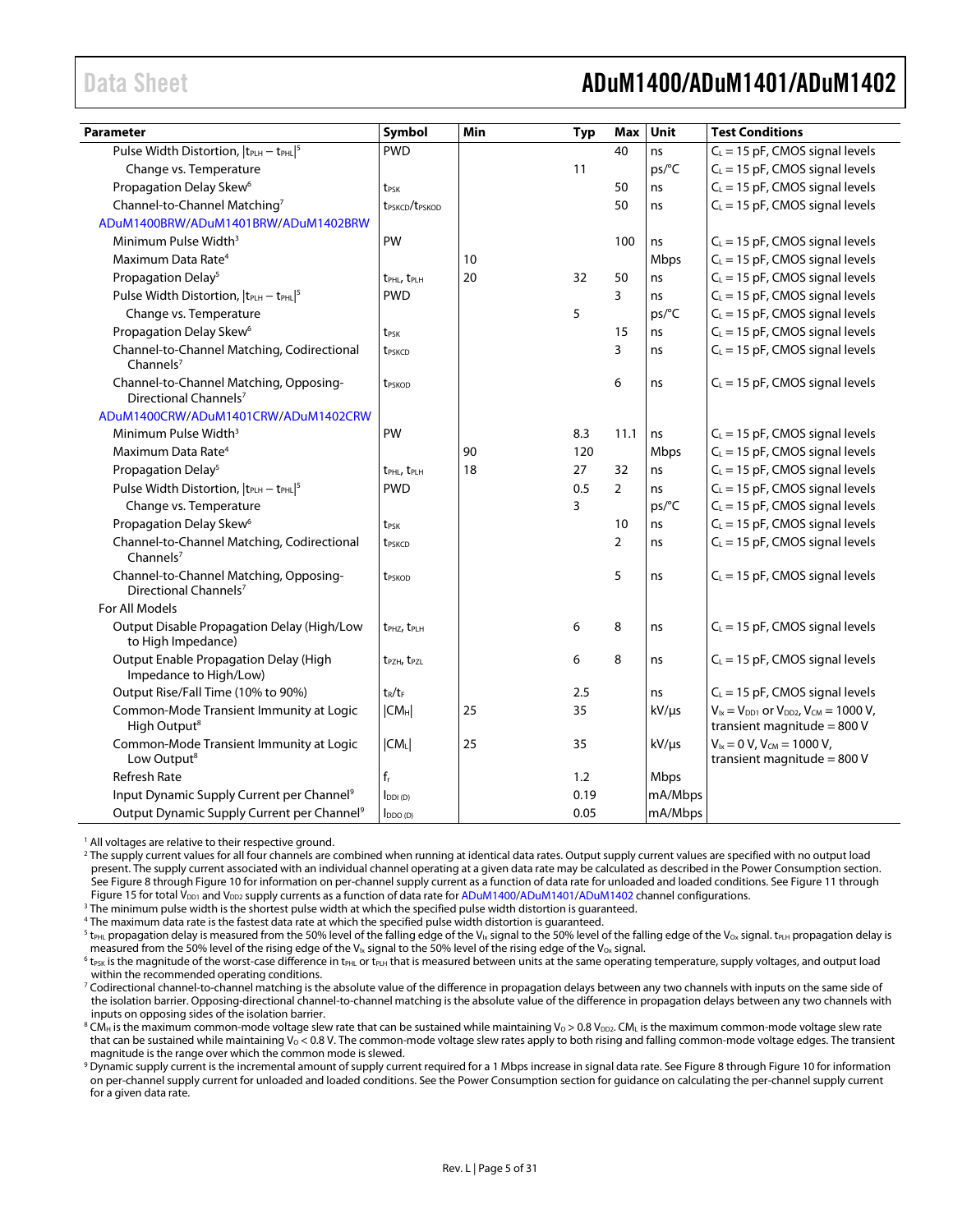### <span id="page-5-0"></span>**ELECTRICAL CHARACTERISTICS—3 V, 105°C OPERATIO[N1](#page-6-0)**

 $2.7 V \le V_{\text{DD1}} \le 3.6 V$ ,  $2.7 V \le V_{\text{DD2}} \le 3.6 V$ ; all minimum/maximum specifications apply over the entire recommended operation range, unless otherwise noted; all typical specifications are at  $T_A = 25^{\circ}C$ ,  $V_{DD1} = V_{DD2} = 3.0$  V. These specifications do not apply to [ADuM1400W,](http://www.analog.com/ADuM1400?doc=ADuM1400_1401_1402.pdf) [ADuM1401W,](http://www.analog.com/ADuM1401?doc=ADuM1400_1401_1402.pdf) and [ADuM1402W](http://www.analog.com/ADuM1402?doc=ADuM1400_1401_1402.pdf) automotive grade versions.

| Table 2.                                                        |                                        |                                |            |       |             |                                                                                |
|-----------------------------------------------------------------|----------------------------------------|--------------------------------|------------|-------|-------------|--------------------------------------------------------------------------------|
| <b>Parameter</b>                                                | Symbol                                 | Min                            | <b>Typ</b> | Max   | Unit        | <b>Test Conditions</b>                                                         |
| <b>DC SPECIFICATIONS</b>                                        |                                        |                                |            |       |             |                                                                                |
| Input Supply Current per Channel, Quiescent                     | $I_{DDI(O)}$                           |                                | 0.26       | 0.31  | mA          |                                                                                |
| Output Supply Current per Channel, Quiescent                    | $I_{DDO(Q)}$                           |                                | 0.11       | 0.14  | mA          |                                                                                |
| ADuM1400 Total Supply Current, Four Channels <sup>2</sup>       |                                        |                                |            |       |             |                                                                                |
| DC to 2 Mbps                                                    |                                        |                                |            |       |             |                                                                                |
| V <sub>DD1</sub> Supply Current                                 | $I_{DD1(0)}$                           |                                | 1.2        | 1.9   | mA          | DC to 1 MHz logic signal freq.                                                 |
| V <sub>DD2</sub> Supply Current                                 | $I_{DD2(Q)}$                           |                                | 0.5        | 0.9   | mA          | DC to 1 MHz logic signal freq.                                                 |
| 10 Mbps (BRW and CRW Grades Only)                               |                                        |                                |            |       |             |                                                                                |
| V <sub>DD1</sub> Supply Current                                 | $I_{DD1(10)}$                          |                                | 4.5        | 6.5   | mA          | 5 MHz logic signal freq.                                                       |
| V <sub>DD2</sub> Supply Current                                 | $I_{DD2(10)}$                          |                                | 1.4        | 2.0   | mA          | 5 MHz logic signal freq.                                                       |
| 90 Mbps (CRW Grade Only)                                        |                                        |                                |            |       |             |                                                                                |
| V <sub>DD1</sub> Supply Current                                 | $IDD1$ (90)                            |                                | 37         | 65    | mA          | 45 MHz logic signal freq.                                                      |
| V <sub>DD2</sub> Supply Current                                 | $I_{DD2(90)}$                          |                                | 11         | 15    | mA          | 45 MHz logic signal freq.                                                      |
| ADuM1401 Total Supply Current, Four Channels <sup>2</sup>       |                                        |                                |            |       |             |                                                                                |
| DC to 2 Mbps                                                    |                                        |                                |            |       |             |                                                                                |
| V <sub>DD1</sub> Supply Current                                 | $I_{DD1(Q)}$                           |                                | 1.0        | 1.6   | mA          | DC to 1 MHz logic signal freq.                                                 |
| V <sub>DD2</sub> Supply Current                                 | $I_{DD2(Q)}$                           |                                | 0.7        | 1.2   | mA          | DC to 1 MHz logic signal freq.                                                 |
| 10 Mbps (BRW and CRW Grades Only)                               |                                        |                                |            |       |             |                                                                                |
| V <sub>DD1</sub> Supply Current                                 | $I$ <sub>DD1</sub> $(10)$              |                                | 3.7        | 5.4   | mA          | 5 MHz logic signal freq.                                                       |
| V <sub>DD2</sub> Supply Current                                 | $I_{DD2(10)}$                          |                                | 2.2        | 3.0   | mA          | 5 MHz logic signal freq.                                                       |
| 90 Mbps (CRW Grade Only)                                        |                                        |                                |            |       |             |                                                                                |
| V <sub>DD1</sub> Supply Current                                 | $I_{DD1(90)}$                          |                                | 30         | 52    | mA          | 45 MHz logic signal freq.                                                      |
| V <sub>DD2</sub> Supply Current                                 | $I_{DD2(90)}$                          |                                | 18         | 27    | mA          | 45 MHz logic signal freq.                                                      |
| ADuM1402 Total Supply Current, Four Channels <sup>2</sup>       |                                        |                                |            |       |             |                                                                                |
| DC to 2 Mbps                                                    |                                        |                                |            |       |             |                                                                                |
| V <sub>DD1</sub> or V <sub>DD2</sub> Supply Current             | $I_{DD1(Q)}$ , $I_{DD2(Q)}$            |                                | 0.9        | 1.5   | mA          | DC to 1 MHz logic signal freq.                                                 |
| 10 Mbps (BRW and CRW Grades Only)                               |                                        |                                |            |       |             |                                                                                |
| V <sub>DD1</sub> or V <sub>DD2</sub> Supply Current             | $I_{DD1(10)}$ , $I_{DD2(10)}$          |                                | 3.0        | 4.2   | mA          | 5 MHz logic signal freq.                                                       |
| 90 Mbps (CRW Grade Only)                                        |                                        |                                |            |       |             |                                                                                |
| V <sub>DD1</sub> or V <sub>DD2</sub> Supply Current             | $I_{DD1(90)}$ , $I_{DD2(90)}$          |                                | 24         | 39    | mA          | 45 MHz logic signal freq.                                                      |
| For All Models                                                  |                                        |                                |            |       |             |                                                                                |
| <b>Input Currents</b>                                           | $IIA, IIB, IIC,$                       | $-10$                          | $+0.01$    | $+10$ | μA          | $0 V \leq V_{IA}$ , $V_{IB}$ , $V_{IC}$ , $V_{ID} \leq V_{DD1}$ or $V_{DD2}$ , |
|                                                                 | $I_{ID}$ , $I_{E1}$ , $I_{E2}$         |                                |            |       |             | $0 V \leq V_{E1}$ , $V_{E2} \leq V_{DD1}$ or $V_{DD2}$                         |
| Logic High Input Threshold                                      | V <sub>IH</sub> , V <sub>EH</sub>      | 1.6                            |            |       | ٧           |                                                                                |
| Logic Low Input Threshold                                       | VIL, VEL                               |                                |            | 0.4   | V           |                                                                                |
| Logic High Output Voltages                                      | V <sub>OAH</sub> , V <sub>OBH</sub> ,  | $(V_{DD1}$ or $V_{DD2}) - 0.1$ | 3.0        |       | V           | $I_{Ox} = -20 \mu A$ , $V_{1x} = V_{1xH}$                                      |
|                                                                 | $V_{OCH}$ , $V_{ODH}$                  | $(V_{DD1}$ or $V_{DD2}) - 0.4$ | 2.8        |       | $\vee$      | $I_{0x} = -3.2$ mA, $V_{1x} = V_{1xH}$                                         |
| Logic Low Output Voltages                                       | VOAL, VOBL,                            |                                | 0.0        | 0.1   | $\mathsf V$ | $I_{0x} = 20 \mu A$ , $V_{1x} = V_{1xL}$                                       |
|                                                                 | VOCL, VODL                             |                                | 0.04       | 0.1   | V           | $I_{0x} = 400 \mu A$ , $V_{1x} = V_{1xL}$                                      |
|                                                                 |                                        |                                | 0.2        | 0.4   | V           | $I_{0x} = 3.2$ mA, $V_{1x} = V_{1xL}$                                          |
| SWITCHING SPECIFICATIONS                                        |                                        |                                |            |       |             |                                                                                |
| ADuM1400ARW/ADuM1401ARW/ADuM1402ARW                             |                                        |                                |            |       |             |                                                                                |
| Minimum Pulse Width <sup>3</sup>                                | PW                                     |                                |            | 1000  | ns          | $C_L = 15$ pF, CMOS signal levels                                              |
| Maximum Data Rate <sup>4</sup>                                  |                                        | 1                              |            |       | Mbps        | $C_L$ = 15 pF, CMOS signal levels                                              |
| Propagation Delay <sup>5</sup>                                  | t <sub>PHL</sub> , t <sub>PLH</sub>    | 50                             | 75         | 100   | ns          | $C_L$ = 15 pF, CMOS signal levels                                              |
| Pulse Width Distortion,  t <sub>PLH</sub> - t <sub>PHL</sub>  5 | <b>PWD</b>                             |                                |            | 40    | ns          | $C_L = 15$ pF, CMOS signal levels                                              |
| Change vs. Temperature                                          |                                        |                                | 11         |       | ps/°C       | $C_L = 15$ pF, CMOS signal levels                                              |
| Propagation Delay Skew <sup>6</sup>                             | t <sub>PSK</sub>                       |                                |            | 50    | ns          | $C_L = 15$ pF, CMOS signal levels                                              |
| Channel-to-Channel Matching7                                    | t <sub>PSKCD</sub> /t <sub>PSKOD</sub> |                                |            | 50    | ns          | $C_L = 15$ pF, CMOS signal levels                                              |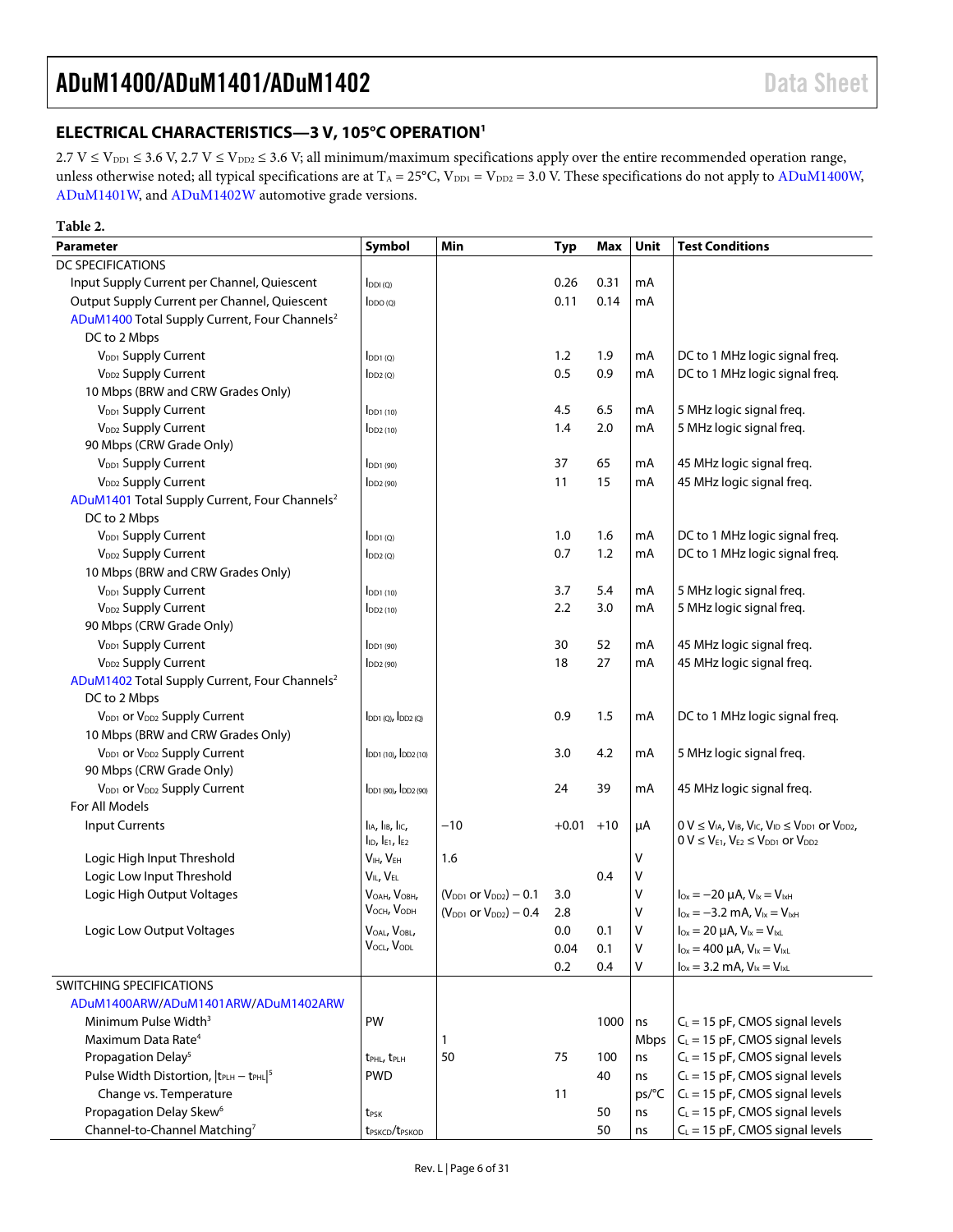### <span id="page-6-0"></span>Data Sheet **ADuM1400/ADuM1401/ADuM1402**

| Parameter                                                                   | Symbol                               | Min | <b>Typ</b> | <b>Max</b>     | Unit               | <b>Test Conditions</b>                                                                |
|-----------------------------------------------------------------------------|--------------------------------------|-----|------------|----------------|--------------------|---------------------------------------------------------------------------------------|
| ADuM1400BRW/ADuM1401BRW/ADuM1402BRW                                         |                                      |     |            |                |                    |                                                                                       |
| Minimum Pulse Width <sup>3</sup>                                            | PW                                   |     |            | 100            | ns                 | $C_L = 15$ pF, CMOS signal levels                                                     |
| Maximum Data Rate <sup>4</sup>                                              |                                      | 10  |            |                | Mbps               | $C_L = 15$ pF, CMOS signal levels                                                     |
| Propagation Delay <sup>5</sup>                                              | t <sub>PHL</sub> , t <sub>PLH</sub>  | 20  | 38         | 50             | ns                 | $C_L = 15$ pF, CMOS signal levels                                                     |
| Pulse Width Distortion, $ t_{\text{PLH}} - t_{\text{PHL}} ^5$               | <b>PWD</b>                           |     |            | 3              | ns                 | $C_L$ = 15 pF, CMOS signal levels                                                     |
| Change vs. Temperature                                                      |                                      |     | 5          |                | ps/C               | $C_L$ = 15 pF, CMOS signal levels                                                     |
| Propagation Delay Skew <sup>6</sup>                                         | t <sub>PSK</sub>                     |     |            | 22             | ns                 | $C_L = 15$ pF, CMOS signal levels                                                     |
| Channel-to-Channel Matching, Codirectional<br>Channels <sup>7</sup>         | t <sub>PSKCD</sub>                   |     |            | 3              | ns                 | $C_L = 15$ pF, CMOS signal levels                                                     |
| Channel-to-Channel Matching, Opposing-<br>Directional Channels <sup>7</sup> | t <sub>PSKOD</sub>                   |     |            | 6              | ns                 | $C_L$ = 15 pF, CMOS signal levels                                                     |
| ADuM1400CRW/ADuM1401CRW/ADuM1402CRW                                         |                                      |     |            |                |                    |                                                                                       |
| Minimum Pulse Width <sup>3</sup>                                            | PW                                   |     | 8.3        | 11.1           | ns                 | $C_L$ = 15 pF, CMOS signal levels                                                     |
| Maximum Data Rate <sup>4</sup>                                              |                                      | 90  | 120        |                | Mbps               | $C_L$ = 15 pF, CMOS signal levels                                                     |
| Propagation Delay <sup>5</sup>                                              | t <sub>PHL</sub> , t <sub>PLH</sub>  | 20  | 34         | 45             | ns                 | $C_L = 15$ pF, CMOS signal levels                                                     |
| Pulse Width Distortion, $ t_{PLH} - t_{PHL} ^5$                             | <b>PWD</b>                           |     | 0.5        | $\overline{2}$ | ns                 | $C_L$ = 15 pF, CMOS signal levels                                                     |
| Change vs. Temperature                                                      |                                      |     | 3          |                | ps/C               | $C_L$ = 15 pF, CMOS signal levels                                                     |
| Propagation Delay Skew <sup>6</sup>                                         | t <sub>PSK</sub>                     |     |            | 16             | ns                 | $C_L = 15$ pF, CMOS signal levels                                                     |
| Channel-to-Channel Matching, Codirectional<br>Channels $7$                  | t <sub>PSKCD</sub>                   |     |            | $\overline{2}$ | ns                 | $C_L$ = 15 pF, CMOS signal levels                                                     |
| Channel-to-Channel Matching, Opposing-<br>Directional Channels <sup>7</sup> | t <sub>PSKOD</sub>                   |     |            | 5              | ns                 | $C_L$ = 15 pF, CMOS signal levels                                                     |
| For All Models                                                              |                                      |     |            |                |                    |                                                                                       |
| Output Disable Propagation Delay (High/Low to<br>High Impedance)            | t <sub>PH7</sub> , t <sub>PI H</sub> |     | 6          | 8              | ns                 | $C_L$ = 15 pF, CMOS signal levels                                                     |
| Output Enable Propagation Delay (High<br>Impedance to High/Low)             | t <sub>PZH</sub> , t <sub>PZL</sub>  |     | 6          | 8              | ns                 | $C_L$ = 15 pF, CMOS signal levels                                                     |
| Output Rise/Fall Time (10% to 90%)                                          | $t_R/t_F$                            |     | 3          |                | ns                 | $C_L$ = 15 pF, CMOS signal levels                                                     |
| Common-Mode Transient Immunity at Logic<br>High Output <sup>8</sup>         | $ CM_H $                             | 25  | 35         |                | $kV/\mu s$         | $V_{1x} = V_{DD1}$ or $V_{DD2}$ , $V_{CM} = 1000 V$ ,<br>transient magnitude = $800V$ |
| Common-Mode Transient Immunity at Logic<br>Low Output <sup>8</sup>          | CM <sub>L</sub>                      | 25  | 35         |                | $kV/\mu s$         | $V_{1x} = 0 V$ , $V_{CM} = 1000 V$ ,<br>transient magnitude = $800$ V                 |
| <b>Refresh Rate</b>                                                         | $f_r$                                |     | 1.1        |                | Mbps               |                                                                                       |
| Input Dynamic Supply Current per Channel <sup>9</sup>                       | $I_{DDI(D)}$                         |     | 0.10       |                | mA/<br><b>Mbps</b> |                                                                                       |
| Output Dynamic Supply Current per Channel <sup>9</sup>                      | $I_{DDO(D)}$                         |     | 0.03       |                | mA/<br><b>Mbps</b> |                                                                                       |

<sup>1</sup> All voltages are relative to their respective ground.

<sup>2</sup> The supply current values for all four channels are combined when running at identical data rates. Output supply current values are specified with no output load present. The supply current associated with an individual channel operating at a given data rate may be calculated as described in th[e Power Consumption](#page-27-0) section. Se[e Figure 8](#page-24-1) throug[h Figure 10](#page-24-2) for information on per-channel supply current as a function of data rate for unloaded and loaded conditions. Se[e Figure 11](#page-24-3) through [Figure 15](#page-25-0) for total V<sub>DD1</sub> and V<sub>DD2</sub> supply currents as a function of data rate fo[r ADuM1400/](http://www.analog.com/ADuM1400?doc=ADuM1400_1401_1402.pdf)[ADuM1401](http://www.analog.com/ADuM1401?doc=ADuM1400_1401_1402.pdf)[/ADuM1402](http://www.analog.com/ADuM1402?doc=ADuM1400_1401_1402.pdf) channel configurations.

<sup>3</sup> The minimum pulse width is the shortest pulse width at which the specified pulse width distortion is guaranteed.

<sup>4</sup> The maximum data rate is the fastest data rate at which the specified pulse width distortion is guaranteed.

<sup>5</sup> t<sub>PHL</sub> propagation delay is measured from the 50% level of the falling edge of the V<sub>Ix</sub> signal to the 50% level of the falling edge of the V<sub>Ox</sub> signal. t<sub>PLH</sub> propagation delay is measured from the 50% level of the rising edge of the V<sub>Ix</sub> signal to the 50% level of the rising edge of the V<sub>Ox</sub> signal.

 $6$  t<sub>PSK</sub> is the magnitude of the worst-case difference in t<sub>PHL</sub> or t<sub>PLH</sub> that is measured between units at the same operating temperature, supply voltages, and output load within the recommended operating conditions.

<sup>7</sup> Codirectional channel-to-channel matching is the absolute value of the difference in propagation delays between any two channels with inputs on the same side of the isolation barrier. Opposing-directional channel-to-channel matching is the absolute value of the difference in propagation delays between any two channels with inputs on opposing sides of the isolation barrier.

<sup>8</sup> CM<sub>H</sub> is the maximum common-mode voltage slew rate that can be sustained while maintaining V<sub>0</sub> > 0.8 V<sub>DD2</sub>. CM<sub>L</sub> is the maximum common-mode voltage slew rate that can be sustained while maintaining  $V_0 < 0.8$  V. The common-mode voltage slew rates apply to both rising and falling common-mode voltage edges. The transient magnitude is the range over which the common mode is slewed.

 $^9$  Dynamic supply current is the incremental amount of supply current required for a 1 Mbps increase in signal data rate. Se[e Figure 8](#page-24-1) throug[h Figure 10](#page-24-2) for information on per-channel supply current for unloaded and loaded conditions. See th[e Power Consumption](#page-27-0) section for guidance on calculating the per-channel supply current for a given data rate.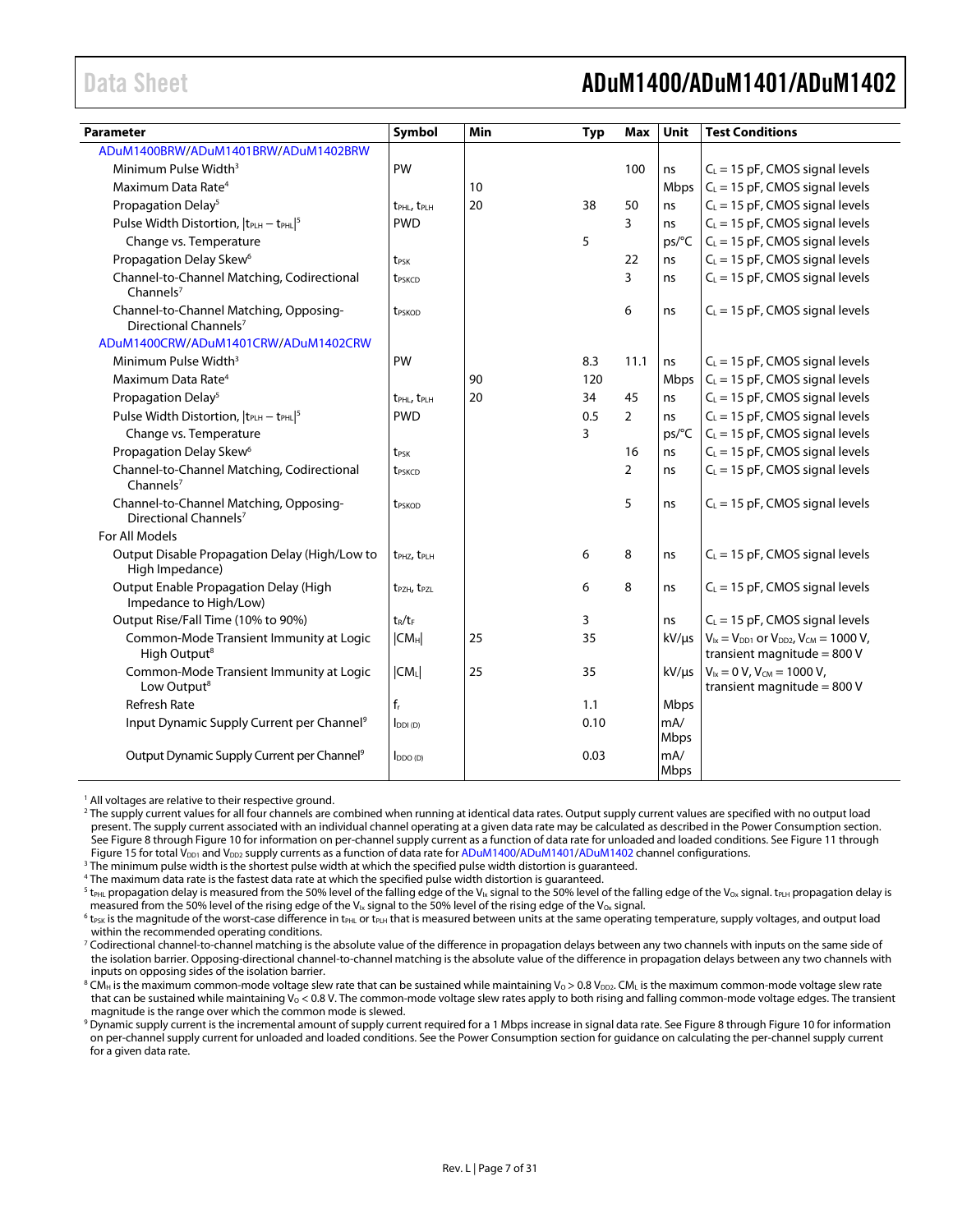### <span id="page-7-0"></span>**ELECTRICAL CHARACTERISTICS—MIXED 5 V/3 V OR 3 V/5 V, 105°C OPERATIO[N1](#page-9-0)**

5 V/3 V operation:  $4.5$  V  $\leq$  V<sub>DD1</sub>  $\leq$  5.5 V, 2.7 V  $\leq$  V<sub>DD2</sub>  $\leq$  3.6 V; 3 V/5 V operation: 2.7 V  $\leq$  V<sub>DD1</sub>  $\leq$  3.6 V, 4.5 V  $\leq$  V<sub>DD2</sub>  $\leq$  5.5 V; all minimum/maximum specifications apply over the entire recommended operation range, unless otherwise noted; all typical specifications are at  $T_A = 25^{\circ}$ C;  $V_{DD1} = 3.0$  V,  $V_{DD2} = 5$  V or  $V_{DD1} = 5$  V,  $V_{DD2} = 3.0$  V. These specifications do not apply to [ADuM1400W,](http://www.analog.com/ADuM1400?doc=ADuM1400_1401_1402.pdf) [ADuM1401W,](http://www.analog.com/ADuM1401?doc=ADuM1400_1401_1402.pdf) an[d ADuM1402W](http://www.analog.com/ADuM1402?doc=ADuM1400_1401_1402.pdf) automotive grade versions.

#### **Table 3.**

| Parameter                                                 | Symbol        | Min | <b>Typ</b> | Max  | Unit | <b>Test Conditions</b>         |
|-----------------------------------------------------------|---------------|-----|------------|------|------|--------------------------------|
| <b>DC SPECIFICATIONS</b>                                  |               |     |            |      |      |                                |
| Input Supply Current per Channel, Quiescent               | $I_{DDI(Q)}$  |     |            |      |      |                                |
| 5 V/3 V Operation                                         |               |     | 0.50       | 0.53 | mA   |                                |
| 3 V/5 V Operation                                         |               |     | 0.26       | 0.31 | mA   |                                |
| Output Supply Current per Channel, Quiescent              | $I_{DDO(O)}$  |     |            |      |      |                                |
| 5 V/3 V Operation                                         |               |     | 0.11       | 0.14 | mA   |                                |
| 3 V/5 V Operation                                         |               |     | 0.19       | 0.21 | mA   |                                |
| ADuM1400 Total Supply Current, Four Channels <sup>2</sup> |               |     |            |      |      |                                |
| DC to 2 Mbps                                              |               |     |            |      |      |                                |
| V <sub>DD1</sub> Supply Current                           | $I_{DD1(Q)}$  |     |            |      |      |                                |
| 5 V/3 V Operation                                         |               |     | 2.2        | 2.8  | mA   | DC to 1 MHz logic signal freq. |
| 3 V/5 V Operation                                         |               |     | 1.2        | 1.9  | mA   | DC to 1 MHz logic signal freq. |
| V <sub>DD2</sub> Supply Current                           | $I_{DD2(Q)}$  |     |            |      |      |                                |
| 5 V/3 V Operation                                         |               |     | 0.5        | 0.9  | mA   | DC to 1 MHz logic signal freq. |
| 3 V/5 V Operation                                         |               |     | 0.9        | 1.4  | mA   | DC to 1 MHz logic signal freq. |
| 10 Mbps (BRW and CRW Grades Only)                         |               |     |            |      |      |                                |
| V <sub>DD1</sub> Supply Current                           | $IDD1$ (10)   |     |            |      |      |                                |
| 5 V/3 V Operation                                         |               |     | 8.6        | 10.6 | mA   | 5 MHz logic signal freq.       |
| 3 V/5 V Operation                                         |               |     | 4.5        | 6.5  | mA   | 5 MHz logic signal freq.       |
| V <sub>DD2</sub> Supply Current                           | $I_{DD2(10)}$ |     |            |      |      |                                |
| 5 V/3 V Operation                                         |               |     | 1.4        | 2.0  | mA   | 5 MHz logic signal freq.       |
| 3 V/5 V Operation                                         |               |     | 2.6        | 3.5  | mA   | 5 MHz logic signal freg.       |
| 90 Mbps (CRW Grade Only)                                  |               |     |            |      |      |                                |
| V <sub>DD1</sub> Supply Current                           | $I_{DD1(90)}$ |     |            |      |      |                                |
| 5 V/3 V Operation                                         |               |     | 70         | 100  | mA   | 45 MHz logic signal freq.      |
| 3 V/5 V Operation                                         |               |     | 37         | 65   | mA   | 45 MHz logic signal freq.      |
| V <sub>DD2</sub> Supply Current                           | $I_{DD2(90)}$ |     |            |      |      |                                |
| 5 V/3 V Operation                                         |               |     | 11         | 15   | mA   | 45 MHz logic signal freq.      |
| 3 V/5 V Operation                                         |               |     | 18         | 25   | mA   | 45 MHz logic signal freg.      |
| ADuM1401 Total Supply Current, Four Channels <sup>2</sup> |               |     |            |      |      |                                |
| DC to 2 Mbps                                              |               |     |            |      |      |                                |
| V <sub>DD1</sub> Supply Current                           | $I_{DD1(Q)}$  |     |            |      |      |                                |
| 5 V/3 V Operation                                         |               |     | 1.8        | 2.4  | mA   | DC to 1 MHz logic signal freq. |
| 3 V/5 V Operation                                         |               |     | 1.0        | 1.6  | mA   | DC to 1 MHz logic signal freq. |
| V <sub>DD2</sub> Supply Current                           | $I_{DD2(0)}$  |     |            |      |      |                                |
| 5 V/3 V Operation                                         |               |     | 0.7        | 1.2  | mA   | DC to 1 MHz logic signal freq. |
| 3 V/5 V Operation                                         |               |     | 1.2        | 1.8  | mA   | DC to 1 MHz logic signal freq. |
| 10 Mbps (BRW and CRW Grades Only)                         |               |     |            |      |      |                                |
| V <sub>DD1</sub> Supply Current                           | $IDD1$ (10)   |     |            |      |      |                                |
| 5 V/3 V Operation                                         |               |     | 7.1        | 9.0  | mA   | 5 MHz logic signal freg.       |
| 3 V/5 V Operation                                         |               |     | 3.7        | 5.4  | mA   | 5 MHz logic signal freq.       |
| V <sub>DD2</sub> Supply Current                           | $I_{DD2(10)}$ |     |            |      |      |                                |
| 5 V/3 V Operation                                         |               |     | 2.2        | 3.0  | mA   | 5 MHz logic signal freq.       |
| 3 V/5 V Operation                                         |               |     | 4.1        | 5.0  | mA   | 5 MHz logic signal freq.       |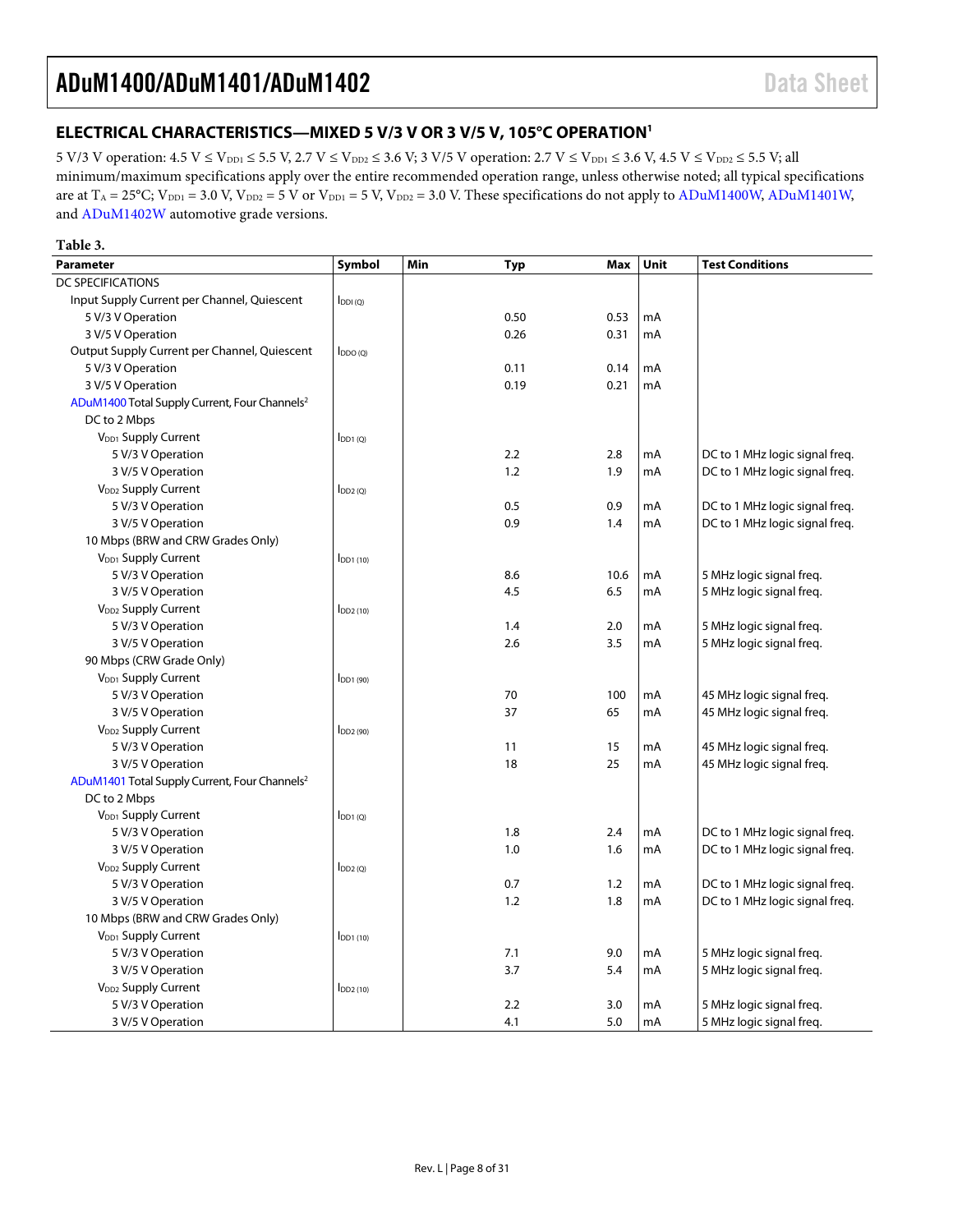### Data Sheet **ADuM1400/ADuM1401/ADuM1402**

| <b>Parameter</b>                                                | Symbol                                           | Min                                                       | Typ                                                             | Max   | Unit  | <b>Test Conditions</b>                                                                                                                   |
|-----------------------------------------------------------------|--------------------------------------------------|-----------------------------------------------------------|-----------------------------------------------------------------|-------|-------|------------------------------------------------------------------------------------------------------------------------------------------|
| 90 Mbps (CRW Grade Only)                                        |                                                  |                                                           |                                                                 |       |       |                                                                                                                                          |
| V <sub>DD1</sub> Supply Current                                 | $I$ DD <sub>1</sub> $(90)$                       |                                                           |                                                                 |       |       |                                                                                                                                          |
| 5 V/3 V Operation                                               |                                                  |                                                           | 57                                                              | 82    | mA    | 45 MHz logic signal freq.                                                                                                                |
| 3 V/5 V Operation                                               |                                                  |                                                           | 30                                                              | 52    | mA    | 45 MHz logic signal freq.                                                                                                                |
| V <sub>DD2</sub> Supply Current                                 | $I_{DD2(90)}$                                    |                                                           |                                                                 |       |       |                                                                                                                                          |
| 5 V/3 V Operation                                               |                                                  |                                                           | 18                                                              | 27    | mA    | 45 MHz logic signal freq.                                                                                                                |
| 3 V/5 V Operation                                               |                                                  |                                                           | 31                                                              | 43    | mA    | 45 MHz logic signal freq.                                                                                                                |
| ADuM1402 Total Supply Current, Four Channels <sup>2</sup>       |                                                  |                                                           |                                                                 |       |       |                                                                                                                                          |
| DC to 2 Mbps                                                    |                                                  |                                                           |                                                                 |       |       |                                                                                                                                          |
| V <sub>DD1</sub> Supply Current                                 | $I_{DD1(Q)}$                                     |                                                           |                                                                 |       |       |                                                                                                                                          |
| 5 V/3 V Operation                                               |                                                  |                                                           | 1.5                                                             | 2.1   | mA    | DC to 1 MHz logic signal freq.                                                                                                           |
| 3 V/5 V Operation                                               |                                                  |                                                           | 0.9                                                             | 1.5   | mA    | DC to 1 MHz logic signal freq.                                                                                                           |
| V <sub>DD2</sub> Supply Current                                 | $I_{DD2(Q)}$                                     |                                                           |                                                                 |       |       |                                                                                                                                          |
| 5 V/3 V Operation                                               |                                                  |                                                           | 0.9                                                             | 1.5   | mA    | DC to 1 MHz logic signal freq.                                                                                                           |
| 3 V/5 V Operation                                               |                                                  |                                                           | 1.5                                                             | 2.1   | mA    | DC to 1 MHz logic signal freq.                                                                                                           |
| 10 Mbps (BRW and CRW Grades Only)                               |                                                  |                                                           |                                                                 |       |       |                                                                                                                                          |
| V <sub>DD1</sub> Supply Current                                 | $I$ <sub>DD1</sub> $(10)$                        |                                                           |                                                                 |       |       |                                                                                                                                          |
| 5 V/3 V Operation                                               |                                                  |                                                           | 5.6                                                             | 7.0   | mA    | 5 MHz logic signal freq.                                                                                                                 |
| 3 V/5 V Operation                                               |                                                  |                                                           | 3.0                                                             | 4.2   | mA    | 5 MHz logic signal freq.                                                                                                                 |
| V <sub>DD2</sub> Supply Current                                 |                                                  |                                                           |                                                                 |       |       |                                                                                                                                          |
| 5 V/3 V Operation                                               | $I_{DD2(10)}$                                    |                                                           | 3.0                                                             | 4.2   | mA    | 5 MHz logic signal freq.                                                                                                                 |
| 3 V/5 V Operation                                               |                                                  |                                                           | 5.6                                                             | 7.0   | mA    | 5 MHz logic signal freq.                                                                                                                 |
| 90 Mbps (CRW Grade Only)                                        |                                                  |                                                           |                                                                 |       |       |                                                                                                                                          |
| V <sub>DD1</sub> Supply Current                                 |                                                  |                                                           |                                                                 |       |       |                                                                                                                                          |
|                                                                 | $I$ DD <sub>1</sub> $(90)$                       |                                                           | 44                                                              | 62    | mA    |                                                                                                                                          |
| 5 V/3 V Operation                                               |                                                  |                                                           | 24                                                              | 39    | mA    | 45 MHz logic signal freq.                                                                                                                |
| 3 V/5 V Operation                                               |                                                  |                                                           |                                                                 |       |       | 45 MHz logic signal freq.                                                                                                                |
| V <sub>DD2</sub> Supply Current                                 | $I_{DD2(90)}$                                    |                                                           |                                                                 |       |       |                                                                                                                                          |
| 5 V/3 V Operation                                               |                                                  |                                                           | 24<br>44                                                        | 39    | mA    | 45 MHz logic signal freq.                                                                                                                |
| 3 V/5 V Operation<br>For All Models                             |                                                  |                                                           |                                                                 | 62    | mA    | 45 MHz logic signal freq.                                                                                                                |
|                                                                 |                                                  |                                                           |                                                                 |       |       |                                                                                                                                          |
| <b>Input Currents</b>                                           | lia, lib, lic,<br>$I_{ID}$ , $I_{E1}$ , $I_{E2}$ | $-10$                                                     | $+0.01$                                                         | $+10$ | μA    | $0 V \leq V_{IA}$ , $V_{IB}$ , $V_{IC}$ , $V_{ID} \leq V_{DD1}$ or $V_{DD2}$ ,<br>$0 V \leq V_{E1}$ , $V_{E2} \leq V_{DD1}$ or $V_{DD2}$ |
| Logic High Input Threshold                                      | VIH, VEH                                         |                                                           |                                                                 |       |       |                                                                                                                                          |
| 5 V/3 V Operation                                               |                                                  | 2.0                                                       |                                                                 |       | ٧     |                                                                                                                                          |
| 3 V/5 V Operation                                               |                                                  | 1.6                                                       |                                                                 |       | ٧     |                                                                                                                                          |
| Logic Low Input Threshold                                       | VIL, V <sub>EL</sub>                             |                                                           |                                                                 |       |       |                                                                                                                                          |
| 5 V/3 V Operation                                               |                                                  |                                                           |                                                                 | 0.8   | ٧     |                                                                                                                                          |
| 3 V/5 V Operation                                               |                                                  |                                                           |                                                                 | 0.4   | ٧     |                                                                                                                                          |
| Logic High Output Voltages                                      | V <sub>OAH</sub> , V <sub>OBH</sub> ,            | $(V_{DD1}$ or $V_{DD2}$ ) – 0.1 $(V_{DD1}$ or $V_{DD2}$ ) |                                                                 |       | ٧     | $I_{Ox} = -20 \mu A$ , $V_{1x} = V_{1xH}$                                                                                                |
|                                                                 | V <sub>OCH</sub> , V <sub>ODH</sub>              |                                                           | $(V_{DD1}$ or $V_{DD2}$ ) – 0.4 $(V_{DD1}$ or $V_{DD2}$ ) – 0.2 |       | ٧     | $I_{0x} = -3.2$ mA, $V_{1x} = V_{1xH}$                                                                                                   |
| Logic Low Output Voltages                                       | VOAL, VOBL,                                      |                                                           | 0.0                                                             | 0.1   | V     | $I_{Ox} = 20 \mu A$ , $V_{1x} = V_{1xL}$                                                                                                 |
|                                                                 | VOCL, VODL                                       |                                                           | 0.04                                                            | 0.1   | ٧     | $I_{Ox} = 400 \mu A$ , $V_{ix} = V_{ixL}$                                                                                                |
|                                                                 |                                                  |                                                           | 0.2                                                             | 0.4   | V     | $I_{Ox} = 3.2$ mA, $V_{lx} = V_{lxL}$                                                                                                    |
| SWITCHING SPECIFICATIONS                                        |                                                  |                                                           |                                                                 |       |       |                                                                                                                                          |
| ADuM1400ARW/ADuM1401ARW/ADuM1402ARW                             |                                                  |                                                           |                                                                 |       |       |                                                                                                                                          |
| Minimum Pulse Width <sup>3</sup>                                | PW                                               |                                                           |                                                                 | 1000  | ns    | $C_L$ = 15 pF, CMOS signal levels                                                                                                        |
| Maximum Data Rate <sup>4</sup>                                  |                                                  | 1                                                         |                                                                 |       | Mbps  | $C_L$ = 15 pF, CMOS signal levels                                                                                                        |
| Propagation Delay <sup>5</sup>                                  | t <sub>PHL</sub> , t <sub>PLH</sub>              | 50                                                        | 70                                                              | 100   | ns    | $C_L = 15$ pF, CMOS signal levels                                                                                                        |
| Pulse Width Distortion,  t <sub>PLH</sub> - t <sub>PHL</sub>  5 | <b>PWD</b>                                       |                                                           |                                                                 | 40    | ns    | $C_L = 15$ pF, CMOS signal levels                                                                                                        |
| Change vs. Temperature                                          |                                                  |                                                           | 11                                                              |       | ps/°C | $C_L = 15$ pF, CMOS signal levels                                                                                                        |
| Propagation Delay Skew <sup>6</sup>                             | t <sub>PSK</sub>                                 |                                                           |                                                                 | 50    | ns    | $C_L = 15$ pF, CMOS signal levels                                                                                                        |
| Channel-to-Channel Matching7                                    | t <sub>PSKCD</sub> /t <sub>PSKOD</sub>           |                                                           |                                                                 | 50    | ns    | $C_L = 15$ pF, CMOS signal levels                                                                                                        |
| ADuM1400BRW/ADuM1401BRW/ADuM1402BRW                             |                                                  |                                                           |                                                                 |       |       |                                                                                                                                          |
| Minimum Pulse Width <sup>3</sup>                                | PW                                               |                                                           |                                                                 | 100   | ns    | $C_L = 15$ pF, CMOS signal levels                                                                                                        |
| Maximum Data Rate <sup>4</sup>                                  |                                                  | 10                                                        |                                                                 |       | Mbps  | $C_L = 15$ pF, CMOS signal levels                                                                                                        |
| Propagation Delay <sup>5</sup>                                  | t <sub>PHL</sub> , t <sub>PLH</sub>              | 15                                                        | 35                                                              | 50    | ns    | $C_L = 15$ pF, CMOS signal levels                                                                                                        |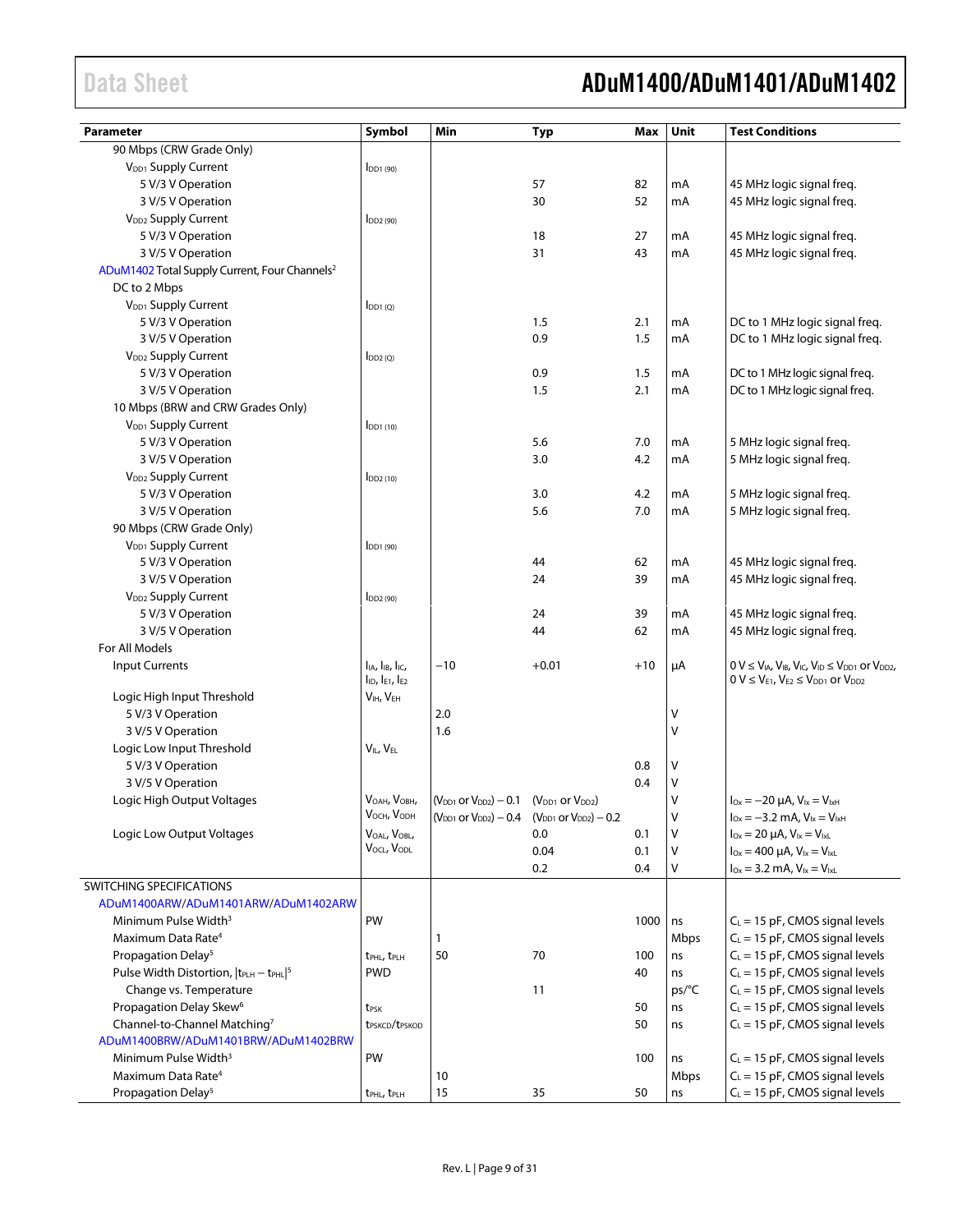<span id="page-9-0"></span>

| Parameter                                                                   | Symbol                              | Min | <b>Typ</b> | Max            | Unit       | <b>Test Conditions</b>                                                                 |
|-----------------------------------------------------------------------------|-------------------------------------|-----|------------|----------------|------------|----------------------------------------------------------------------------------------|
| Pulse Width Distortion, $ t_{\text{PLH}} - t_{\text{PHL}} ^5$               | <b>PWD</b>                          |     |            | 3              | ns         | $C_L = 15$ pF, CMOS signal levels                                                      |
| Change vs. Temperature                                                      |                                     |     | 5          |                | ps/°C      | $C_L$ = 15 pF, CMOS signal levels                                                      |
| Propagation Delay Skew <sup>6</sup>                                         | t <sub>PSK</sub>                    |     |            | 22             | ns         | $C_L$ = 15 pF, CMOS signal levels                                                      |
| Channel-to-Channel Matching, Codirectional<br>Channels <sup>7</sup>         | t <sub>PSKCD</sub>                  |     |            | 3              | ns         | $C_L$ = 15 pF, CMOS signal levels                                                      |
| Channel-to-Channel Matching, Opposing-<br>Directional Channels <sup>7</sup> | t <sub>PSKOD</sub>                  |     |            | 6              | ns         | $C_L$ = 15 pF, CMOS signal levels                                                      |
| ADuM1400CRW/ADuM1401CRW/ADuM1402CRW                                         |                                     |     |            |                |            |                                                                                        |
| Minimum Pulse Width <sup>3</sup>                                            | PW                                  |     | 8.3        | 11.1           | ns         | $C_L$ = 15 pF, CMOS signal levels                                                      |
| Maximum Data Rate <sup>4</sup>                                              |                                     | 90  | 120        |                | Mbps       | $C_L$ = 15 pF, CMOS signal levels                                                      |
| Propagation Delay <sup>5</sup>                                              | t <sub>PHL</sub> , t <sub>PLH</sub> | 20  | 30         | 40             | ns         | $C_L$ = 15 pF, CMOS signal levels                                                      |
| Pulse Width Distortion, $ t_{\text{PLH}} - t_{\text{PHL}} ^5$               | <b>PWD</b>                          |     | 0.5        | 2              | ns         | $C_L$ = 15 pF, CMOS signal levels                                                      |
| Change vs. Temperature                                                      |                                     |     | 3          |                | ps/°C      | $C_L$ = 15 pF, CMOS signal levels                                                      |
| Propagation Delay Skew <sup>6</sup>                                         | t <sub>PSK</sub>                    |     |            | 14             | ns         | $C_L$ = 15 pF, CMOS signal levels                                                      |
| Channel-to-Channel Matching, Codirectional<br>Channels <sup>7</sup>         | t <sub>PSKCD</sub>                  |     |            | $\overline{2}$ | ns         | $C_L$ = 15 pF, CMOS signal levels                                                      |
| Channel-to-Channel Matching, Opposing-<br>Directional Channels <sup>7</sup> | t <sub>PSKOD</sub>                  |     |            | 5              | ns         | $C_L$ = 15 pF, CMOS signal levels                                                      |
| For All Models                                                              |                                     |     |            |                |            |                                                                                        |
| Output Disable Propagation Delay (High/Low<br>to High Impedance)            | t <sub>PHZ</sub> , t <sub>PLH</sub> |     | 6          | 8              | ns         | $C_L$ = 15 pF, CMOS signal levels                                                      |
| Output Enable Propagation Delay (High<br>Impedance to High/Low)             | t <sub>PZH</sub> , t <sub>PZL</sub> |     | 6          | 8              | ns         | $C_L$ = 15 pF, CMOS signal levels                                                      |
| Output Rise/Fall Time (10% to 90%)                                          | $t_R/t_F$                           |     |            |                |            | $C_L$ = 15 pF, CMOS signal levels                                                      |
| 5 V/3 V Operation                                                           |                                     |     | 3.0        |                | ns         |                                                                                        |
| 3 V/5 V Operation                                                           |                                     |     | 2.5        |                | ns         |                                                                                        |
| Common-Mode Transient Immunity at Logic<br>High Output <sup>8</sup>         | $ CM_H $                            | 25  | 35         |                | $kV/\mu s$ | $V_{1x} = V_{DD1}$ or $V_{DD2}$ , $V_{CM} = 1000 V$ ,<br>transient magnitude = $800$ V |
| Common-Mode Transient Immunity at Logic<br>Low Output <sup>8</sup>          | CM <sub>L</sub>                     | 25  | 35         |                | $kV/\mu s$ | $V_{ix} = 0 V$ , $V_{CM} = 1000 V$ ,<br>transient magnitude = $800$ V                  |
| <b>Refresh Rate</b>                                                         | $f_r$                               |     |            |                |            |                                                                                        |
| 5 V/3 V Operation                                                           |                                     |     | 1.2        |                | Mbps       |                                                                                        |
| 3 V/5 V Operation                                                           |                                     |     | 1.1        |                | Mbps       |                                                                                        |
| Input Dynamic Supply Current per Channel <sup>9</sup>                       | I <sub>DDI(D)</sub>                 |     |            |                |            |                                                                                        |
| 5 V/3 V Operation                                                           |                                     |     | 0.19       |                | mA/Mbps    |                                                                                        |
| 3 V/5 V Operation                                                           |                                     |     | 0.10       |                | mA/Mbps    |                                                                                        |
| Output Dynamic Supply Current per Channel <sup>9</sup>                      | DDO (D)                             |     |            |                |            |                                                                                        |
| 5 V/3 V Operation                                                           |                                     |     | 0.03       |                | mA/Mbps    |                                                                                        |
| 3 V/5 V Operation                                                           |                                     |     | 0.05       |                | mA/Mbps    |                                                                                        |

<sup>1</sup> All voltages are relative to their respective ground.

<sup>2</sup> The supply current values for all four channels are combined when running at identical data rates. Output supply current values are specified with no output load present. The supply current associated with an individual channel operating at a given data rate may be calculated as described in the [Power Consumption](#page-27-0) section. Se[e Figure 8](#page-24-1) throug[h Figure 10](#page-24-2) for information on per-channel supply current as a function of data rate for unloaded and loaded conditions. Se[e Figure 11](#page-24-3) through [Figure 15](#page-25-0) for total  $V_{DD1}$  and  $V_{DD2}$  supply currents as a function of data rate fo[r ADuM1400/](http://www.analog.com/ADuM1400?doc=ADuM1400_1401_1402.pdf)[ADuM1401](http://www.analog.com/ADuM1401?doc=ADuM1400_1401_1402.pdf)[/ADuM1402](http://www.analog.com/ADuM1402?doc=ADuM1400_1401_1402.pdf) channel configurations.

<sup>3</sup> The minimum pulse width is the shortest pulse width at which the specified pulse width distortion is guaranteed.

<sup>4</sup> The maximum data rate is the fastest data rate at which the specified pulse width distortion is guaranteed.

<sup>5</sup> t<sub>PHL</sub> propagation delay is measured from the 50% level of the falling edge of the V<sub>Ix</sub> signal to the 50% level of the falling edge of the V<sub>Ox</sub> signal. t<sub>PLH</sub> propagation delay is measured from the 50% level of the rising edge of the V<sub>Ix</sub> signal to the 50% level of the rising edge of the V<sub>Ox</sub> signal.

 $6$  t<sub>PSK</sub> is the magnitude of the worst-case difference in t<sub>PHL</sub> or t<sub>PLH</sub> that is measured between units at the same operating temperature, supply voltages, and output load within the recommended operating conditions.

<sup>7</sup> Codirectional channel-to-channel matching is the absolute value of the difference in propagation delays between any two channels with inputs on the same side of the isolation barrier. Opposing-directional channel-to-channel matching is the absolute value of the difference in propagation delays between any two channels with inputs on opposing sides of the isolation barrier.

 $8$  CM<sub>H</sub> is the maximum common-mode voltage slew rate that can be sustained while maintaining V<sub>0</sub> > 0.8 V<sub>DD2</sub>. CML is the maximum common-mode voltage slew rate that can be sustained while maintaining  $V_0 < 0.8$  V. The common-mode voltage slew rates apply to both rising and falling common-mode voltage edges. The transient magnitude is the range over which the common mode is slewed.

<sup>9</sup> Dynamic supply current is the incremental amount of supply current required for a 1 Mbps increase in signal data rate. Se[e Figure 8](#page-24-1) throug[h Figure 10](#page-24-2) for information on per-channel supply current for unloaded and loaded conditions. See th[e Power Consumption](#page-27-0) section for guidance on calculating the per-channel supply current for a given data rate.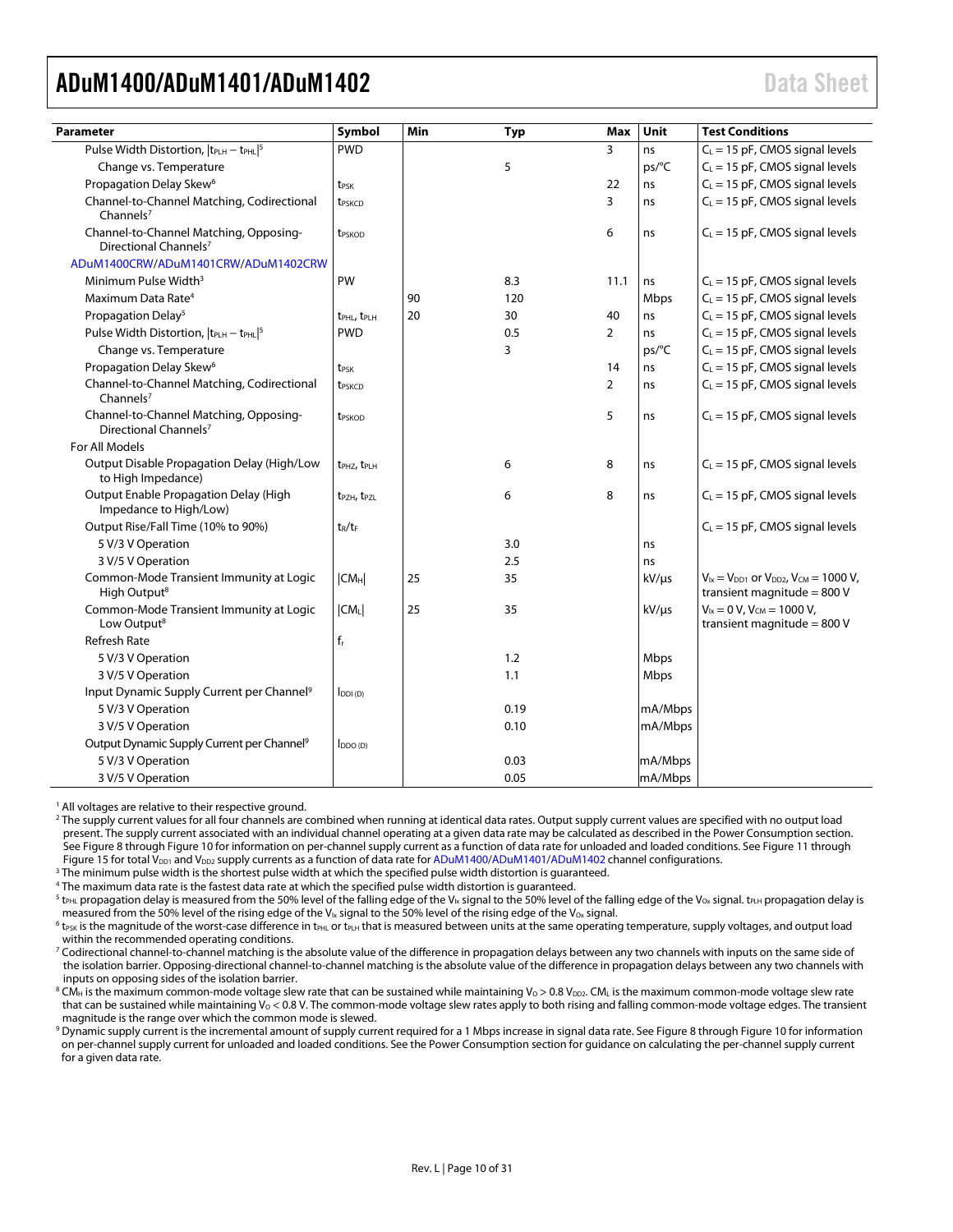### <span id="page-10-0"></span>**ELECTRICAL CHARACTERISTICS—5 V, 125°C OPERATI[ON1](#page-11-0)**

 $4.5$  V  $\le$  V<sub>DD1</sub>  $\le$  5.5 V, 4.5 V  $\le$  V<sub>DD2</sub>  $\le$  5.5 V; all minimum/maximum specifications apply over the entire recommended operation range, unless otherwise noted; all typical specifications are at  $T_A = 25^{\circ}$ C, V<sub>DD1</sub> = V<sub>DD2</sub> = 5 V. These specifications apply to ADuM1400W, [ADuM1401W,](http://www.analog.com/ADuM1401?doc=ADuM1400_1401_1402.pdf) and [ADuM1402W](http://www.analog.com/ADuM1402?doc=ADuM1400_1401_1402.pdf) automotive grade versions.

| Table 4.                                                    |                                                                    |                                |            |       |      |                                                                                                                                        |
|-------------------------------------------------------------|--------------------------------------------------------------------|--------------------------------|------------|-------|------|----------------------------------------------------------------------------------------------------------------------------------------|
| <b>Parameter</b>                                            | Symbol                                                             | Min                            | <b>Typ</b> | Max   | Unit | <b>Test Conditions</b>                                                                                                                 |
| DC SPECIFICATIONS                                           |                                                                    |                                |            |       |      |                                                                                                                                        |
| Input Supply Current per Channel, Quiescent                 | $I_{DDI(O)}$                                                       |                                | 0.50       | 0.53  | mA   |                                                                                                                                        |
| Output Supply Current per Channel, Quiescent                | $I_{DDO(O)}$                                                       |                                | 0.19       | 0.21  | mA   |                                                                                                                                        |
| ADuM1400W, Total Supply Current, Four Channels <sup>2</sup> |                                                                    |                                |            |       |      |                                                                                                                                        |
| DC to 2 Mbps                                                |                                                                    |                                |            |       |      |                                                                                                                                        |
| V <sub>DD1</sub> Supply Current                             | $I_{DD1(Q)}$                                                       |                                | 2.2        | 2.8   | mA   | DC to 1 MHz logic signal freg.                                                                                                         |
| V <sub>DD2</sub> Supply Current                             | $I_{DD2(0)}$                                                       |                                | 0.9        | 1.4   | mA   | DC to 1 MHz logic signal freq.                                                                                                         |
| 10 Mbps (TRWZ Grade Only)                                   |                                                                    |                                |            |       |      |                                                                                                                                        |
| V <sub>DD1</sub> Supply Current                             | $I_{DD1(10)}$                                                      |                                | 8.6        | 10.6  | mA   | 5 MHz logic signal freq.                                                                                                               |
| V <sub>DD2</sub> Supply Current                             | $I_{DD2(10)}$                                                      |                                | 2.6        | 3.5   | mA   | 5 MHz logic signal freq.                                                                                                               |
| ADuM1401W, Total Supply Current, Four Channels <sup>2</sup> |                                                                    |                                |            |       |      |                                                                                                                                        |
| DC to 2 Mbps                                                |                                                                    |                                |            |       |      |                                                                                                                                        |
| V <sub>DD1</sub> Supply Current                             | $I_{DD1(0)}$                                                       |                                | 1.8        | 2.4   | mA   | DC to 1 MHz logic signal freq.                                                                                                         |
| V <sub>DD2</sub> Supply Current                             | $I_{DD2(0)}$                                                       |                                | 1.2        | 1.8   | mA   | DC to 1 MHz logic signal freg.                                                                                                         |
| 10 Mbps (TRWZ Grade Only)                                   |                                                                    |                                |            |       |      |                                                                                                                                        |
| V <sub>DD1</sub> Supply Current                             | $I_{DD1(10)}$                                                      |                                | 7.1        | 9.0   | mA   | 5 MHz logic signal freq.                                                                                                               |
| V <sub>DD2</sub> Supply Current                             | $I_{DD2(10)}$                                                      |                                | 4.1        | 5.0   | mA   | 5 MHz logic signal freq.                                                                                                               |
| ADuM1402W, Total Supply Current, Four Channels <sup>2</sup> |                                                                    |                                |            |       |      |                                                                                                                                        |
| DC to 2 Mbps                                                |                                                                    |                                |            |       |      |                                                                                                                                        |
| $V_{DD1}$ or $V_{DD2}$ Supply Current                       | $I_{DD1(0)}$ , $I_{DD2(0)}$                                        |                                | 1.5        | 2.1   | mA   | DC to 1 MHz logic signal freg.                                                                                                         |
| 10 Mbps (TRWZ Grade Only)                                   |                                                                    |                                |            |       |      |                                                                                                                                        |
| $V_{DD1}$ or $V_{DD2}$ Supply Current                       | $I_{DD1(10)}$ , $I_{DD2(10)}$                                      |                                | 5.6        | 7.0   | mA   | 5 MHz logic signal freq.                                                                                                               |
| For All Models                                              |                                                                    |                                |            |       |      |                                                                                                                                        |
| <b>Input Currents</b>                                       | $I_{IA}$ , $I_{IB}$ , $I_{IC}$ ,<br>$I_{ID}$ , $I_{E1}$ , $I_{E2}$ | $-10$                          | $+0.01$    | $+10$ | μA   | $0 V \le V_{IA}$ , $V_{IB}$ , $V_{IC}$ , $V_{ID} \le V_{DD1}$ or $V_{DD2}$ ,<br>$0 V \leq V_{E1}$ , $V_{E2} \leq V_{DD1}$ or $V_{DD2}$ |
| Logic High Input Threshold                                  | V <sub>IH</sub> , V <sub>EH</sub>                                  | 2.0                            |            |       | V    |                                                                                                                                        |
| Logic Low Input Threshold                                   | $V_{II}$ , $V_{FI}$                                                |                                |            | 0.8   | v    |                                                                                                                                        |
| Logic High Output Voltages                                  | VOAH, VOBH,                                                        | $(V_{DD1}$ or $V_{DD2}) - 0.1$ | 5.0        |       | V    | $I_{\text{Ox}} = -20 \mu A$ , $V_{\text{lx}} = V_{\text{lxH}}$                                                                         |
|                                                             | $V_{OCH}$ , $V_{ODH}$                                              | $(V_{DD1}$ or $V_{DD2}) - 0.4$ | 4.8        |       | V    | $I_{0x} = -3.2$ mA, $V_{1x} = V_{1xH}$                                                                                                 |
| Logic Low Output Voltages                                   | VOAL, VOBL,                                                        |                                | 0.0        | 0.1   | V    | $I_{\text{Ox}} = 20 \mu A$ , $V_{\text{lx}} = V_{\text{lx}}$                                                                           |
|                                                             | V <sub>OCL</sub> , V <sub>ODL</sub>                                |                                | 0.04       | 0.1   | v    | $I_{0x} = 400 \mu A$ , $V_{1x} = V_{1xL}$                                                                                              |
|                                                             |                                                                    |                                | 0.2        | 0.4   | v    | $I_{0x} = 3.2$ mA, $V_{1x} = V_{1xL}$                                                                                                  |
| SWITCHING SPECIFICATIONS                                    |                                                                    |                                |            |       |      |                                                                                                                                        |
| ADuM1400WSRWZ/ADuM1401WSRWZ/                                |                                                                    |                                |            |       |      |                                                                                                                                        |
| ADuM1402WSRWZ                                               |                                                                    |                                |            |       |      |                                                                                                                                        |
| Minimum Pulse Width <sup>3</sup>                            | PW                                                                 |                                |            | 1000  | ns   | $C_L$ = 15 pF, CMOS signal levels                                                                                                      |
| Maximum Data Rate <sup>4</sup>                              |                                                                    | 1                              |            |       | Mbps | $C_L = 15$ pF, CMOS signal levels                                                                                                      |
| Propagation Delay <sup>5</sup>                              | t <sub>PHL</sub> , t <sub>PLH</sub>                                | 50                             | 65         | 100   | ns   | $C_L$ = 15 pF, CMOS signal levels                                                                                                      |
| Pulse Width Distortion, $ t_{PLH} - t_{PHL} ^5$             | <b>PWD</b>                                                         |                                |            | 40    | ns   | $C_L$ = 15 pF, CMOS signal levels                                                                                                      |
| Propagation Delay Skew <sup>6</sup>                         | t <sub>PSK</sub>                                                   |                                |            | 50    | ns   | $C_L$ = 15 pF, CMOS signal levels                                                                                                      |
| Channel-to-Channel Matching <sup>7</sup>                    | t <sub>PSKCD</sub> /t <sub>PSKOD</sub>                             |                                |            | 50    | ns   | $C_L = 15$ pF, CMOS signal levels                                                                                                      |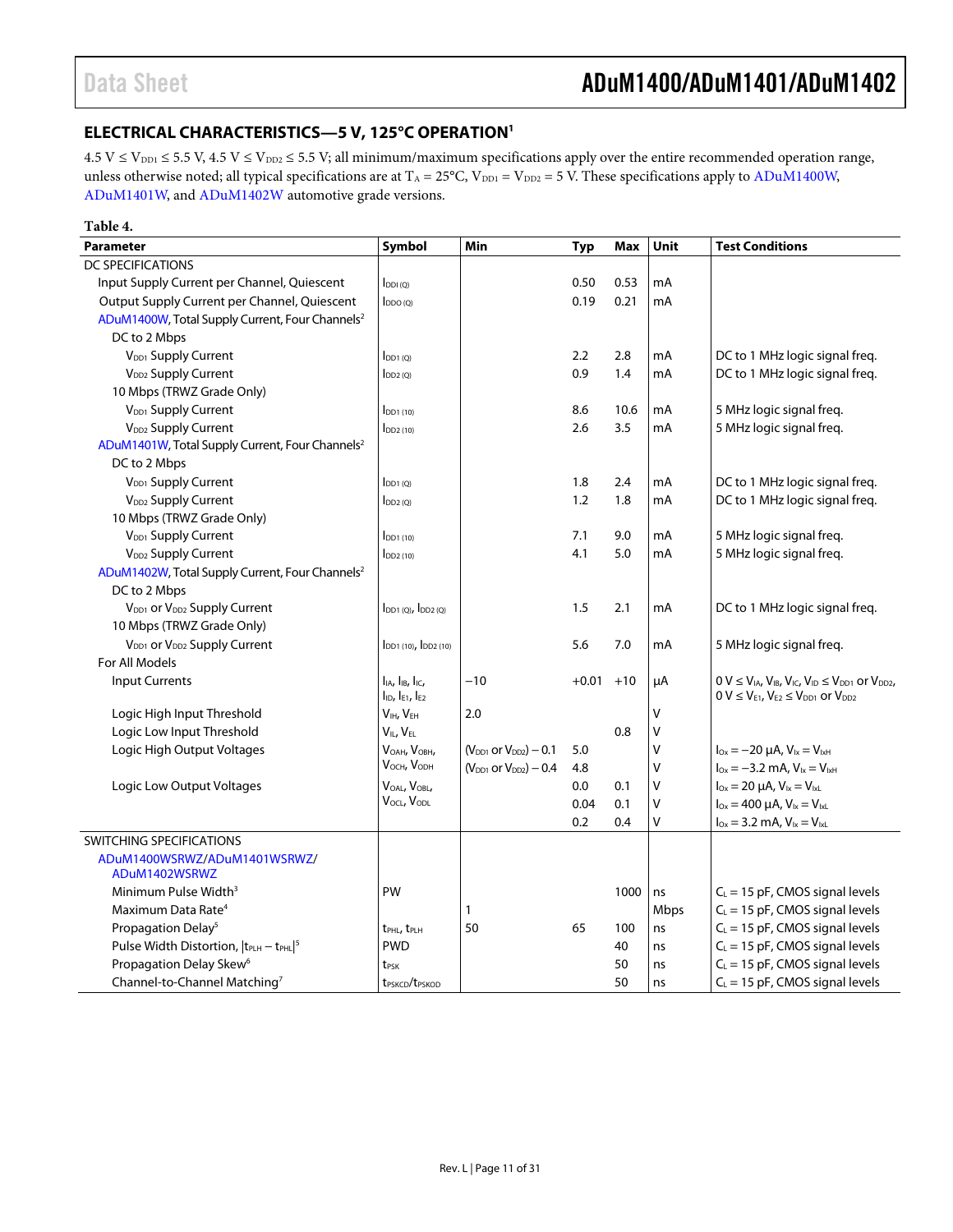<span id="page-11-0"></span>

| <b>Parameter</b>                                                            | Symbol                              | Min | Typ  | Max | Unit       | <b>Test Conditions</b>                                                            |
|-----------------------------------------------------------------------------|-------------------------------------|-----|------|-----|------------|-----------------------------------------------------------------------------------|
| ADuM1400WTRWZ/ADuM1401WTRWZ/                                                |                                     |     |      |     |            |                                                                                   |
| ADuM1402WTRWZ                                                               |                                     |     |      |     |            |                                                                                   |
| Minimum Pulse Width <sup>3</sup>                                            | PW                                  |     |      | 100 | ns         | $C_{L}$ = 15 pF, CMOS signal levels                                               |
| Maximum Data Rate <sup>4</sup>                                              |                                     | 10  |      |     | Mbps       | $C_L$ = 15 pF, CMOS signal levels                                                 |
| Propagation Delay <sup>5</sup>                                              | t <sub>PHL</sub> , t <sub>PLH</sub> | 18  | 27   | 34  | ns         | $C_L$ = 15 pF, CMOS signal levels                                                 |
| Pulse Width Distortion, $ t_{PLH} - t_{PHL} ^5$                             | <b>PWD</b>                          |     |      | 3   | ns         | $C_L$ = 15 pF, CMOS signal levels                                                 |
| Change vs. Temperature                                                      |                                     |     | 5    |     | ps/C       | $C_L$ = 15 pF, CMOS signal levels                                                 |
| Propagation Delay Skew <sup>6</sup>                                         | t <sub>PSK</sub>                    |     |      | 15  | ns         | $C_L$ = 15 pF, CMOS signal levels                                                 |
| Channel-to-Channel Matching, Codirectional<br>Channels <sup>7</sup>         | t <sub>PSKCD</sub>                  |     |      | 3   | ns         | $C_L$ = 15 pF, CMOS signal levels                                                 |
| Channel-to-Channel Matching, Opposing-<br>Directional Channels <sup>7</sup> | t <sub>PSKOD</sub>                  |     |      | 6   | ns         | $C_L$ = 15 pF, CMOS signal levels                                                 |
| For All Models                                                              |                                     |     |      |     |            |                                                                                   |
| Output Disable Propagation Delay (High/Low<br>to High Impedance)            | t <sub>PHZ</sub> , t <sub>PLH</sub> |     | 6    | 8   | ns         | $C_{L}$ = 15 pF, CMOS signal levels                                               |
| Output Enable Propagation Delay (High<br>Impedance to High/Low)             | t <sub>P7H</sub> , t <sub>P7I</sub> |     | 6    | 8   | ns         | $C_L$ = 15 pF, CMOS signal levels                                                 |
| Output Rise/Fall Time (10% to 90%)                                          | $t_R/t_F$                           |     | 2.5  |     | ns         | $C_L$ = 15 pF, CMOS signal levels                                                 |
| Common-Mode Transient Immunity at Logic<br>High Output <sup>8</sup>         | CM <sub>H</sub>                     | 25  | 35   |     | $kV/\mu s$ | $V_{1x} = V_{DD1}/V_{DD2}$ , $V_{CM} = 1000 V$ ,<br>transient magnitude = $800$ V |
| Common-Mode Transient Immunity at Logic<br>Low Output <sup>8</sup>          | $ CM_L $                            | 25  | 35   |     | $kV/\mu s$ | $V_{ix} = 0 V$ , $V_{CM} = 1000 V$ ,<br>transient magnitude = $800$ V             |
| <b>Refresh Rate</b>                                                         | $f_r$                               |     | 1.2  |     | Mbps       |                                                                                   |
| Input Dynamic Supply Current per Channel <sup>9</sup>                       | $I_{DDI(D)}$                        |     | 0.19 |     | mA/Mbps    |                                                                                   |
| Output Dynamic Supply Current per Channel <sup>9</sup>                      | $I_{DDO(D)}$                        |     | 0.05 |     | mA/Mbps    |                                                                                   |

<sup>1</sup> All voltages are relative to their respective ground.

<sup>2</sup> The supply current values for all four channels are combined when running at identical data rates. Output supply current values are specified with no output load present. The supply current associated with an individual channel operating at a given data rate may be calculated as described in th[e Power Consumption](#page-27-0) section. Se[e Figure 8](#page-24-1) throug[h Figure 10](#page-24-2) for information on per-channel supply current as a function of data rate for unloaded and loaded conditions. Se[e Figure 11](#page-24-3) through [Figure 15](#page-25-0) for total  $V_{DD1}$  and  $V_{DD2}$  supply currents as a function of data rate fo[r ADuM1400W](http://www.analog.com/ADuM1400?doc=ADuM1400_1401_1402.pdf)[/ADuM1401W](http://www.analog.com/ADuM1401?doc=ADuM1400_1401_1402.pdf)[/ADuM1402W](http://www.analog.com/ADuM1402?doc=ADuM1400_1401_1402.pdf) channel configurations.

<sup>3</sup> The minimum pulse width is the shortest pulse width at which the specified pulse width distortion is guaranteed.

<sup>4</sup> The maximum data rate is the fastest data rate at which the specified pulse width distortion is guaranteed.

<sup>5</sup> t<sub>PHL</sub> propagation delay is measured from the 50% level of the falling edge of the V<sub>Ix</sub> signal to the 50% level of the falling edge of the V<sub>Ox</sub> signal. t<sub>PLH</sub> propagation delay is measured from the 50% level of the rising edge of the V<sub>Ix</sub> signal to the 50% level of the rising edge of the V<sub>ox</sub> signal.

 $^6$  t<sub>PSK</sub> is the magnitude of the worst-case difference in t<sub>PH</sub> or t<sub>PH</sub> that is measured between units at the same operating temperature, supply voltages, and output load within the recommended operating conditions.

<sup>7</sup> Codirectional channel-to-channel matching is the absolute value of the difference in propagation delays between any two channels with inputs on the same side of the isolation barrier. Opposing-directional channel-to-channel matching is the absolute value of the difference in propagation delays between any two channels with inputs on opposing sides of the isolation barrier.

 $^8$  CM<sub>H</sub> is the maximum common-mode voltage slew rate that can be sustained while maintaining V<sub>0</sub> > 0.8 V<sub>DD2</sub>. CM<sub>L</sub> is the maximum common-mode voltage slew rate that can be sustained while maintaining  $V_0 < 0.8$  V. The common-mode voltage slew rates apply to both rising and falling common-mode voltage edges. The transient magnitude is the range over which the common mode is slewed.

<sup>9</sup> Dynamic supply current is the incremental amount of supply current required for a 1 Mbps increase in signal data rate. Se[e Figure 8](#page-24-1) throug[h Figure 10](#page-24-2) for information on per-channel supply current for unloaded and loaded conditions. See th[e Power Consumption](#page-27-0) section for guidance on calculating the per-channel supply current for a given data rate.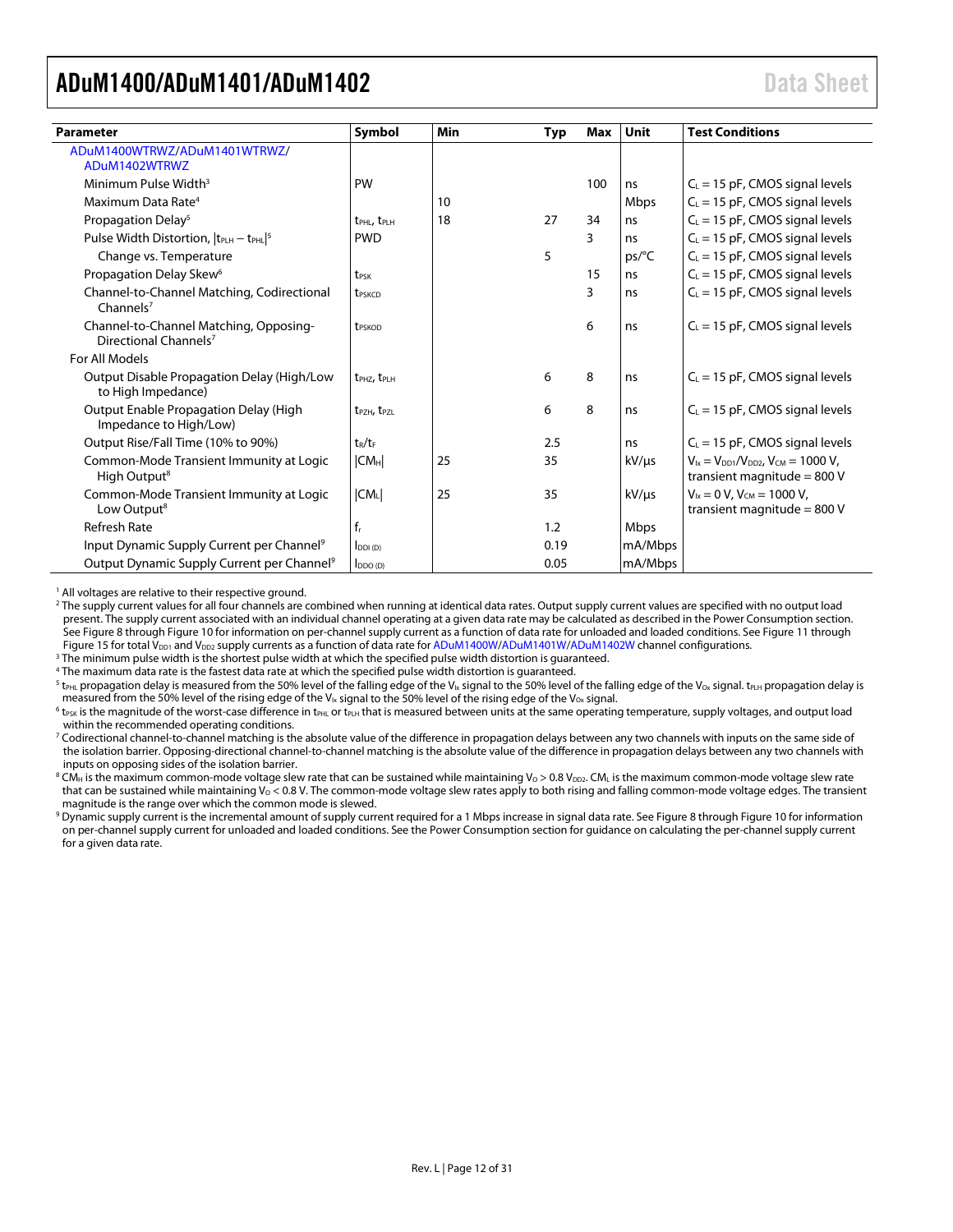### <span id="page-12-0"></span>**ELECTRICAL CHARACTERISTICS—3 V, 125°C OPERATIO[N1](#page-13-0)**

 $3.0 \text{ V} \leq \text{V}_{\text{DD1}} \leq 3.6 \text{ V}, 3.0 \text{ V} \leq \text{V}_{\text{DD2}} \leq 3.6 \text{ V};$  all minimum/maximum specifications apply over the entire recommended operation range, unless otherwise noted; all typical specifications are at T<sub>A</sub> = 25°C, V<sub>DD1</sub> = V<sub>DD2</sub> = 3.0 V. These specifications apply to [ADuM1400W,](http://www.analog.com/ADuM1400?doc=ADuM1400_1401_1402.pdf) [ADuM1401W,](http://www.analog.com/ADuM1401?doc=ADuM1400_1401_1402.pdf) and [ADuM1402W](http://www.analog.com/ADuM1402?doc=ADuM1400_1401_1402.pdf) automotive grade versions.

| Table 5.                                                        |                                                                    |                                 |            |       |      |                                                                                                                                      |
|-----------------------------------------------------------------|--------------------------------------------------------------------|---------------------------------|------------|-------|------|--------------------------------------------------------------------------------------------------------------------------------------|
| <b>Parameter</b>                                                | Symbol                                                             | Min                             | <b>Typ</b> | Max   | Unit | <b>Test Conditions</b>                                                                                                               |
| <b>DC SPECIFICATIONS</b>                                        |                                                                    |                                 |            |       |      |                                                                                                                                      |
| Input Supply Current per Channel,<br>Quiescent                  | $I_{DDI(Q)}$                                                       |                                 | 0.26       | 0.31  | mA   |                                                                                                                                      |
| Output Supply Current per Channel,<br>Quiescent                 | $I_{DDO(Q)}$                                                       |                                 | 0.11       | 0.14  | mA   |                                                                                                                                      |
| ADuM1400W, Total Supply Current, Four<br>Channels <sup>2</sup>  |                                                                    |                                 |            |       |      |                                                                                                                                      |
| DC to 2 Mbps                                                    |                                                                    |                                 |            |       |      |                                                                                                                                      |
| V <sub>DD1</sub> Supply Current                                 | $I_{DD1(0)}$                                                       |                                 | 1.2        | 1.9   | mA   | DC to 1 MHz logic signal freq.                                                                                                       |
| V <sub>DD2</sub> Supply Current                                 | $I_{DD2(Q)}$                                                       |                                 | 0.5        | 0.9   | mA   | DC to 1 MHz logic signal freq.                                                                                                       |
| 10 Mbps (TRWZ Grade Only)                                       |                                                                    |                                 |            |       |      |                                                                                                                                      |
| V <sub>DD1</sub> Supply Current                                 | $IDD1$ (10)                                                        |                                 | 4.5        | 6.5   | mA   | 5 MHz logic signal freq.                                                                                                             |
| V <sub>DD2</sub> Supply Current                                 | $\mathsf{IDD2}\left(10\right)$                                     |                                 | 1.4        | 2.0   | mA   | 5 MHz logic signal freq.                                                                                                             |
| ADuM1401W, Total Supply Current, Four<br>Channels $2$           |                                                                    |                                 |            |       |      |                                                                                                                                      |
| DC to 2 Mbps                                                    |                                                                    |                                 |            |       |      |                                                                                                                                      |
| V <sub>DD1</sub> Supply Current                                 | $I_{DD1(Q)}$                                                       |                                 | 1.0        | 1.6   | mA   | DC to 1 MHz logic signal freq.                                                                                                       |
| V <sub>DD2</sub> Supply Current                                 | $I_{DD2(Q)}$                                                       |                                 | 0.7        | 1.2   | mA   | DC to 1 MHz logic signal freq.                                                                                                       |
| 10 Mbps (TRWZ Grade Only)                                       |                                                                    |                                 |            |       |      |                                                                                                                                      |
| V <sub>DD1</sub> Supply Current                                 | $I_{DD1(10)}$                                                      |                                 | 3.7        | 5.4   | mA   | 5 MHz logic signal freq.                                                                                                             |
| V <sub>DD2</sub> Supply Current                                 | $\mathsf{IDD2}\left(10\right)$                                     |                                 | 2.2        | 3.0   | mA   | 5 MHz logic signal freq.                                                                                                             |
| ADuM1402W, Total Supply Current, Four<br>Channels $2$           |                                                                    |                                 |            |       |      |                                                                                                                                      |
| DC to 2 Mbps                                                    |                                                                    |                                 |            |       |      |                                                                                                                                      |
| V <sub>DD1</sub> or V <sub>DD2</sub> Supply Current             | $I_{DD1(Q)}$ , $I_{DD2(Q)}$                                        |                                 | 0.9        | 1.5   | mA   | DC to 1 MHz logic signal freq.                                                                                                       |
| 10 Mbps (TRWZ Grade Only)                                       |                                                                    |                                 |            |       |      |                                                                                                                                      |
| V <sub>DD1</sub> or V <sub>DD2</sub> Supply Current             | $I_{DD1(10)}$ , $I_{DD2(10)}$                                      |                                 | 3.0        | 4.2   | mA   | 5 MHz logic signal freq.                                                                                                             |
| For All Models                                                  |                                                                    |                                 |            |       |      |                                                                                                                                      |
| <b>Input Currents</b>                                           | $I_{IA}$ , $I_{IB}$ , $I_{IC}$ ,<br>$I_{ID}$ , $I_{E1}$ , $I_{E2}$ | $-10$                           | $+0.01$    | $+10$ | μA   | $0 V \le V_{IA}$ , $V_{IB}$ , $V_{IC}$ , $V_{ID} \le V_{DD1}$ or $V_{DD2}$ ,<br>$0 V \le V_{E1}$ , $V_{E2} \le V_{DD1}$ or $V_{DD2}$ |
| Logic High Input Threshold                                      | V <sub>IH</sub> , V <sub>EH</sub>                                  | 1.6                             |            |       | V    |                                                                                                                                      |
| Logic Low Input Threshold                                       | VIL, VEL                                                           |                                 |            | 0.4   | v    |                                                                                                                                      |
| Logic High Output Voltages                                      | VOAH, VOBH,                                                        | $(V_{DD1}$ or $V_{DD2}) - 0.1$  | 3.0        |       | V    | $I_{Ox} = -20 \mu A$ , $V_{1x} = V_{1xH}$                                                                                            |
|                                                                 | VOCH, VODH                                                         | $(V_{DD1}$ or $V_{DD2}$ ) – 0.4 | 2.8        |       | V    | $I_{\text{Ox}} = -3.2 \text{ mA}$ , $V_{\text{Ix}} = V_{\text{IxH}}$                                                                 |
| Logic Low Output Voltages                                       | VOAL, VOBL,                                                        |                                 | 0.0        | 0.1   | V    | $I_{\text{Ox}} = 20 \mu A$ , $V_{\text{lx}} = V_{\text{lx}}$                                                                         |
|                                                                 | VOCL, VODL                                                         |                                 | 0.04       | 0.1   | V    | $I_{0x} = 400$ uA, $V_{1x} = V_{1x1}$                                                                                                |
|                                                                 |                                                                    |                                 | 0.2        | 0.4   | V    | $I_{0x} = 3.2$ mA, $V_{1x} = V_{1xL}$                                                                                                |
| SWITCHING SPECIFICATIONS                                        |                                                                    |                                 |            |       |      |                                                                                                                                      |
| ADuM1400WSRWZ/ADuM1401WSRWZ/<br>ADuM1402WSRWZ                   |                                                                    |                                 |            |       |      |                                                                                                                                      |
| Minimum Pulse Width <sup>3</sup>                                | PW                                                                 |                                 |            | 1000  | ns   | $C_L$ = 15 pF, CMOS signal levels                                                                                                    |
| Maximum Data Rate <sup>4</sup>                                  |                                                                    | 1                               |            |       | Mbps | $C_L = 15$ pF, CMOS signal levels                                                                                                    |
| Propagation Delay <sup>5</sup>                                  | t <sub>PHL</sub> , t <sub>PLH</sub>                                | 50                              | 75         | 100   | ns   | $C_L = 15$ pF, CMOS signal levels                                                                                                    |
| Pulse Width Distortion,  t <sub>PLH</sub> - t <sub>PHL</sub>  5 | <b>PWD</b>                                                         |                                 |            | 40    | ns   | $C_L = 15$ pF, CMOS signal levels                                                                                                    |
| Propagation Delay Skew <sup>6</sup>                             | t <sub>PSK</sub>                                                   |                                 |            | 50    | ns   | $C_L$ = 15 pF, CMOS signal levels                                                                                                    |
| Channel-to-Channel Matching <sup>7</sup>                        | t <sub>PSKCD</sub> /t <sub>PSKOD</sub>                             |                                 |            | 50    | ns   | $C_L = 15$ pF, CMOS signal levels                                                                                                    |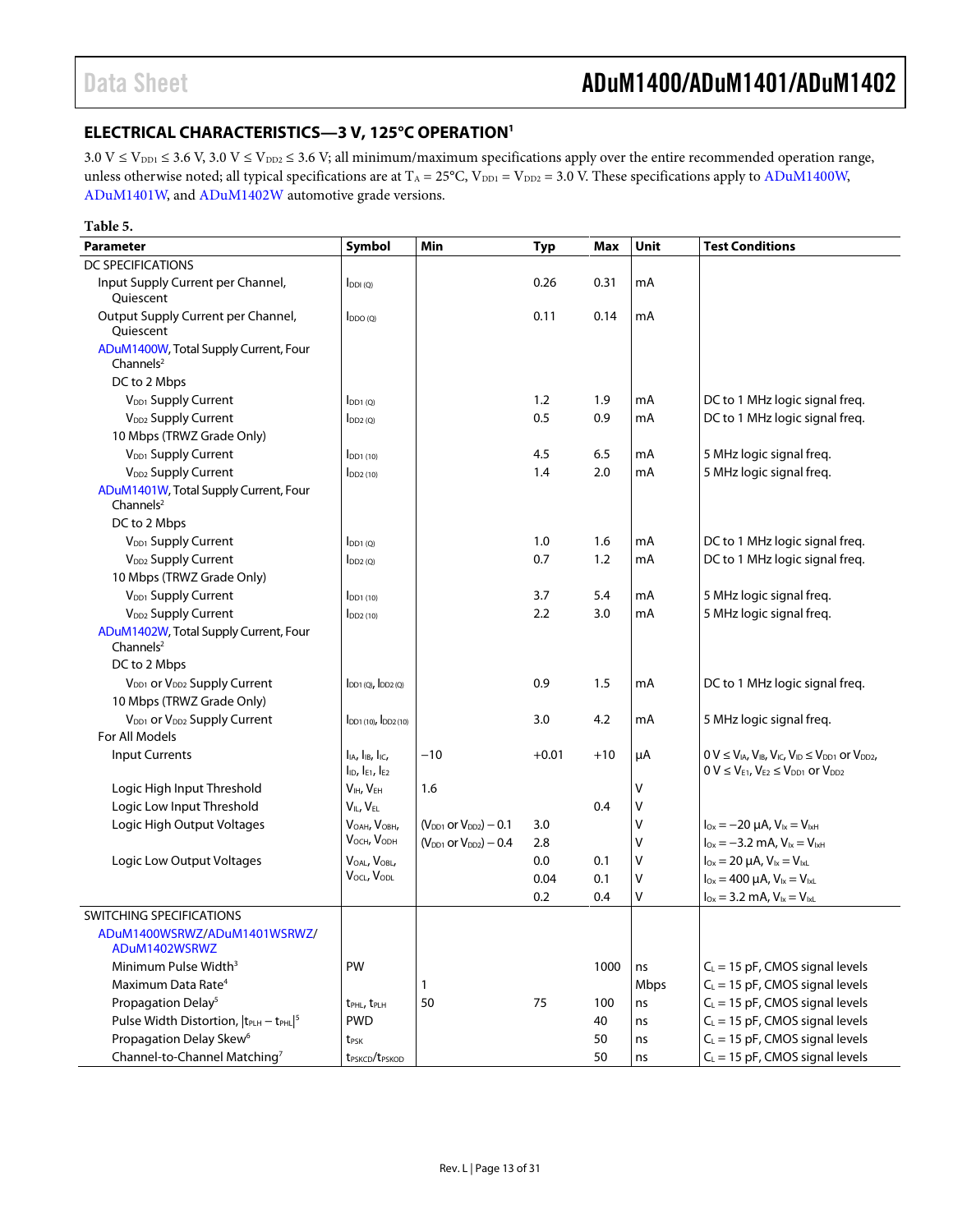<span id="page-13-0"></span>

| <b>Parameter</b>                                                           | Symbol                              | <b>Min</b> | Typ  | <b>Max</b> | Unit        | <b>Test Conditions</b>                                                            |
|----------------------------------------------------------------------------|-------------------------------------|------------|------|------------|-------------|-----------------------------------------------------------------------------------|
| ADuM1400WTRWZ/ADuM1401WTRWZ/                                               |                                     |            |      |            |             |                                                                                   |
| ADuM1402WTRWZ                                                              |                                     |            |      |            |             |                                                                                   |
| Minimum Pulse Width <sup>3</sup>                                           | PW                                  |            |      | 100        | ns          | $C_L = 15$ pF, CMOS signal levels                                                 |
| Maximum Data Rate <sup>4</sup>                                             |                                     | 10         |      |            | <b>Mbps</b> | $C_L$ = 15 pF, CMOS signal levels                                                 |
| Propagation Delay <sup>5</sup>                                             | t <sub>PHL</sub> , t <sub>PLH</sub> | 20         | 34   | 45         | ns          | $C_L = 15$ pF, CMOS signal levels                                                 |
| Pulse Width Distortion, $ t_{PLH} - t_{PHL} ^5$                            | <b>PWD</b>                          |            |      | 3          | ns          | $C_L = 15$ pF, CMOS signal levels                                                 |
| Change vs. Temperature                                                     |                                     |            | 5    |            | ps/C        | $C_L = 15$ pF, CMOS signal levels                                                 |
| Propagation Delay Skew <sup>6</sup>                                        | t <sub>PSK</sub>                    |            |      | 22         | ns          | $C_L$ = 15 pF, CMOS signal levels                                                 |
| Channel-to-Channel Matching,<br>Codirectional Channels <sup>7</sup>        | <b>t</b> <sub>PSKCD</sub>           |            |      | 3          | ns          | $C_L$ = 15 pF, CMOS signal levels                                                 |
| Channel-to-Channel Matching,<br>Opposing-Directional Channels <sup>7</sup> | <b>t</b> <sub>PSKOD</sub>           |            |      | 6          | ns          | $C_L = 15$ pF, CMOS signal levels                                                 |
| For All Models                                                             |                                     |            |      |            |             |                                                                                   |
| <b>Output Disable Propagation Delay</b><br>(High/Low to High Impedance)    | t <sub>PHZ</sub> , t <sub>PLH</sub> |            | 6    | 8          | ns          | $C_L = 15$ pF, CMOS signal levels                                                 |
| Output Enable Propagation Delay (High<br>Impedance to High/Low)            | $t_{P7H}$ , $t_{P7I}$               |            | 6    | 8          | ns          | $C_L$ = 15 pF, CMOS signal levels                                                 |
| Output Rise/Fall Time (10% to 90%)                                         | $t_R/t_F$                           |            | 3    |            | ns          | $C_L = 15$ pF, CMOS signal levels                                                 |
| Common-Mode Transient Immunity at<br>Logic High Output <sup>8</sup>        | CM <sub>H</sub>                     | 25         | 35   |            | kV/µs       | $V_{1x} = V_{DD1}/V_{DD2}$ , $V_{CM} = 1000 V$ ,<br>transient magnitude = $800$ V |
| Common-Mode Transient Immunity at<br>Logic Low Output <sup>8</sup>         | $ CM_L $                            | 25         | 35   |            | $kV/\mu s$  | $V_{ix} = 0 V$ , $V_{CM} = 1000 V$ ,<br>transient magnitude = 800 V               |
| Refresh Rate                                                               | $f_r$                               |            | 1.1  |            | <b>Mbps</b> |                                                                                   |
| Input Dynamic Supply Current per<br>Channel <sup>9</sup>                   | $I_{DDI(D)}$                        |            | 0.10 |            | mA/Mbps     |                                                                                   |
| Output Dynamic Supply Current per<br>Channel <sup>9</sup>                  | $I_{DDO(D)}$                        |            | 0.03 |            | mA/Mbps     |                                                                                   |

<sup>1</sup> All voltages are relative to their respective ground.

<sup>2</sup> The supply current values for all four channels are combined when running at identical data rates. Output supply current values are specified with no output load present. The supply current associated with an individual channel operating at a given data rate may be calculated as described in th[e Power Consumption](#page-27-0) section. Se[e Figure 8](#page-24-1) throug[h Figure 10](#page-24-2) for information on per-channel supply current as a function of data rate for unloaded and loaded conditions. Se[e Figure 11](#page-24-3) through [Figure 15](#page-25-0) for total V<sub>DD1</sub> and V<sub>DD2</sub> supply currents as a function of data rate fo[r ADuM1400W](http://www.analog.com/ADuM1400?doc=ADuM1400_1401_1402.pdf)[/ADuM1401W](http://www.analog.com/ADuM1401?doc=ADuM1400_1401_1402.pdf)[/ADuM1402W](http://www.analog.com/ADuM1402?doc=ADuM1400_1401_1402.pdf) channel configurations.

<sup>3</sup> The minimum pulse width is the shortest pulse width at which the specified pulse width distortion is guaranteed.

<sup>4</sup> The maximum data rate is the fastest data rate at which the specified pulse width distortion is guaranteed.

<sup>5</sup> t<sub>PHL</sub> propagation delay is measured from the 50% level of the falling edge of the V<sub>Ix</sub> signal to the 50% level of the falling edge of the V<sub>Ox</sub> signal. t<sub>PLH</sub> propagation delay is measured from the 50% level of the rising edge of the V<sub>Ix</sub> signal to the 50% level of the rising edge of the V<sub>Ox</sub> signal.

 $6$  t<sub>PSK</sub> is the magnitude of the worst-case difference in t<sub>PHL</sub> or t<sub>PLH</sub> that is measured between units at the same operating temperature, supply voltages, and output load within the recommended operating conditions.

<sup>7</sup> Codirectional channel-to-channel matching is the absolute value of the difference in propagation delays between any two channels with inputs on the same side of the isolation barrier. Opposing-directional channel-to-channel matching is the absolute value of the difference in propagation delays between any two channels with inputs on opposing sides of the isolation barrier.

 $8$ CM<sub>H</sub> is the maximum common-mode voltage slew rate that can be sustained while maintaining V<sub>O</sub> > 0.8 V<sub>DD2</sub>. CM<sub>L</sub> is the maximum common-mode voltage slew rate that can be sustained while maintaining  $V_0 < 0.8$  V. The common-mode voltage slew rates apply to both rising and falling common-mode voltage edges. The transient magnitude is the range over which the common mode is slewed.

<sup>9</sup> Dynamic supply current is the incremental amount of supply current required for a 1 Mbps increase in signal data rate. Se[e Figure 8](#page-24-1) throug[h Figure 10](#page-24-2) for information on per-channel supply current for unloaded and loaded conditions. See th[e Power Consumption](#page-27-0) section for guidance on calculating the per-channel supply current for a given data rate.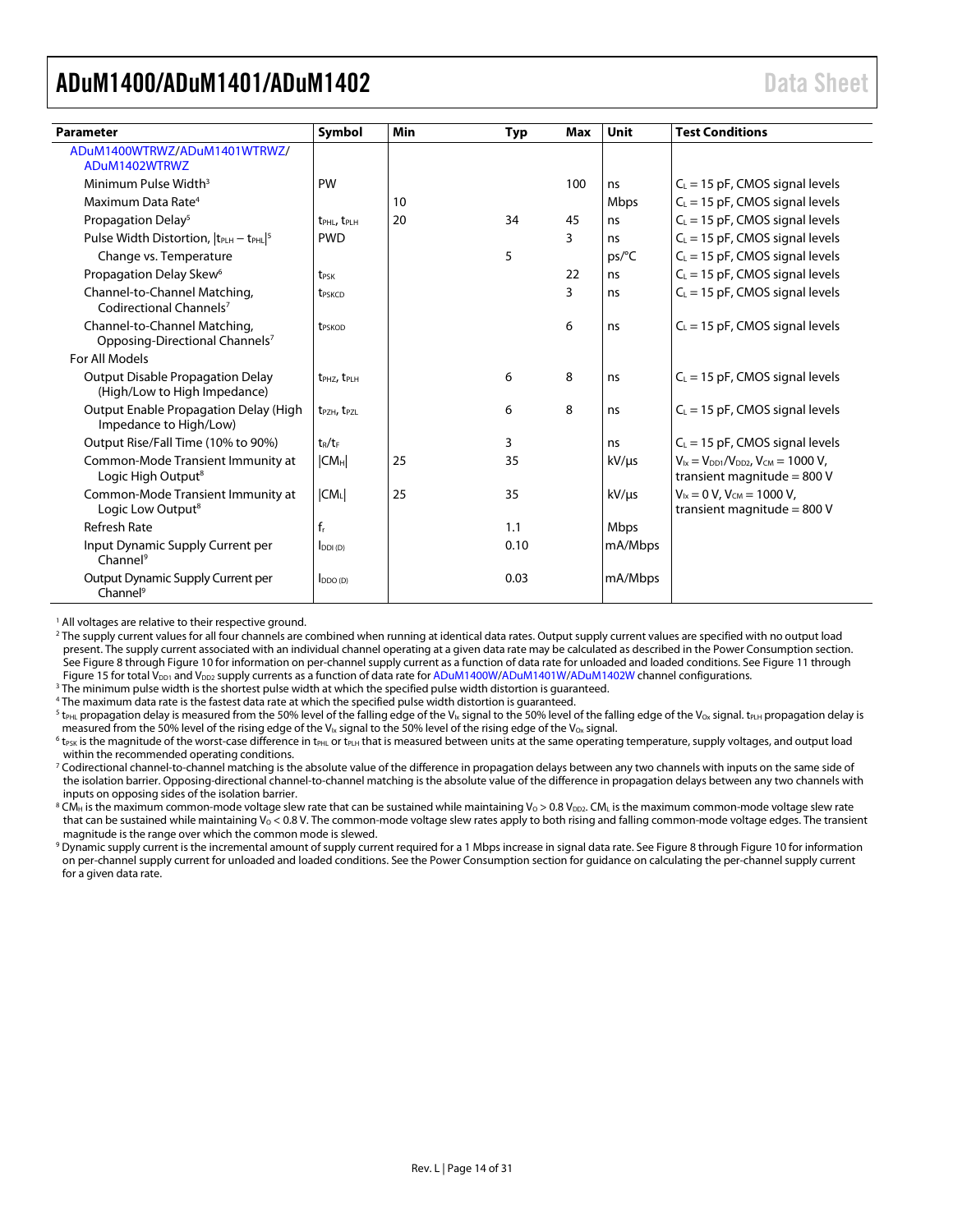### <span id="page-14-0"></span>**ELECTRICAL CHARACTERISTICS—MIXED 5 V/3 V, 125°C OPERATIO[N1](#page-15-0)**

 $4.5$  V  $\le$  V<sub>DD1</sub>  $\le$  5.5 V, 3.0 V  $\le$  V<sub>DD2</sub>  $\le$  3.6 V; all minimum/maximum specifications apply over the entire recommended operation range, unless otherwise noted; all typical specifications are at  $T_A = 25^{\circ}$ C; V<sub>DD1</sub> = 5 V, V<sub>DD2</sub> = 3.0 V. These specifications apply to ADuM1400W, [ADuM1401W,](http://www.analog.com/ADuM1401?doc=ADuM1400_1401_1402.pdf) and [ADuM1402W](http://www.analog.com/ADuM1402?doc=ADuM1400_1401_1402.pdf) automotive grade versions.

| Table 6.                                                                    |                                        |                                |                             |       |      |                                                                 |
|-----------------------------------------------------------------------------|----------------------------------------|--------------------------------|-----------------------------|-------|------|-----------------------------------------------------------------|
| <b>Parameter</b>                                                            | Symbol                                 | Min                            | <b>Typ</b>                  | Max   | Unit | <b>Test Conditions</b>                                          |
| <b>DC SPECIFICATIONS</b>                                                    |                                        |                                |                             |       |      |                                                                 |
| Input Supply Current per Channel, Quiescent                                 | $I_{DDI(Q)}$                           |                                | 0.50                        | 0.53  | mA   |                                                                 |
| Output Supply Current per Channel, Quiescent                                | $I_{DDO(Q)}$                           |                                | 0.11                        | 0.14  | mA   |                                                                 |
| ADuM1400W, Total Supply Current, Four Channels <sup>2</sup>                 |                                        |                                |                             |       |      |                                                                 |
| DC to 2 Mbps                                                                |                                        |                                |                             |       |      |                                                                 |
| V <sub>DD1</sub> Supply Current                                             | $I_{DD1(0)}$                           |                                | 2.2                         | 2.8   | mA   | DC to 1 MHz logic signal freq.                                  |
| V <sub>DD2</sub> Supply Current                                             | $I_{DD2(Q)}$                           |                                | 0.5                         | 0.9   | mA   | DC to 1 MHz logic signal freq.                                  |
| 10 Mbps (TRWZ Grade Only)                                                   |                                        |                                |                             |       |      |                                                                 |
| V <sub>DD1</sub> Supply Current                                             | I <sub>DD1(10)</sub>                   |                                | 8.6                         | 10.6  | mA   | 5 MHz logic signal freq.                                        |
| V <sub>DD2</sub> Supply Current                                             | $\mathsf{IDD2}(10)$                    |                                | 1.4                         | 2.0   | mA   | 5 MHz logic signal freq.                                        |
| ADuM1401W, Total Supply Current, Four Channels <sup>2</sup>                 |                                        |                                |                             |       |      |                                                                 |
| DC to 2 Mbps                                                                |                                        |                                |                             |       |      |                                                                 |
| V <sub>DD1</sub> Supply Current                                             | $I_{DD1(Q)}$                           |                                | 1.8                         | 2.4   | mA   | DC to 1 MHz logic signal freq.                                  |
| V <sub>DD2</sub> Supply Current                                             | $I_{DD2(Q)}$                           |                                | 0.7                         | 1.2   | mA   | DC to 1 MHz logic signal freq.                                  |
| 10 Mbps (TRWZ Grade Only)                                                   |                                        |                                |                             |       |      |                                                                 |
| V <sub>DD1</sub> Supply Current                                             | $I_{DD1(10)}$                          |                                | 7.1                         | 9.0   | mA   | 5 MHz logic signal freq.                                        |
| V <sub>DD2</sub> Supply Current                                             | $I_{DD2(10)}$                          |                                | 2.2                         | 3.0   | mA   | 5 MHz logic signal freq.                                        |
| ADuM1402W, Total Supply Current, Four Channels <sup>2</sup>                 |                                        |                                |                             |       |      |                                                                 |
| DC to 2 Mbps                                                                |                                        |                                |                             |       |      |                                                                 |
| V <sub>DD1</sub> Supply Current                                             | $I_{DD1(Q)}$                           |                                | 1.5                         | 2.1   | mA   | DC to 1 MHz logic signal freq.                                  |
| V <sub>DD2</sub> Supply Current                                             | $I_{DD2(Q)}$                           |                                | 0.9                         | 1.5   | mA   | DC to 1 MHz logic signal freq.                                  |
| 10 Mbps (TRWZ Grade Only)                                                   |                                        |                                |                             |       |      |                                                                 |
| V <sub>DD1</sub> Supply Current                                             | $I_{DD1(10)}$                          |                                | 5.6                         | 7.0   | mA   | 5 MHz logic signal freq.                                        |
| V <sub>DD2</sub> Supply Current                                             | $I_{DD2(10)}$                          |                                | 3.0                         | 4.2   | mA   | 5 MHz logic signal freq.                                        |
| For All Models                                                              |                                        |                                |                             |       |      |                                                                 |
| <b>Input Currents</b>                                                       | $IIA, IIB, IIC,$                       | $-10$                          | $+0.01$                     | $+10$ | μA   | $0 V \leq V_{IA}$ , $V_{IB}$ , $V_{IC}$ , $V_{ID} \leq V_{DD1}$ |
|                                                                             | $I_{ID}$ , $I_{E1}$ , $I_{E2}$         |                                |                             |       |      | or $V_{DD2}$ , $0 \vee \leq V_{E1}$ , $V_{E2} \leq V_{DD1}$     |
|                                                                             |                                        |                                |                             |       |      | or V <sub>DD2</sub>                                             |
| Logic High Input Threshold                                                  | $V_{IH}$ , $V_{EH}$                    |                                |                             |       |      |                                                                 |
| 5 V/3 V Operation                                                           |                                        | 2.0                            |                             |       | ٧    |                                                                 |
| 3 V/5 V Operation                                                           |                                        | 1.6                            |                             |       | V    |                                                                 |
| Logic Low Input Threshold                                                   | VIL, VEL                               |                                |                             |       |      |                                                                 |
| 5 V/3 V Operation                                                           |                                        |                                |                             | 0.8   | ٧    |                                                                 |
| 3 V/5 V Operation                                                           |                                        |                                |                             | 0.4   | V    |                                                                 |
| Logic High Output Voltages                                                  | $V_{OAH}$ , $V_{OBH}$                  | $(V_{DD1}$ or $V_{DD2}) - 0.1$ | $V_{DD1}$ or $V_{DD2}$      |       | V    | $I_{Ox} = -20 \mu A$ , $V_{1x} = V_{1xH}$                       |
|                                                                             | VOCH, VODH                             | $(V_{DD1}$ or $V_{DD2}) - 0.4$ | $V_{DD1}$ , $V_{DD2} - 0.2$ |       | ٧    | $I_{0x} = -3.2$ mA, $V_{1x} = V_{1xH}$                          |
| Logic Low Output Voltages                                                   | VOAL, VOBL,                            |                                | 0.0                         | 0.1   | v    | $I_{0x} = 20 \mu A$ , $V_{1x} = V_{1xL}$                        |
|                                                                             | VOCL, VODL                             |                                | 0.04                        | 0.1   | v    | $I_{0x} = 400 \mu A$ , $V_{1x} = V_{1xL}$                       |
|                                                                             |                                        |                                | 0.2                         | 0.4   | v    | $I_{0x} = 3.2$ mA, $V_{1x} = V_{1xL}$                           |
| <b>SWITCHING SPECIFICATIONS</b>                                             |                                        |                                |                             |       |      |                                                                 |
| ADuM1400WSRWZ/ADuM1401WSRWZ/<br>ADuM1402WSRWZ                               |                                        |                                |                             |       |      |                                                                 |
| Minimum Pulse Width <sup>3</sup>                                            | PW                                     |                                |                             | 1000  | ns   | $C_L = 15$ pF, CMOS signal levels                               |
| Maximum Data Rate <sup>4</sup>                                              |                                        | $\mathbf{1}$                   |                             |       | Mbps | $C_L = 15$ pF, CMOS signal levels                               |
| Propagation Delay <sup>5</sup>                                              | t <sub>PHL</sub> , t <sub>PLH</sub>    | 50                             | 70                          | 100   | ns   | $C_L$ = 15 pF, CMOS signal levels                               |
| Pulse Width Distortion,  t <sub>PLH</sub> - t <sub>PHL</sub>   <sup>5</sup> | <b>PWD</b>                             |                                |                             | 40    | ns   | $C_L = 15$ pF, CMOS signal levels                               |
| Propagation Delay Skew <sup>6</sup>                                         | t <sub>PSK</sub>                       |                                |                             | 50    | ns   | $C_L = 15$ pF, CMOS signal levels                               |
| Channel-to-Channel Matching7                                                | t <sub>PSKCD</sub> /t <sub>PSKOD</sub> |                                |                             | 50    | ns   | $C_L = 15$ pF, CMOS signal levels                               |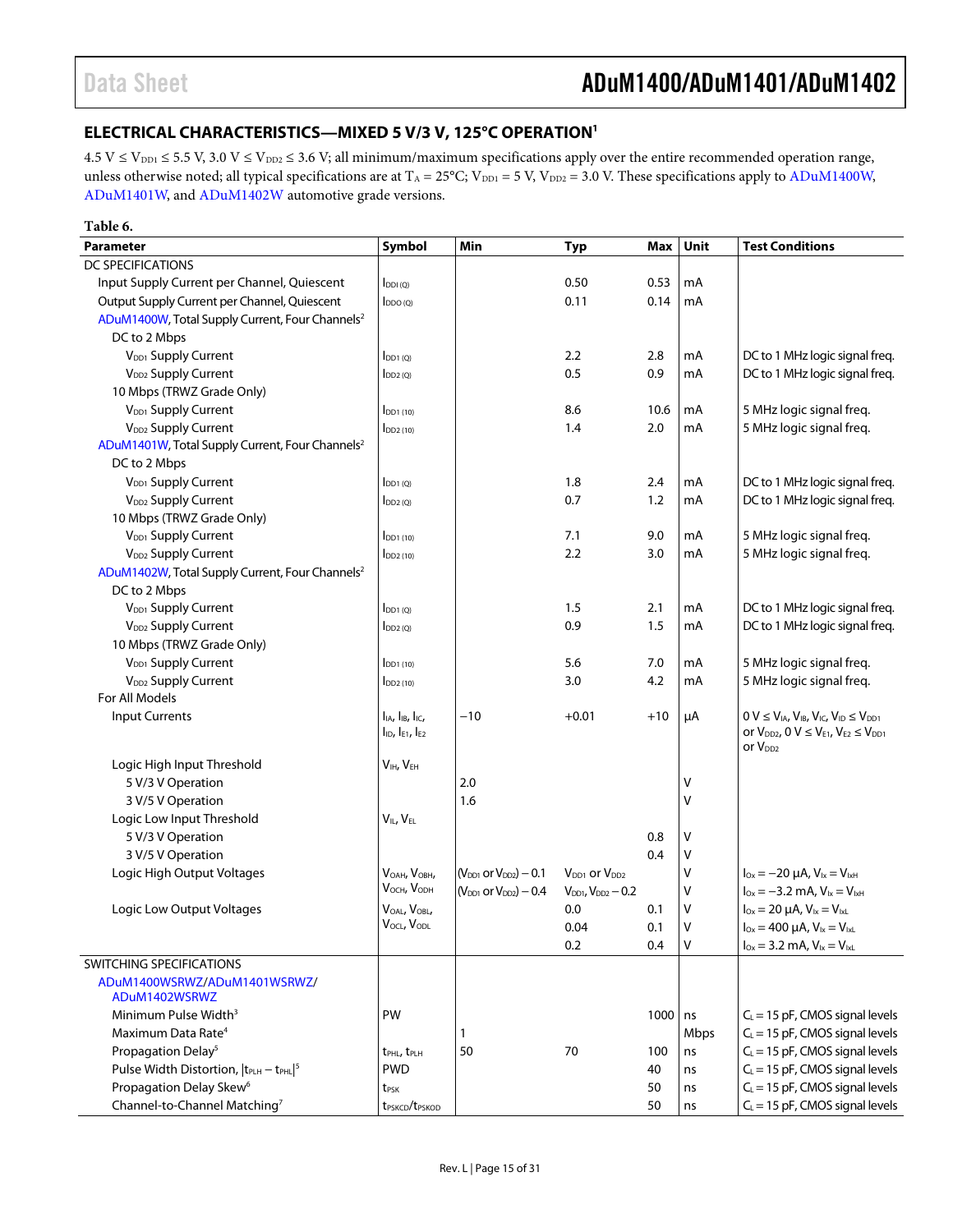<span id="page-15-0"></span>

| <b>Parameter</b>                                                            | Symbol                              | Min | Typ  | <b>Max</b> | Unit       | <b>Test Conditions</b>                                                           |
|-----------------------------------------------------------------------------|-------------------------------------|-----|------|------------|------------|----------------------------------------------------------------------------------|
| ADuM1400WTRWZ/ADuM1401WTRWZ/                                                |                                     |     |      |            |            |                                                                                  |
| ADuM1402WTRWZ                                                               |                                     |     |      |            |            |                                                                                  |
| Minimum Pulse Width <sup>3</sup>                                            | PW                                  |     |      | 100        | ns         | $C_L$ = 15 pF, CMOS signal levels                                                |
| Maximum Data Rate <sup>4</sup>                                              |                                     | 10  |      |            | Mbps       | $C_L$ = 15 pF, CMOS signal levels                                                |
| Propagation Delay <sup>5</sup>                                              | t <sub>PHL</sub> , t <sub>PLH</sub> | 20  | 30   | 40         | ns         | $C_L$ = 15 pF, CMOS signal levels                                                |
| Pulse Width Distortion, $ t_{\text{PLH}} - t_{\text{PHL}} ^5$               | <b>PWD</b>                          |     |      | 3          | ns         | $C_L$ = 15 pF, CMOS signal levels                                                |
| Change vs. Temperature                                                      |                                     |     | 5    |            | ps/C       | $C_L$ = 15 pF, CMOS signal levels                                                |
| Propagation Delay Skew <sup>6</sup>                                         | t <sub>PSK</sub>                    |     |      | 22         | ns         | $C_L$ = 15 pF, CMOS signal levels                                                |
| Channel-to-Channel Matching, Codirectional<br>Channels $7$                  | t <sub>PSKCD</sub>                  |     |      | 3          | ns         | $C_L$ = 15 pF, CMOS signal levels                                                |
| Channel-to-Channel Matching, Opposing-<br>Directional Channels <sup>7</sup> | t <sub>PSKOD</sub>                  |     |      | 6          | ns         | $C_L$ = 15 pF, CMOS signal levels                                                |
| For All Models                                                              |                                     |     |      |            |            |                                                                                  |
| Output Disable Propagation Delay (High/Low<br>to High Impedance)            | t <sub>PHZ</sub> , t <sub>PLH</sub> |     | 6    | 8          | ns         | $C_L$ = 15 pF, CMOS signal levels                                                |
| Output Enable Propagation Delay (High<br>Impedance to High/Low)             | t <sub>PZH</sub> , t <sub>PZL</sub> |     | 6    | 8          | ns         | $C_l$ = 15 pF, CMOS signal levels                                                |
| Output Rise/Fall Time (10% to 90%)                                          | $t_R/t_F$                           |     | 3.0  |            | ns         | $C_L$ = 15 pF, CMOS signal levels                                                |
| Common-Mode Transient Immunity at Logic<br>High Output <sup>8</sup>         | CM <sub>H</sub>                     | 25  | 35   |            | $kV/\mu s$ | $V_{1x} = V_{DD1}/V_{DD2}$ , $V_{CM} = 1000 V$ ,<br>transient magnitude = $800V$ |
| Common-Mode Transient Immunity at Logic<br>Low Output <sup>8</sup>          | $ CM_L $                            | 25  | 35   |            | $kV/\mu s$ | $V_{ix} = 0 V$ , $V_{CM} = 1000 V$ ,<br>transient magnitude = $800V$             |
| <b>Refresh Rate</b>                                                         | $f_r$                               |     | 1.2  |            | Mbps       |                                                                                  |
| Input Dynamic Supply Current per Channel <sup>9</sup>                       | $I_{DDI(D)}$                        |     | 0.19 |            | mA/Mbps    |                                                                                  |
| Output Dynamic Supply Current per Channel <sup>9</sup>                      | $I_{DDO(D)}$                        |     | 0.03 |            | mA/Mbps    |                                                                                  |

<sup>1</sup> All voltages are relative to their respective ground.

<sup>2</sup> The supply current values for all four channels are combined when running at identical data rates. Output supply current values are specified with no output load present. The supply current associated with an individual channel operating at a given data rate may be calculated as described in th[e Power Consumption](#page-27-0) section. Se[e Figure 8](#page-24-1) throug[h Figure 10](#page-24-2) for information on per-channel supply current as a function of data rate for unloaded and loaded conditions. Se[e Figure 11](#page-24-3) through [Figure 15](#page-25-0) for total  $V_{DD1}$  and  $V_{DD2}$  supply currents as a function of data rate fo[r ADuM1400W](http://www.analog.com/ADuM1400?doc=ADuM1400_1401_1402.pdf)[/ADuM1401W](http://www.analog.com/ADuM1401?doc=ADuM1400_1401_1402.pdf)[/ADuM1402W](http://www.analog.com/ADuM1402?doc=ADuM1400_1401_1402.pdf) channel configurations.

<sup>3</sup> The minimum pulse width is the shortest pulse width at which the specified pulse width distortion is guaranteed.

<sup>4</sup> The maximum data rate is the fastest data rate at which the specified pulse width distortion is guaranteed.

<sup>5</sup> t<sub>PHL</sub> propagation delay is measured from the 50% level of the falling edge of the V<sub>Ix</sub> signal to the 50% level of the falling edge of the V<sub>Ox</sub> signal. t<sub>RH</sub> propagation delay is measured from the 50% level of the rising edge of the V<sub>Ix</sub> signal to the 50% level of the rising edge of the V<sub>ox</sub> signal.

 $6$  t<sub>PSK</sub> is the magnitude of the worst-case difference in t<sub>PHL</sub> or t<sub>PLH</sub> that is measured between units at the same operating temperature, supply voltages, and output load within the recommended operating conditions.

<sup>7</sup> Codirectional channel-to-channel matching is the absolute value of the difference in propagation delays between any two channels with inputs on the same side of the isolation barrier. Opposing-directional channel-to-channel matching is the absolute value of the difference in propagation delays between any two channels with inputs on opposing sides of the isolation barrier.

<sup>8</sup> CM<sub>H</sub> is the maximum common-mode voltage slew rate that can be sustained while maintaining V<sub>0</sub> > 0.8 V<sub>DD2</sub>. CML is the maximum common-mode voltage slew rate that can be sustained while maintaining  $V_0 < 0.8$  V. The common-mode voltage slew rates apply to both rising and falling common-mode voltage edges. The transient magnitude is the range over which the common mode is slewed.

<sup>9</sup> Dynamic supply current is the incremental amount of supply current required for a 1 Mbps increase in signal data rate. Se[e Figure 8](#page-24-1) throug[h Figure 10](#page-24-2) for information on per-channel supply current for unloaded and loaded conditions. See th[e Power Consumption](#page-27-0) section for guidance on calculating the per-channel supply current for a given data rate.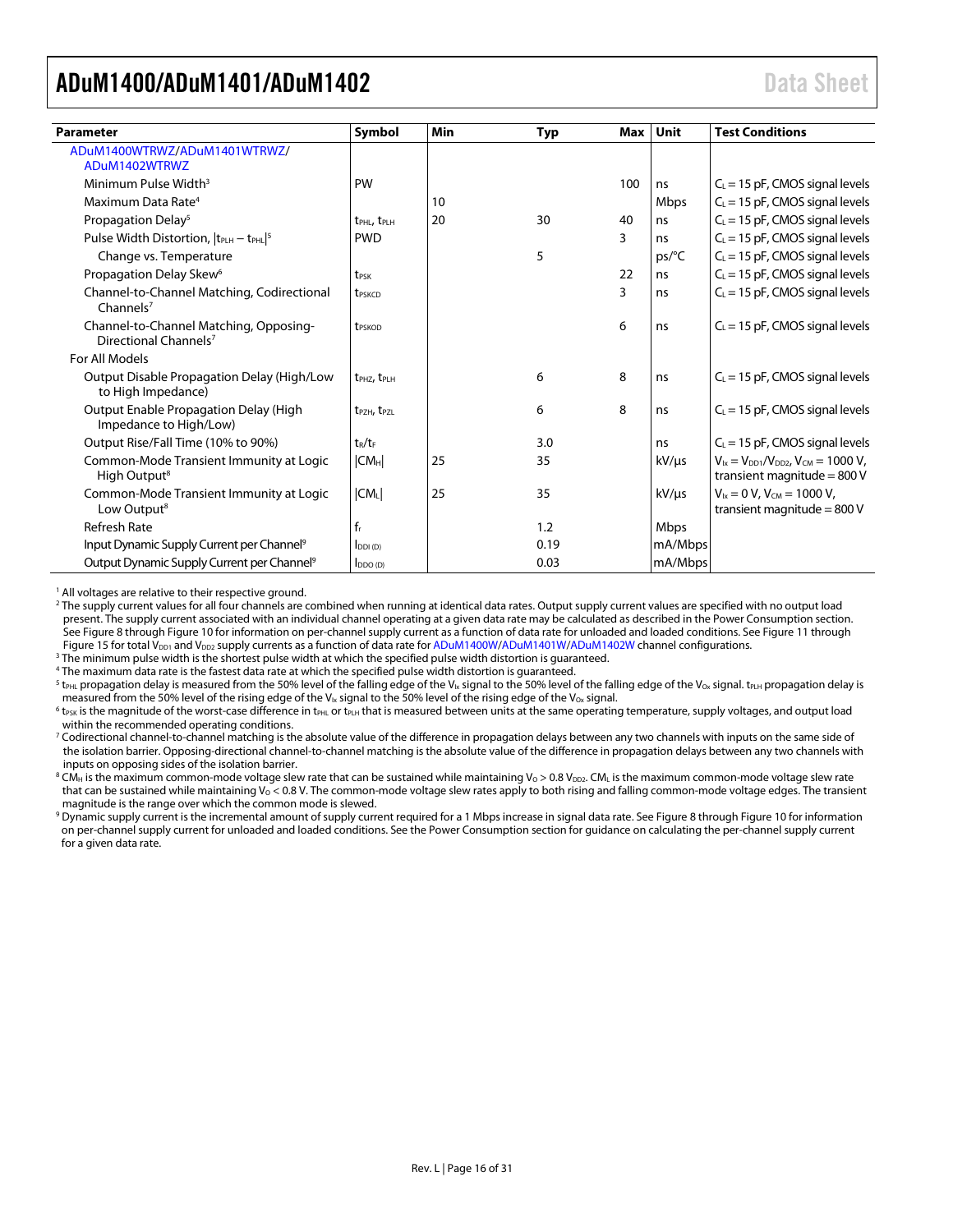### <span id="page-16-0"></span>**ELECTRICAL CHARACTERISTICS—MIXED 3 V/5 V, 125°C OPERATIO[N1](#page-17-0)**

 $3.0 \text{ V} \leq \text{V}_{\text{DD1}} \leq 3.6 \text{ V}, 4.5 \text{ V} \leq \text{V}_{\text{DD2}} \leq 5.5 \text{ V};$  all minimum/maximum specifications apply over the entire recommended operation range, unless otherwise noted; all typical specifications are at  $T_A = 25^{\circ}$ C; V<sub>DD1</sub> = 3.0 V, V<sub>DD2</sub> = 5 V. These specifications apply to ADuM1400W, [ADuM1401W,](http://www.analog.com/ADuM1401?doc=ADuM1400_1401_1402.pdf) and [ADuM1402W](http://www.analog.com/ADuM1402?doc=ADuM1400_1401_1402.pdf) automotive grade versions.

| Table 7.                                                       |                                                  |                                                             |            |       |        |                                                                                                                                                  |
|----------------------------------------------------------------|--------------------------------------------------|-------------------------------------------------------------|------------|-------|--------|--------------------------------------------------------------------------------------------------------------------------------------------------|
| <b>Parameter</b>                                               | Symbol                                           | Min                                                         | <b>Typ</b> | Max   | Unit   | <b>Test Conditions</b>                                                                                                                           |
| DC SPECIFICATIONS                                              |                                                  |                                                             |            |       |        |                                                                                                                                                  |
| Input Supply Current per Channel, Quiescent                    | $I_{DDI(Q)}$                                     |                                                             | 0.26       | 0.31  | mA     |                                                                                                                                                  |
| Output Supply Current per Channel, Quiescent                   | $I_{DDO(O)}$                                     |                                                             | 0.19       | 0.21  | mA     |                                                                                                                                                  |
| ADuM1400W, Total Supply Current, Four<br>Channels $2$          |                                                  |                                                             |            |       |        |                                                                                                                                                  |
| DC to 2 Mbps                                                   |                                                  |                                                             |            |       |        |                                                                                                                                                  |
| V <sub>DD1</sub> Supply Current                                | $I_{DD1(0)}$                                     |                                                             | 1.2        | 1.9   | mA     | DC to 1 MHz logic signal freq.                                                                                                                   |
| V <sub>DD2</sub> Supply Current                                | $I_{DD2(Q)}$                                     |                                                             | 0.9        | 1.4   | mA     | DC to 1 MHz logic signal freq.                                                                                                                   |
| 10 Mbps (TRWZ Grade Only)                                      |                                                  |                                                             |            |       |        |                                                                                                                                                  |
| V <sub>DD1</sub> Supply Current                                | $I_{DD1(10)}$                                    |                                                             | 4.5        | 6.5   | mA     | 5 MHz logic signal freq.                                                                                                                         |
| V <sub>DD2</sub> Supply Current                                | $I_{DD2(10)}$                                    |                                                             | 2.6        | 3.5   | mA     | 5 MHz logic signal freq.                                                                                                                         |
| ADuM1401W, Total Supply Current, Four<br>Channels $2$          |                                                  |                                                             |            |       |        |                                                                                                                                                  |
| DC to 2 Mbps                                                   |                                                  |                                                             |            |       |        |                                                                                                                                                  |
| V <sub>DD1</sub> Supply Current                                | $I_{DD1(Q)}$                                     |                                                             | 1.0        | 1.6   | mA     | DC to 1 MHz logic signal freq.                                                                                                                   |
| V <sub>DD2</sub> Supply Current                                | $I_{DD2(Q)}$                                     |                                                             | 1.2        | 1.8   | mA     | DC to 1 MHz logic signal freq.                                                                                                                   |
| 10 Mbps (TRWZ Grade Only)                                      |                                                  |                                                             |            |       |        |                                                                                                                                                  |
| V <sub>DD1</sub> Supply Current                                | $I_{DD1(10)}$                                    |                                                             | 3.7        | 5.4   | mA     | 5 MHz logic signal freq.                                                                                                                         |
| V <sub>DD2</sub> Supply Current                                | $\mathsf{IDD2}\left(10\right)$                   |                                                             | 4.1        | 5.0   | mA     | 5 MHz logic signal freg.                                                                                                                         |
| ADuM1402W, Total Supply Current, Four<br>Channels <sup>2</sup> |                                                  |                                                             |            |       |        |                                                                                                                                                  |
| DC to 2 Mbps                                                   |                                                  |                                                             |            |       |        |                                                                                                                                                  |
| V <sub>DD1</sub> Supply Current                                | $I_{DD1(0)}$                                     |                                                             | 0.9        | 1.5   | mA     | DC to 1 MHz logic signal freq.                                                                                                                   |
| V <sub>DD2</sub> Supply Current                                | $I_{DD2(0)}$                                     |                                                             | 1.5        | 2.1   | mA     | DC to 1 MHz logic signal freq.                                                                                                                   |
| 10 Mbps (TRWZ Grade Only)                                      |                                                  |                                                             |            |       |        |                                                                                                                                                  |
| V <sub>DD1</sub> Supply Current                                | $I_{DD1(10)}$                                    |                                                             | 3.0        | 4.2   | mA     | 5 MHz logic signal freq.                                                                                                                         |
| V <sub>DD2</sub> Supply Current                                | $I_{DD2(10)}$                                    |                                                             | 5.6        | 7.0   | mA     | 5 MHz logic signal freq.                                                                                                                         |
| For All Models                                                 |                                                  |                                                             |            |       |        |                                                                                                                                                  |
| <b>Input Currents</b>                                          | lia, lib, lic,<br>$I_{ID}$ , $I_{E1}$ , $I_{E2}$ | $-10$                                                       | $+0.01$    | $+10$ | μA     | $0 V \leq V_{IA}$ , $V_{IB}$ , $V_{IC}$ , $V_{ID} \leq V_{DD1}$ or<br>$V_{DD2}$ , $0 \text{ V} \leq V_{E1}$ , $V_{E2} \leq V_{DD1}$ or $V_{DD2}$ |
| Logic High Input Threshold                                     | V <sub>IH</sub> , V <sub>EH</sub>                | 1.6                                                         |            |       | V      |                                                                                                                                                  |
| Logic Low Input Threshold                                      | $V_{IL}$ , $V_{EL}$                              |                                                             |            | 0.4   | v      |                                                                                                                                                  |
| Logic High Output Voltages                                     | VOAH, VOBH,                                      | $(V_{DD1}$ or $V_{DD2}) - 0.1$ $V_{DD1}$ , $V_{DD2}$        |            |       | ٧      | $I_{\text{Ox}} = -20 \mu A$ , $V_{\text{Ix}} = V_{\text{IxH}}$                                                                                   |
|                                                                | V <sub>OCH</sub> , V <sub>ODH</sub>              | $(V_{DD1}$ or $V_{DD2}$ ) – 0.4 $V_{DD1}$ , $V_{DD2}$ – 0.2 |            |       | ٧      | $I_{0x} = -3.2$ mA, $V_{1x} = V_{1xH}$                                                                                                           |
| Logic Low Output Voltages                                      | VOAL, VOBL,                                      |                                                             | 0.0        | 0.1   | v      | $I_{Ox} = 20 \mu A$ , $V_{1x} = V_{1xL}$                                                                                                         |
|                                                                | $V_{\text{OCL}}$ , $V_{\text{ODL}}$              |                                                             | 0.04       | 0.1   | v      | $I_{Ox} = 400 \mu A$ , $V_{1x} = V_{1xL}$                                                                                                        |
|                                                                |                                                  |                                                             | 0.2        | 0.4   | $\vee$ | $I_{0x} = 3.2$ mA, $V_{1x} = V_{1xL}$                                                                                                            |
| SWITCHING SPECIFICATIONS                                       |                                                  |                                                             |            |       |        |                                                                                                                                                  |
| ADuM1400WSRWZ/ADuM1401WSRWZ/<br>ADuM1402WSRWZ                  |                                                  |                                                             |            |       |        |                                                                                                                                                  |
| Minimum Pulse Width <sup>3</sup>                               | PW                                               |                                                             |            | 1000  | ns     | $C_L$ = 15 pF, CMOS signal levels                                                                                                                |
| Maximum Data Rate <sup>4</sup>                                 |                                                  | 1                                                           |            |       | Mbps   | $C_L = 15$ pF, CMOS signal levels                                                                                                                |
| Propagation Delay <sup>5</sup>                                 | t <sub>PHL</sub> , t <sub>PLH</sub>              | 50                                                          | 70         | 100   | ns     | $C_L = 15$ pF, CMOS signal levels                                                                                                                |
| Pulse Width Distortion, $ t_{PLH} - t_{PHL} ^5$                | <b>PWD</b>                                       |                                                             |            | 40    | ns     | $C_L$ = 15 pF, CMOS signal levels                                                                                                                |
| Propagation Delay Skew <sup>6</sup>                            | t <sub>PSK</sub>                                 |                                                             |            | 50    | ns     | $C_L = 15$ pF, CMOS signal levels                                                                                                                |
| Channel-to-Channel Matching7                                   | t <sub>PSKCD</sub> /t <sub>PSKOD</sub>           |                                                             |            | 50    | ns     | $C_L = 15$ pF, CMOS signal levels                                                                                                                |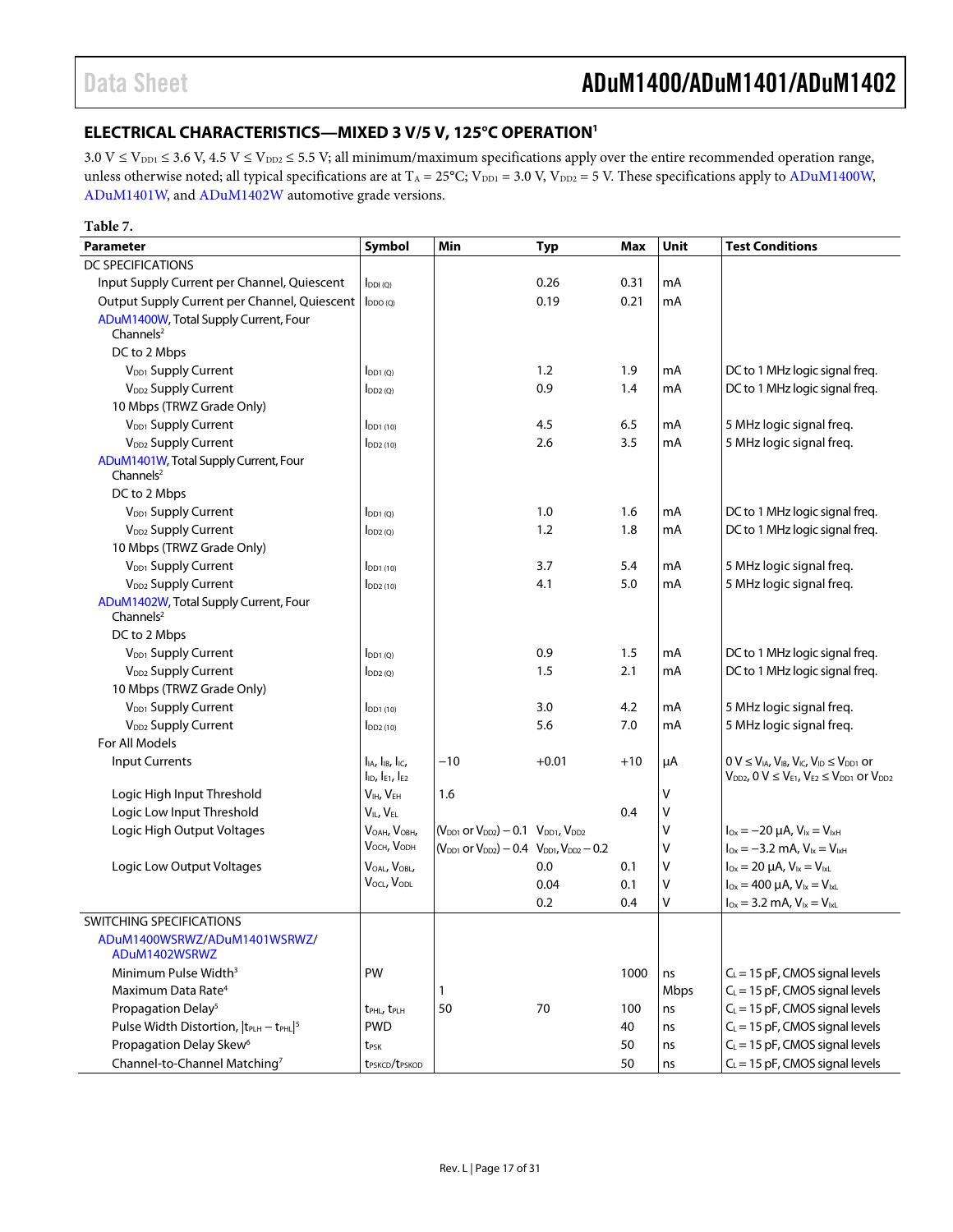<span id="page-17-0"></span>

| <b>Parameter</b>                                                            | Symbol                              | Min | Typ  | Max | Unit    | <b>Test Conditions</b>                                                            |
|-----------------------------------------------------------------------------|-------------------------------------|-----|------|-----|---------|-----------------------------------------------------------------------------------|
| ADuM1400WTRWZ/ADuM1401WTRWZ/<br>ADuM1402WTRWZ                               |                                     |     |      |     |         |                                                                                   |
| Minimum Pulse Width <sup>3</sup>                                            | PW                                  |     |      | 100 | ns      | $C_L$ = 15 pF, CMOS signal levels                                                 |
| Maximum Data Rate <sup>4</sup>                                              |                                     | 10  |      |     | Mbps    | $C_L$ = 15 pF, CMOS signal levels                                                 |
| Propagation Delay <sup>5</sup>                                              | t <sub>PHL</sub> , t <sub>PLH</sub> | 20  | 30   | 40  | ns      | $C_L$ = 15 pF, CMOS signal levels                                                 |
| Pulse Width Distortion, $ t_{\text{PLH}} - t_{\text{PHL}} ^5$               | <b>PWD</b>                          |     |      | 3   | ns      | $C_L$ = 15 pF, CMOS signal levels                                                 |
| Change vs. Temperature                                                      |                                     |     | 5    |     | ps/°C   | $C_L$ = 15 pF, CMOS signal levels                                                 |
| Propagation Delay Skew <sup>6</sup>                                         | t <sub>PSK</sub>                    |     |      | 22  | ns      | $C_L$ = 15 pF, CMOS signal levels                                                 |
| Channel-to-Channel Matching,<br>Codirectional Channels <sup>7</sup>         | t <sub>PSKCD</sub>                  |     |      | 3   | ns      | $C_L$ = 15 pF, CMOS signal levels                                                 |
| Channel-to-Channel Matching, Opposing-<br>Directional Channels <sup>7</sup> | <b>t</b> <sub>PSKOD</sub>           |     |      | 6   | ns      | $C_L$ = 15 pF, CMOS signal levels                                                 |
| For All Models                                                              |                                     |     |      |     |         |                                                                                   |
| <b>Output Disable Propagation Delay</b><br>(High/Low to High Impedance)     | $t_{PHZ}$ , $t_{PHH}$               |     | 6    | 8   | ns      | $C_L$ = 15 pF, CMOS signal levels                                                 |
| Output Enable Propagation Delay (High<br>Impedance to High/Low)             | t <sub>PZH</sub> , t <sub>PZL</sub> |     | 6    | 8   | ns      | $C_L$ = 15 pF, CMOS signal levels                                                 |
| Output Rise/Fall Time (10% to 90%)                                          | $t_R/t_F$                           |     | 2.5  |     | ns      | $C_L$ = 15 pF, CMOS signal levels                                                 |
| Common-Mode Transient Immunity at<br>Logic High Output <sup>8</sup>         | CM <sub>H</sub>                     | 25  | 35   |     | kV/µs   | $V_{1x} = V_{DD1}/V_{DD2}$ , $V_{CM} = 1000 V$ ,<br>transient magnitude = $800$ V |
| Common-Mode Transient Immunity at<br>Logic Low Output <sup>8</sup>          | $ CM_L $                            | 25  | 35   |     | kV/µs   | $V_{ix} = 0 V$ , $V_{CM} = 1000 V$ ,<br>transient magnitude = $800$ V             |
| <b>Refresh Rate</b>                                                         | $f_r$                               |     | 1.1  |     | Mbps    |                                                                                   |
| Input Dynamic Supply Current per Channel <sup>9</sup>                       | $I_{DDI(D)}$                        |     | 0.10 |     | mA/Mbps |                                                                                   |
| Output Dynamic Supply Current per Channel <sup>9</sup>                      | $I_{DDO(D)}$                        |     | 0.05 |     | mA/Mbps |                                                                                   |

<sup>1</sup> All voltages are relative to their respective ground.

<sup>2</sup> The supply current values for all four channels are combined when running at identical data rates. Output supply current values are specified with no output load present. The supply current associated with an individual channel operating at a given data rate may be calculated as described in the Power Consumption section. See [Figure 8](#page-24-1) throug[h Figure 10](#page-24-2) for information on per-channel supply current as a function of data rate for unloaded and loaded conditions. Se[e Figure 11](#page-24-3) through [Figure 15](#page-25-0) for total  $V_{DD1}$  and  $V_{DD2}$  supply currents as a function of data rate fo[r ADuM1400W](http://www.analog.com/ADuM1400?doc=ADuM1400_1401_1402.pdf)[/ADuM1401W](http://www.analog.com/ADuM1401?doc=ADuM1400_1401_1402.pdf)[/ADuM1402W](http://www.analog.com/ADuM1402?doc=ADuM1400_1401_1402.pdf) channel configurations.

<sup>3</sup> The minimum pulse width is the shortest pulse width at which the specified pulse width distortion is guaranteed.

<sup>4</sup> The maximum data rate is the fastest data rate at which the specified pulse width distortion is guaranteed.

<sup>5</sup> t<sub>PHL</sub> propagation delay is measured from the 50% level of the falling edge of the V<sub>Ix</sub> signal to the 50% level of the falling edge of the V<sub>Ox</sub> signal. t<sub>PLH</sub> propagation delay is measured from the 50% level of the rising edge of the V<sub>Ix</sub> signal to the 50% level of the rising edge of the V<sub>ox</sub> signal.

 $^6$  t<sub>PSK</sub> is the magnitude of the worst-case difference in t<sub>PHL</sub> or t<sub>PLH</sub> that is measured between units at the same operating temperature, supply voltages, and output load within the recommended operating conditions.

<sup>7</sup> Codirectional channel-to-channel matching is the absolute value of the difference in propagation delays between any two channels with inputs on the same side of the isolation barrier. Opposing-directional channel-to-channel matching is the absolute value of the difference in propagation delays between any two channels with inputs on opposing sides of the isolation barrier.

<sup>8</sup> CM<sub>H</sub> is the maximum common-mode voltage slew rate that can be sustained while maintaining V<sub>0</sub> > 0.8 V<sub>DD2</sub>. CML is the maximum common-mode voltage slew rate that can be sustained while maintaining  $V_0 < 0.8$  V. The common-mode voltage slew rates apply to both rising and falling common-mode voltage edges. The transient magnitude is the range over which the common mode is slewed.

<sup>9</sup> Dynamic supply current is the incremental amount of supply current required for a 1 Mbps increase in signal data rate. Se[e Figure 8](#page-24-1) throug[h Figure 10](#page-24-2) for information on per-channel supply current for unloaded and loaded conditions. See th[e Power Consumption](#page-27-0) section for guidance on calculating the per-channel supply current for a given data rate.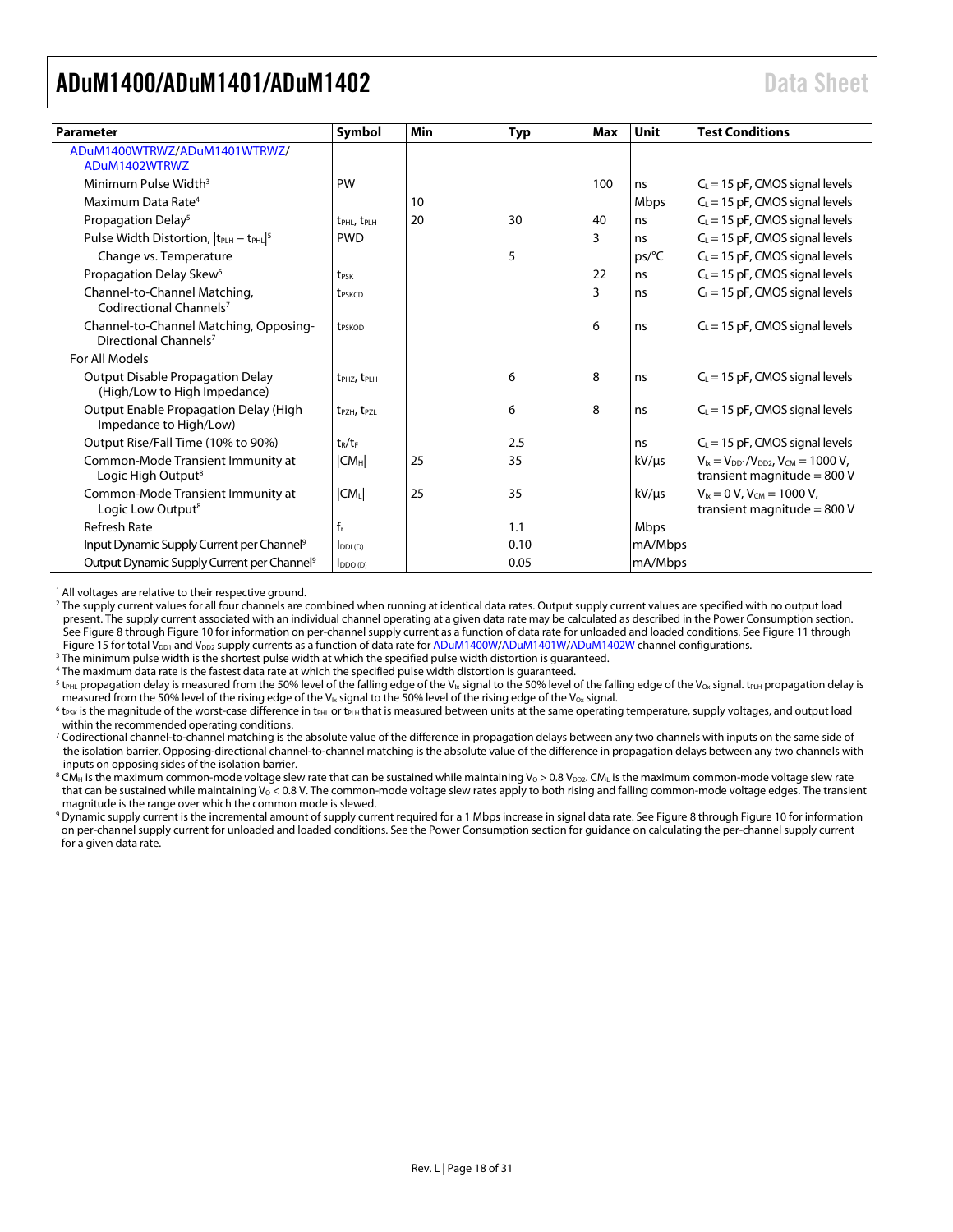### <span id="page-18-0"></span>**PACKAGE CHARACTERISTICS**

#### **Table 8.**

| <b>Parameter</b>                               | Symbol             | Min | Typ       | Max | Unit          | <b>Test Conditions</b>      |
|------------------------------------------------|--------------------|-----|-----------|-----|---------------|-----------------------------|
| Resistance (Input to Output) <sup>1</sup>      | $R_{I-O}$          |     | $10^{12}$ |     | Ω             |                             |
| Capacitance (Input to Output) <sup>1</sup>     | $C_{\text{LO}}$    |     | 2.2       |     | рF            | $f = 1$ MHz                 |
| Input Capacitance <sup>2</sup>                 | u                  |     | 4.0       |     | рF            |                             |
| IC Junction to Case Thermal Resistance, Side 1 | $\theta$ JCI       |     | 33        |     | $\degree$ C/W | Thermocouple located at     |
| IC Junction to Case Thermal Resistance, Side 2 | $\theta_{\rm JCO}$ |     | 28        |     | $\degree$ C/W | center of package underside |

<sup>1</sup> Device is considered a 2-terminal device; Pin 1, Pin 2, Pin 3, Pin 4, Pin 5, Pin 6, Pin 7, and Pin 8 are shorted together and Pin 9, Pin 10, Pin 11, Pin 12, Pin 13, Pin 14, Pin 15, and Pin 16 are shorted together.

<sup>2</sup> Input capacitance is from any input data pin to ground.

### <span id="page-18-1"></span>**REGULATORY INFORMATION**

Th[e ADuM1400/](http://www.analog.com/ADuM1400?doc=ADuM1400_1401_1402.pdf)[ADuM1401](http://www.analog.com/ADuM1401?doc=ADuM1400_1401_1402.pdf)[/ADuM1402](http://www.analog.com/ADuM1402?doc=ADuM1400_1401_1402.pdf) are approved by the organizations listed i[n Table 9.](#page-18-3) Refer to [Table 14](#page-20-2) and the [Insulation Lifetime](#page-28-0) section for details regarding recommended maximum working voltages for specific cross-isolation waveforms and insulation levels.

#### <span id="page-18-3"></span>**Table 9.**

| <b>UL</b>                                                                    | <b>CSA</b>                                                                                                           | <b>VDE</b>                                                                            | <b>COC</b>                                                                                                                                      | TÜV                                                                                                                                                                  |
|------------------------------------------------------------------------------|----------------------------------------------------------------------------------------------------------------------|---------------------------------------------------------------------------------------|-------------------------------------------------------------------------------------------------------------------------------------------------|----------------------------------------------------------------------------------------------------------------------------------------------------------------------|
| Recognized Under<br>UL 1577 Component<br>Recognition<br>Program <sup>1</sup> | Approved under<br><b>CSA Component</b><br><b>Acceptance Notice 5A</b>                                                | Certified according to<br>DIN V VDE V 0884-10<br>(VDE V 0884-10):2006-12 <sup>2</sup> | Approved under<br>COC11-471543-2012                                                                                                             | Approved according to<br>IEC 61010-1:2001 (2 <sup>nd</sup> Edition),<br>EN 61010-1:2001 (2 <sup>nd</sup> Edition),<br>UL 61010-1:2004, and<br>CSA C22.2.61010.1:2005 |
| Single Protection,<br>2500 V rms Isolation<br>Voltage                        | Basic insulation per<br>CSA 60950-1-03 and<br>IEC 60950-1, 780 V rms<br>(1103 V peak) maximum<br>working voltage     | Reinforced insulation.<br>560 V peak                                                  | <b>Basic Insulation per</b><br>GB4943.1-2011, 415 V rms<br>(588 V peak) maximum<br>working voltage, tropical<br>climate, altitude $\leq 5000$ m | Reinforced insulation, 400 V rms<br>maximum working voltage                                                                                                          |
|                                                                              | Reinforced insulation<br>per CSA 60950-1-03 and<br>IEC 60950-1, 390 V rms<br>(551 V peak) maximum<br>working voltage |                                                                                       |                                                                                                                                                 |                                                                                                                                                                      |
| File E214100                                                                 | File 205078                                                                                                          | File 2471900-4880-0001                                                                | File COC14001114900                                                                                                                             | Certificate U8V 05 06 56232 002                                                                                                                                      |

<sup>1</sup> In accordance with UL 1577, eac[h ADuM1400](http://www.analog.com/ADuM1400?doc?=ADuM1400_1401_1402.PDF)[/ADuM1401/](http://www.analog.com/ADuM1401?doc?=ADuM1400_1401_1402.PDF)[ADuM1402](http://www.analog.com/ADuM1402?doc?=ADuM1400_1401_1402.PDF) is proof tested by applying an insulation test voltage ≥3000 V rms for 1 sec (current leakage detection limit =  $5 \mu$ A).

<sup>2</sup> In accordance with DIN V VDE V 0884-10, eac[h ADuM1400](http://www.analog.com/ADuM1400?doc?=ADuM1400_1401_1402.PDF)[/ADuM1401](http://www.analog.com/ADuM1401?doc?=ADuM1400_1401_1402.PDF)[/ADuM1402](http://www.analog.com/ADuM1402?doc?=ADuM1400_1401_1402.PDF) is proof tested by applying an insulation test voltage ≥1050 V peak for 1 sec (partial discharge detection limit = 5 pC). The asterisk (\*) marking branded on the component designates DIN V VDE V 0884-10 approval.

#### <span id="page-18-2"></span>**INSULATION AND SAFETY RELATED SPECIFICATIONS**

| Table 10.                                                                      |            |              |       |                                                                                                                                      |
|--------------------------------------------------------------------------------|------------|--------------|-------|--------------------------------------------------------------------------------------------------------------------------------------|
| <b>Parameter</b>                                                               | Symbol     | <b>Value</b> | Unit  | <b>Conditions</b>                                                                                                                    |
| Rated Dielectric Insulation Voltage                                            |            | 2500         | V rms | 1-minute duration                                                                                                                    |
| Minimum External Air Gap (Clearance)                                           | L(101)     | 7.8 min      | mm    | Measured from input terminals to output terminals,<br>shortest distance through air                                                  |
| Minimum External Tracking (Creepage)                                           | L(102)     | $7.8$ min    | mm    | Measured from input terminals to output terminals,<br>shortest distance path along body                                              |
| Minimum Clearance in the Plane of the Printed<br>Circuit Board (PCB Clearance) | L(PCB)     | 8.3 min      | mm    | Measured from input terminals to output terminals,<br>shortest distance through air, and line of sight, in the<br>PCB mounting plane |
| Minimum Internal Gap (Internal Clearance)                                      |            | $0.017$ min  | mm    | Insulation distance through insulation                                                                                               |
| Tracking Resistance (Comparative Tracking Index)                               | <b>CTI</b> | >400         | V     | DIN IEC 112/VDE 0303 Part 1                                                                                                          |
| <b>Isolation Group</b>                                                         |            | Ш            |       | Material Group (DIN VDE 0110, 1/89, Table 1)                                                                                         |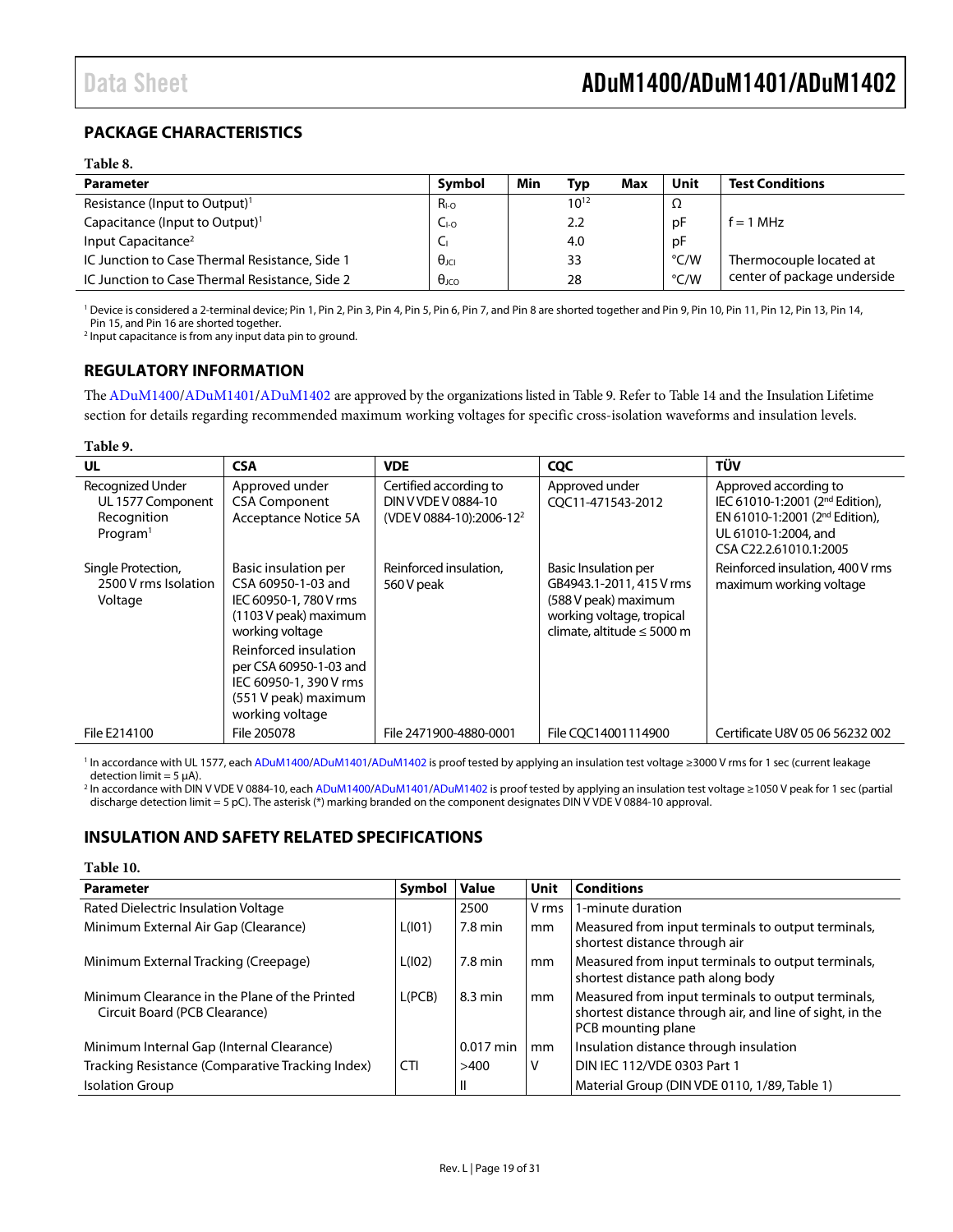### <span id="page-19-0"></span>**DIN V VDE V 0884-10 (VDE V 0884-10) INSULATION CHARACTERISTICS**

These isolators are suitable for reinforced electrical isolation only within the safety limit data. Maintenance of the safety data is ensured by protective circuits. The asterisk (\*) marking on packages denotes DIN V VDE V 0884-10 approval.

| Table 11.                                                   |                                                                                                                              |                       |                |             |
|-------------------------------------------------------------|------------------------------------------------------------------------------------------------------------------------------|-----------------------|----------------|-------------|
| <b>Description</b>                                          | <b>Conditions</b>                                                                                                            | Symbol                | Characteristic | <b>Unit</b> |
| Installation Classification per DIN VDE 0110                |                                                                                                                              |                       |                |             |
| For Rated Mains Voltage $\leq 150$ V rms                    |                                                                                                                              |                       | I to IV        |             |
| For Rated Mains Voltage $\leq$ 300 V rms                    |                                                                                                                              |                       | I to III       |             |
| For Rated Mains Voltage $\leq 400$ V rms                    |                                                                                                                              |                       | I to II        |             |
| <b>Climatic Classification</b>                              |                                                                                                                              |                       | 40/105/21      |             |
| Pollution Degree per DIN VDE 0110, Table 1                  |                                                                                                                              |                       | 2              |             |
| Maximum Working Insulation Voltage                          |                                                                                                                              | <b>VIORM</b>          | 560            | V peak      |
| Input to Output Test Voltage, Method B1                     | $V_{\text{IORM}} \times 1.875 = V_{\text{PR}}$ , 100% production test, t <sub>m</sub> = 1 sec,<br>partial discharge $<$ 5 pC | <b>V<sub>PR</sub></b> | 1050           | V peak      |
| Input to Output Test Voltage, Method A                      | $V_{\text{IORM}} \times 1.6 = V_{\text{PR}}$ , t <sub>m</sub> = 60 sec, partial discharge < 5 pC                             | $V_{PR}$              |                |             |
| After Environmental Tests Subgroup 1                        |                                                                                                                              |                       | 896            | V peak      |
| After Input and/or Safety Test Subgroup 2<br>and Subgroup 3 | $V_{\text{IORM}} \times 1.2 = V_{\text{PR}}$ , t <sub>m</sub> = 60 sec, partial discharge < 5 pC                             |                       | 672            | V peak      |
| Highest Allowable Overvoltage                               | Transient overvoltage, $t_{TR}$ = 10 seconds                                                                                 | $V_{\text{TR}}$       | 4000           | V peak      |
| Safety Limiting Values                                      | Maximum value allowed in the event of a failure<br>(see Figure 4)                                                            |                       |                |             |
| Case Temperature                                            |                                                                                                                              | $T_S$                 | 150            | °C          |
| Side 1 Current                                              |                                                                                                                              | $I_{51}$              | 265            | mA          |
| Side 2 Current                                              |                                                                                                                              | $I_{52}$              | 335            | mA          |
| Insulation Resistance at Ts                                 | $V_{10} = 500 V$                                                                                                             | R <sub>S</sub>        | $>10^{9}$      | Ω           |



<span id="page-19-2"></span>*Figure 4. Thermal Derating Curve, Dependence of Safety Limiting Values with Case Temperature per DIN V VDE V 0884-10*

### <span id="page-19-1"></span>**RECOMMENDED OPERATING CONDITIONS**

#### **Table 12.**

| <b>Parameter</b>                                                       | Rating                                       |
|------------------------------------------------------------------------|----------------------------------------------|
| Operating Temperature $(T_A)^1$                                        |                                              |
| Operating Temperature $(T_A)^2$                                        | $-40^{\circ}$ C to +105°C<br>-40°C to +125°C |
| Supply Voltages (V <sub>DD1</sub> , V <sub>DD2</sub> ) <sup>1,3</sup>  | 2.7 V to 5.5 V                               |
| Supply Voltages (V <sub>DD1</sub> , V <sub>DD2</sub> ) <sup>2, 3</sup> | 3.0 V to 5.5 V                               |
| Input Signal Rise and Fall Times                                       | $1.0 \text{ ms}$                             |

<sup>1</sup> Does not apply t[o ADuM1400W,](http://www.analog.com/ADuM1400?doc=ADuM1400_1401_1402.pdf) [ADuM1401W,](http://www.analog.com/ADuM1401?doc=ADuM1400_1401_1402.pdf) an[d ADuM1402W](http://www.analog.com/ADuM1402?doc=ADuM1400_1401_1402.pdf) automotive grade versions.

<sup>2</sup> Applies t[o ADuM1400W,](http://www.analog.com/ADuM1400?doc=ADuM1400_1401_1402.pdf) [ADuM1401W,](http://www.analog.com/ADuM1401?doc=ADuM1400_1401_1402.pdf) an[d ADuM1402W](http://www.analog.com/ADuM1402?doc=ADuM1400_1401_1402.pdf) automotive grade versions.

<sup>3</sup> All voltages are relative to their respective ground. See the DC Correctness [and Magnetic Field Immunity](#page-26-3) section for information on immunity to external magnetic fields.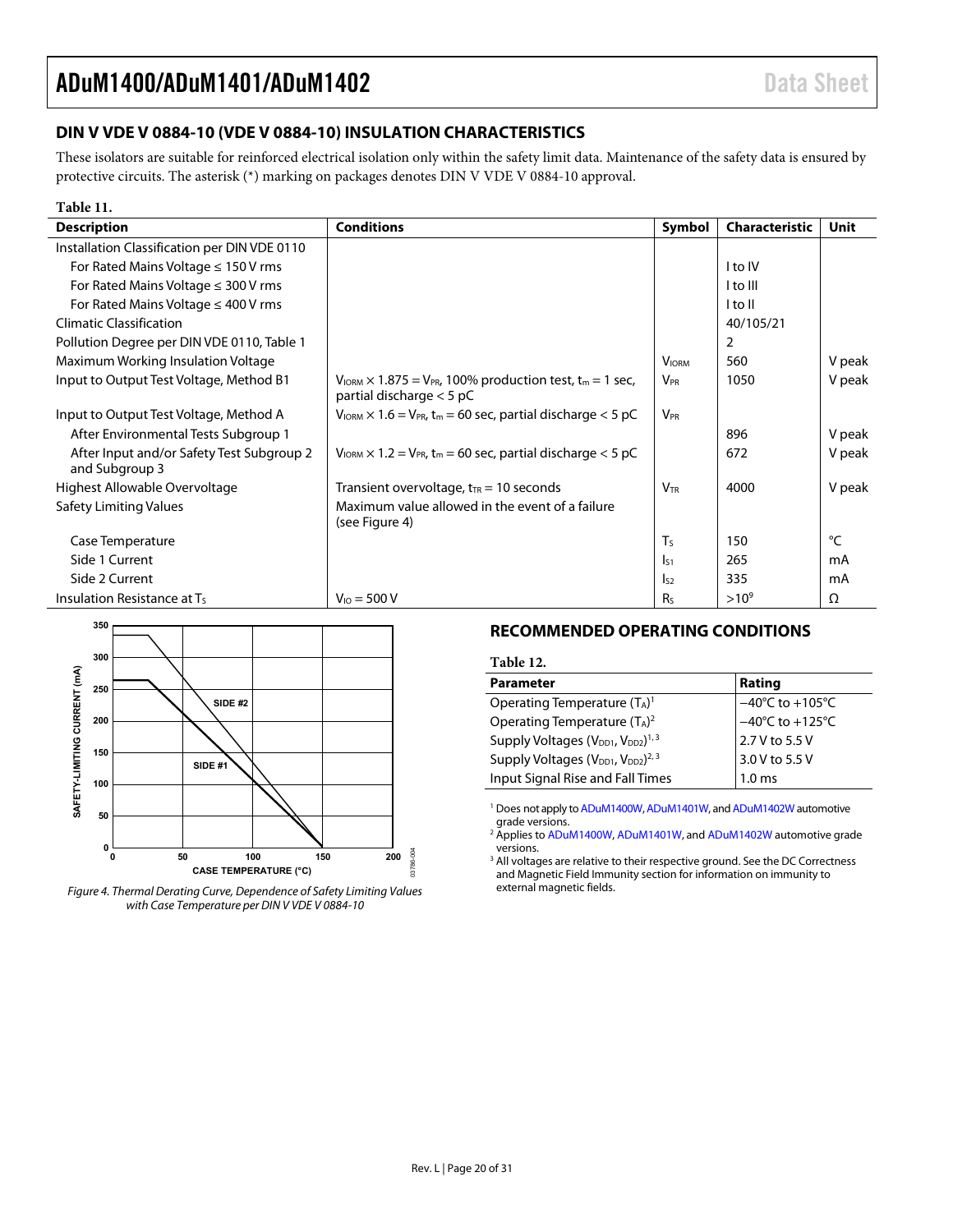### <span id="page-20-0"></span>ABSOLUTE MAXIMUM RATINGS

Ambient temperature = 25°C, unless otherwise noted.

#### **Table 13.**

| <b>Parameter</b>                                                                                 | Rating                                 |
|--------------------------------------------------------------------------------------------------|----------------------------------------|
| Storage Temperature $(T_{ST})$                                                                   | $-65^{\circ}$ C to $+150^{\circ}$ C    |
| Ambient Operating Temperature (TA) <sup>1</sup>                                                  | $-40^{\circ}$ C to $+105^{\circ}$ C    |
| Ambient Operating Temperature $(T_A)^2$                                                          | $-40^{\circ}$ C to $+125^{\circ}$ C    |
| Supply Voltages (V <sub>DD1</sub> , V <sub>DD2</sub> ) <sup>3</sup>                              | $-0.5$ V to $+7.0$ V                   |
| Input Voltage ( $V_{IA}$ , $V_{IB}$ , $V_{IC}$ , $V_{ID}$ , $V_{E1}$ , $V_{E2}$ ) <sup>3,4</sup> | $-0.5$ V to $V_{\text{DDI}} + 0.5$ V   |
| Output Voltage $(V_{OA}, V_{OB}, V_{OC}, V_{OD})^{3,4}$                                          | $-0.5$ V to $V_{DDO}$ + 0.5 V          |
| Average Output Current per Pin <sup>5</sup>                                                      |                                        |
| Side 1 $(I01)$                                                                                   | $-18$ mA to $+18$ mA                   |
| Side $2$ ( $log$ )                                                                               | $-22$ mA to $+22$ mA                   |
| Common-Mode Transients <sup>6</sup>                                                              | $-100$ kV/ $\mu$ s to +100 kV/ $\mu$ s |

<sup>1</sup> Does not apply t[o ADuM1400W,](http://www.analog.com/ADuM1400?doc=ADuM1400_1401_1402.pdf) [ADuM1401W,](http://www.analog.com/ADuM1401?doc=ADuM1400_1401_1402.pdf) an[d ADuM1402W](http://www.analog.com/ADuM1402?doc=ADuM1400_1401_1402.pdf) automotive grade versions.

<sup>2</sup> Applies t[o ADuM1400W,](http://www.analog.com/ADuM1400?doc=ADuM1400_1401_1402.pdf) [ADuM1401W,](http://www.analog.com/ADuM1401?doc=ADuM1400_1401_1402.pdf) an[d ADuM1402W](http://www.analog.com/ADuM1402?doc=ADuM1400_1401_1402.pdf) automotive grade versions.

<sup>3</sup> All voltages are relative to their respective ground.

 $4$  V<sub>DDI</sub> and V<sub>DDO</sub> refer to the supply voltages on the input and output sides of a given channel, respectively. See th[e PC Board Layout](#page-26-1) section.

<sup>5</sup> Se[e Figure 4](#page-19-2) for maximum rated current values for various temperatures. <sup>6</sup> This refers to common-mode transients across the insulation barrier.

Common-mode transients exceeding th[e Absolute Maximum Ratings](#page-20-0) may cause latch-up or permanent damage.

#### <span id="page-20-2"></span>**Table 14. Maximum Continuous Working Voltage1**

Stresses at or above those listed under Absolute Maximum Ratings may cause permanent damage to the product. This is a stress rating only; functional operation of the product at these or any other conditions above those indicated in the operational section of this specification is not implied. Operation beyond the maximum operating conditions for extended periods may affect product reliability.

#### <span id="page-20-1"></span>**ESD CAUTION**



ESD (electrostatic discharge) sensitive device. Charged devices and circuit boards can discharge without detection. Although this product features patented or proprietary protection circuitry, damage may occur on devices subjected to high energy ESD. Therefore, proper ESD precautions should be taken to avoid performance degradation or loss of functionality.

| Tuble I Is muximum Continuous Working Voltage |      |        |                                                                    |  |  |
|-----------------------------------------------|------|--------|--------------------------------------------------------------------|--|--|
| <b>Parameter</b>                              | Max  | Unit   | Constraint                                                         |  |  |
| AC Voltage, Bipolar Waveform                  | 565  | V peak | 50-year minimum lifetime                                           |  |  |
| AC Voltage, Unipolar Waveform                 |      |        |                                                                    |  |  |
| <b>Basic Insulation</b>                       | 1131 | V peak | Maximum approved working voltage per IEC 60950-1                   |  |  |
| Reinforced Insulation                         | 560  | V peak | Maximum approved working voltage per IEC 60950-1 and VDE V 0884-10 |  |  |
| DC Voltage                                    |      |        |                                                                    |  |  |
| <b>Basic Insulation</b>                       | 1131 | V peak | Maximum approved working voltage per IEC 60950-1                   |  |  |
| Reinforced Insulation                         | 560  | V peak | Maximum approved working voltage per IEC 60950-1 and VDE V 0884-10 |  |  |

<sup>1</sup> Refers to continuous voltage magnitude imposed across the isolation barrier. See the [Insulation Lifetime](#page-28-0) section for more details.

#### <span id="page-20-3"></span>**Table 15. Truth Table (Positive Logic)**

| $V_{ix}$ Input <sup>1</sup> | $V_{Ex}$ Input <sup>1,2</sup> | $V_{\text{DDI}}$ State <sup>1</sup> | $V_{DDO}$ State <sup>1</sup> | $\mathsf{V}_{\mathsf{ox}}$ Output <sup>1</sup> | <b>Notes</b>                                                                                                                                                                                                                                     |
|-----------------------------|-------------------------------|-------------------------------------|------------------------------|------------------------------------------------|--------------------------------------------------------------------------------------------------------------------------------------------------------------------------------------------------------------------------------------------------|
| H                           | H or NC                       | Powered                             | Powered                      | lн                                             |                                                                                                                                                                                                                                                  |
|                             | H or NC                       | Powered                             | Powered                      | ١L                                             |                                                                                                                                                                                                                                                  |
| X                           |                               | Powered                             | Powered                      | z                                              |                                                                                                                                                                                                                                                  |
| $\mathsf{X}$                | H or NC                       | Unpowered   Powered                 |                              | lн                                             | Outputs return to the input state within 1 $\mu$ s of V <sub>DDI</sub> power restoration.                                                                                                                                                        |
| X                           | н                             | Unpowered   Powered                 |                              | ΙZ                                             |                                                                                                                                                                                                                                                  |
| $\mathsf{x}$                | X                             | Powered                             |                              | Unpowered   Indeterminate                      | Outputs return to the input state within 1 $\mu$ s of V <sub>DDO</sub> power restoration<br>If the $V_{Fx}$ state is H or NC. Outputs return to a high impedance state<br>within 8 ns of $V_{DDO}$ power restoration if the $V_{Ex}$ state is L. |

 $1$  V<sub>Ix</sub> and V<sub>Ox</sub> refer to the input and output signals of a given channel (A, B, C, or D). V<sub>Ex</sub> refers to the output enable signal on the same side as the V<sub>Ox</sub> outputs. V<sub>DDI</sub> and V<sub>DDO</sub> refer to the supply voltages on the input and output sides of the given channel, respectively.

<sup>2</sup> In noisy environments, connecting  $V_{Ex}$  to an external logic high or low is recommended.

### Data Sheet **ADuM1400/ADuM1401/ADuM1402**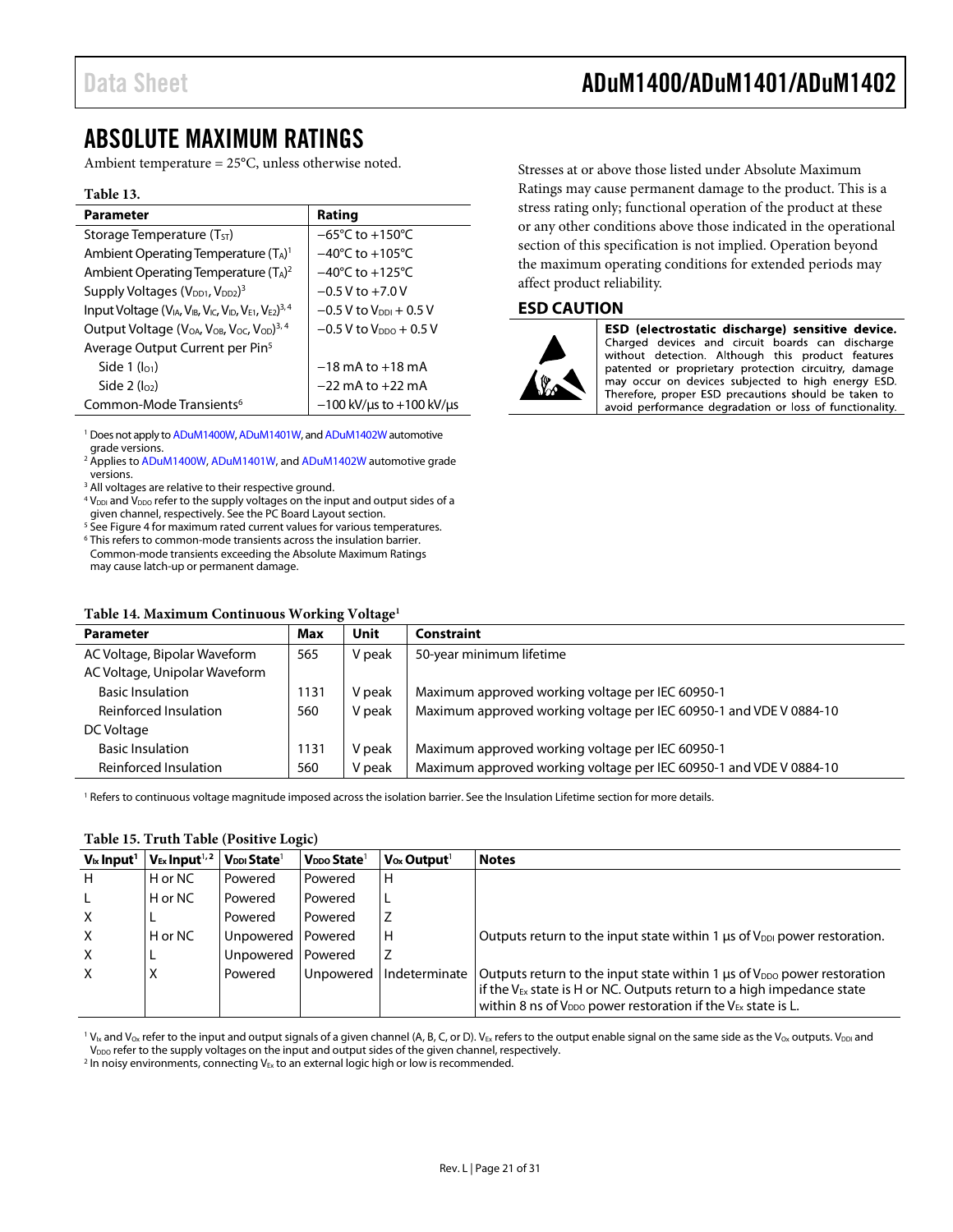### <span id="page-21-0"></span>PIN CONFIGURATIONS AND FUNCTION DESCRIPTIONS



**\*PIN 2 AND PIN 8 ARE INTERNALLY CONNECTED, AND CONNECTING BOTH TO GND1 IS RECOMMENDED. PIN 9 AND PIN 15 ARE INTERNALLY CONNECTED, AND CONNECTING BOTH TO GND2 IS RECOMMENDED.**

*Figure 5[. ADuM1400](http://www.analog.com/ADuM1400?doc=ADuM1400_1401_1402.pdf) Pin Configuration*

#### **Table 16[. ADuM1400](http://www.analog.com/ADuM1400?doc=ADuM1400_1401_1402.pdf) Pin Function Descriptions**

| Pin No. |                       | <b>Mnemonic Description</b>                                                                                                                                                                                                                                                                                                                                                             |  |  |  |  |  |
|---------|-----------------------|-----------------------------------------------------------------------------------------------------------------------------------------------------------------------------------------------------------------------------------------------------------------------------------------------------------------------------------------------------------------------------------------|--|--|--|--|--|
|         | $V_{DD1}$             | Supply Voltage for Isolator Side 1.                                                                                                                                                                                                                                                                                                                                                     |  |  |  |  |  |
| 2       | GND <sub>1</sub>      | Ground 1. Ground reference for Isolator Side 1.                                                                                                                                                                                                                                                                                                                                         |  |  |  |  |  |
| 3       | <b>V<sub>IA</sub></b> | Logic Input A.                                                                                                                                                                                                                                                                                                                                                                          |  |  |  |  |  |
| 4       | $V_{IB}$              | Logic Input B.                                                                                                                                                                                                                                                                                                                                                                          |  |  |  |  |  |
| 5       | V <sub>IC</sub>       | Logic Input C.                                                                                                                                                                                                                                                                                                                                                                          |  |  |  |  |  |
| 6       | <b>V<sub>ID</sub></b> | Logic Input D.                                                                                                                                                                                                                                                                                                                                                                          |  |  |  |  |  |
| 7       | <b>NC</b>             | No Connect.                                                                                                                                                                                                                                                                                                                                                                             |  |  |  |  |  |
| 8       | GND <sub>1</sub>      | Ground 1. Ground reference for Isolator Side 1.                                                                                                                                                                                                                                                                                                                                         |  |  |  |  |  |
| 9       | GND <sub>2</sub>      | Ground 2. Ground reference for Isolator Side 2.                                                                                                                                                                                                                                                                                                                                         |  |  |  |  |  |
| 10      | $V_{F2}$              | Output Enable 2. Active high logic input. $V_{OA}$ , $V_{OB}$ , $V_{OC}$ , and $V_{OD}$ outputs are enabled when $V_{E2}$ is high or disconnected.<br>V <sub>OA</sub> , V <sub>OB</sub> , V <sub>OC</sub> , and V <sub>OD</sub> outputs are disabled when V <sub>E2</sub> is low. In noisy environments, connecting V <sub>E2</sub> to an external logic<br>high or low is recommended. |  |  |  |  |  |
| 11      | $V_{OD}$              | Logic Output D.                                                                                                                                                                                                                                                                                                                                                                         |  |  |  |  |  |
| 12      | Voc                   | Logic Output C.                                                                                                                                                                                                                                                                                                                                                                         |  |  |  |  |  |
| 13      | $V_{OB}$              | Logic Output B.                                                                                                                                                                                                                                                                                                                                                                         |  |  |  |  |  |
| 14      | <b>VOA</b>            | Logic Output A.                                                                                                                                                                                                                                                                                                                                                                         |  |  |  |  |  |
| 15      | GND <sub>2</sub>      | Ground 2. Ground reference for Isolator Side 2.                                                                                                                                                                                                                                                                                                                                         |  |  |  |  |  |
| 16      | V <sub>DD2</sub>      | Supply Voltage for Isolator Side 2.                                                                                                                                                                                                                                                                                                                                                     |  |  |  |  |  |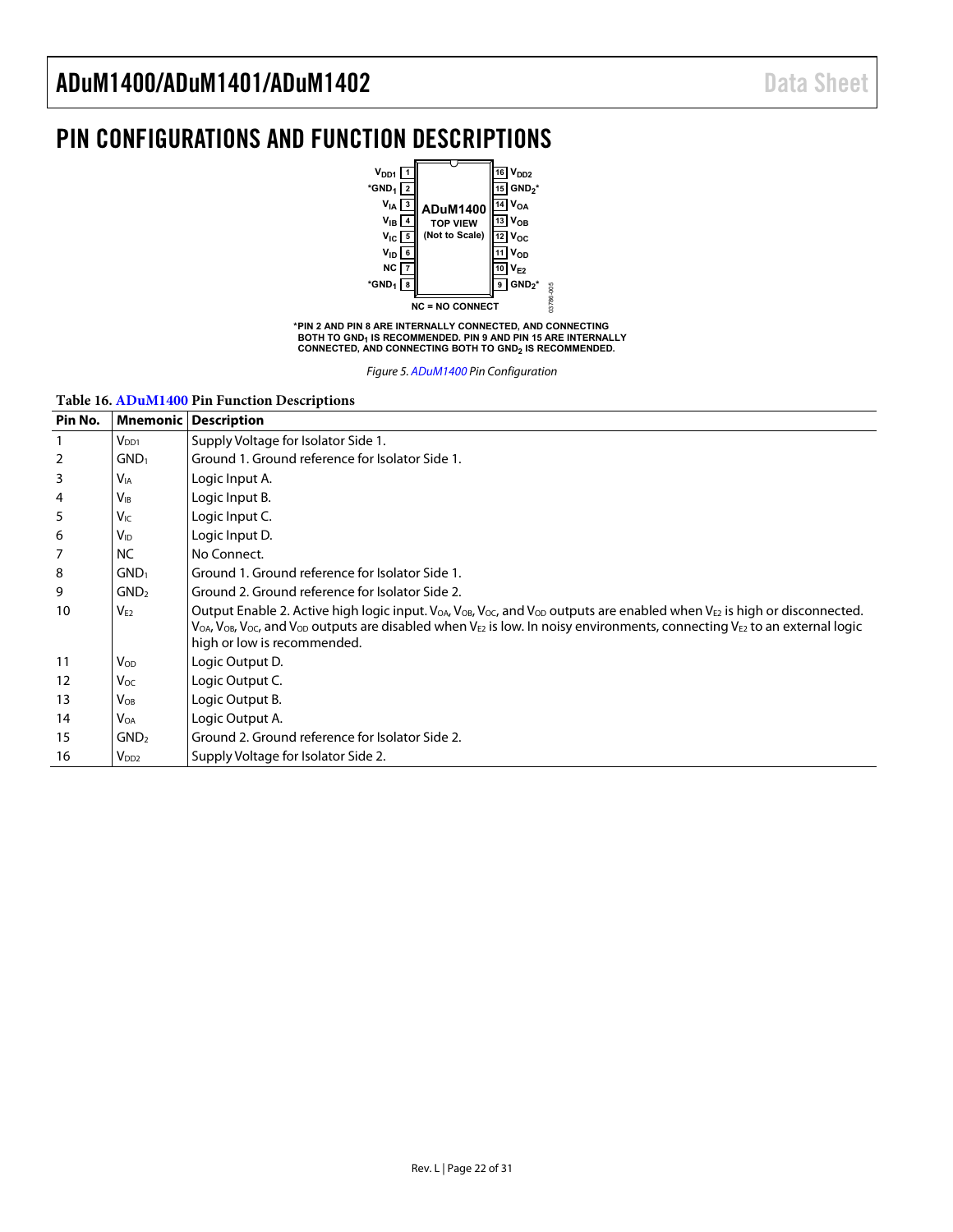### Data Sheet **ADuM1400/ADuM1401/ADuM1402**



**BOTH TO GND1 IS RECOMMENDED. PIN 9 AND PIN 15 ARE INTERNALLY CONNECTED, AND CONNECTING BOTH TO GND2 IS RECOMMENDED.**

*Figure 6[. ADuM1401](http://www.analog.com/ADuM1401?doc=ADuM1400_1401_1402.pdf) Pin Configuration*

#### **Table 17[. ADuM1401](http://www.analog.com/ADuM1401?doc=ADuM1400_1401_1402.pdf) Pin Function Descriptions**

| Pin No. | <b>Mnemonic</b>        | <b>Description</b>                                                                                                                                                                                                                                                                                                                                                                     |  |  |  |  |  |
|---------|------------------------|----------------------------------------------------------------------------------------------------------------------------------------------------------------------------------------------------------------------------------------------------------------------------------------------------------------------------------------------------------------------------------------|--|--|--|--|--|
|         | V <sub>DD1</sub>       | Supply Voltage for Isolator Side 1.                                                                                                                                                                                                                                                                                                                                                    |  |  |  |  |  |
| 2       | GND <sub>1</sub>       | Ground 1. Ground reference for Isolator Side 1.                                                                                                                                                                                                                                                                                                                                        |  |  |  |  |  |
| 3       | <b>V</b> <sub>IA</sub> | Logic Input A.                                                                                                                                                                                                                                                                                                                                                                         |  |  |  |  |  |
| 4       | <b>V<sub>IB</sub></b>  | Logic Input B.                                                                                                                                                                                                                                                                                                                                                                         |  |  |  |  |  |
| 5       | $V_{IC}$               | Logic Input C.                                                                                                                                                                                                                                                                                                                                                                         |  |  |  |  |  |
| 6       | Vop                    | Logic Output D.                                                                                                                                                                                                                                                                                                                                                                        |  |  |  |  |  |
| 7       | $V_{F1}$               | Output Enable 1. Active high logic input. V <sub>op</sub> output is enabled when V <sub>E1</sub> is high or disconnected. V <sub>op</sub> is disabled<br>when $V_{E1}$ is low. In noisy environments, connecting $V_{E1}$ to an external logic high or low is recommended.                                                                                                             |  |  |  |  |  |
| 8       | GND <sub>1</sub>       | Ground 1. Ground reference for Isolator Side 1.                                                                                                                                                                                                                                                                                                                                        |  |  |  |  |  |
| 9       | GND <sub>2</sub>       | Ground 2. Ground reference for Isolator Side 2.                                                                                                                                                                                                                                                                                                                                        |  |  |  |  |  |
| 10      | $V_{F2}$               | Output Enable 2. Active high logic input. V <sub>OA</sub> , V <sub>OB</sub> , and V <sub>OC</sub> outputs are enabled when V <sub>E2</sub> is high or disconnected. V <sub>OA</sub> ,<br>$V_{\text{OB}}$ , and $V_{\text{OC}}$ outputs are disabled when $V_{\text{E2}}$ is low. In noisy environments, connecting $V_{\text{E2}}$ to an external logic high or<br>low is recommended. |  |  |  |  |  |
| 11      | $V_{ID}$               | Logic Input D.                                                                                                                                                                                                                                                                                                                                                                         |  |  |  |  |  |
| 12      | Voc                    | Logic Output C.                                                                                                                                                                                                                                                                                                                                                                        |  |  |  |  |  |
| 13      | $V_{OB}$               | Logic Output B.                                                                                                                                                                                                                                                                                                                                                                        |  |  |  |  |  |
| 14      | <b>V</b> OA            | Logic Output A.                                                                                                                                                                                                                                                                                                                                                                        |  |  |  |  |  |
| 15      | GND <sub>2</sub>       | Ground 2. Ground reference for Isolator Side 2.                                                                                                                                                                                                                                                                                                                                        |  |  |  |  |  |
| 16      | V <sub>DD2</sub>       | Supply Voltage for Isolator Side 2.                                                                                                                                                                                                                                                                                                                                                    |  |  |  |  |  |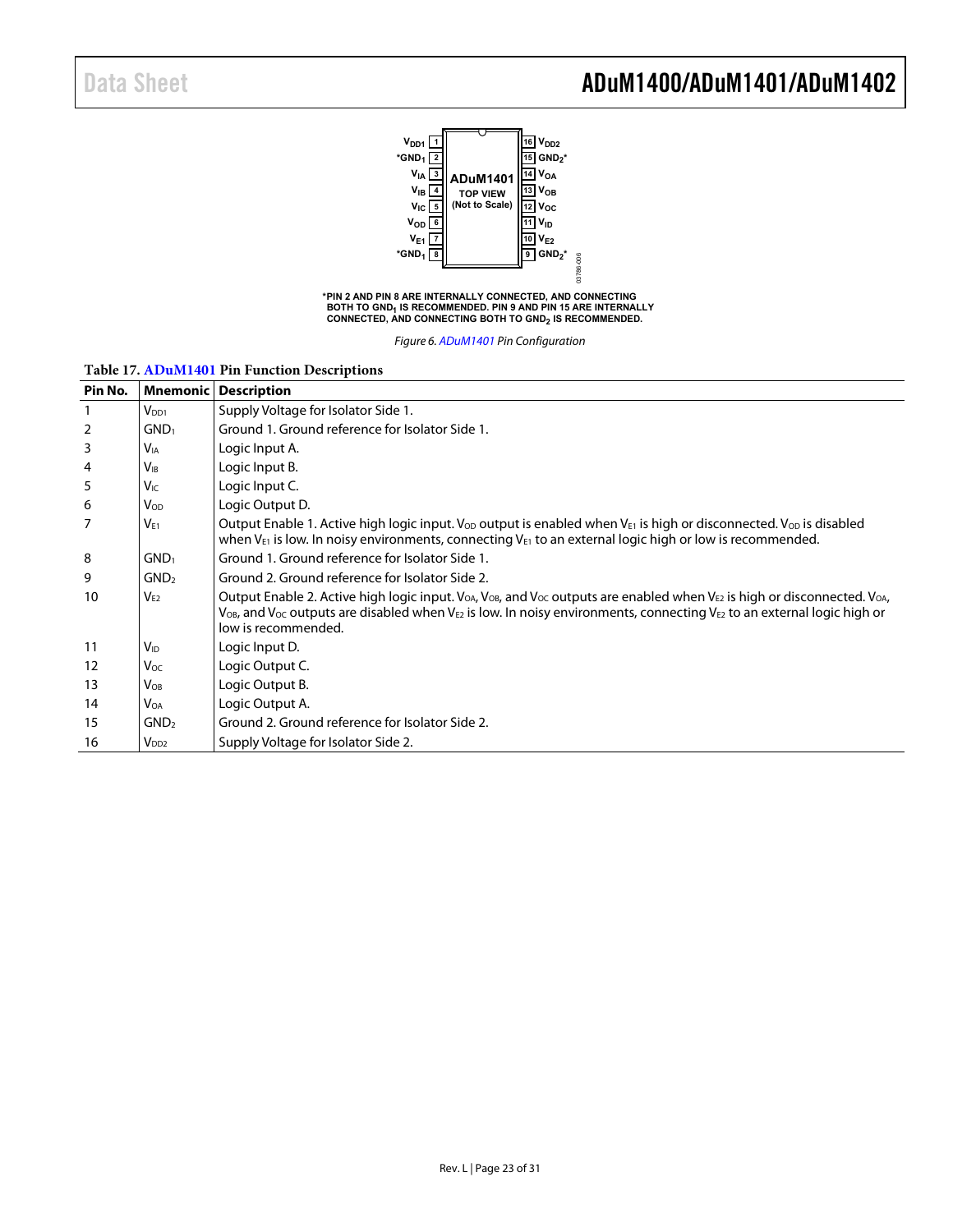

**\*PIN 2 AND PIN 8 ARE INTERNALLY CONNECTED, AND CONNECTING BOTH TO GND1 IS RECOMMENDED. PIN 9 AND PIN 15 ARE INTERNALLY CONNECTED, AND CONNECTING BOTH TO GND2 IS RECOMMENDED.**

*Figure 7[. ADuM1402](http://www.analog.com/ADuM1402?doc=ADuM1400_1401_1402.pdf) Pin Configuration*

| Pin No. | <b>Mnemonic</b>       | <b>Description</b>                                                                                                                                                                                                                                                                                                        |  |  |  |  |  |
|---------|-----------------------|---------------------------------------------------------------------------------------------------------------------------------------------------------------------------------------------------------------------------------------------------------------------------------------------------------------------------|--|--|--|--|--|
| 1       | $V_{DD1}$             | Supply Voltage for Isolator Side 1.                                                                                                                                                                                                                                                                                       |  |  |  |  |  |
| 2       | GND <sub>1</sub>      | Ground 1. Ground reference for Isolator Side 1.                                                                                                                                                                                                                                                                           |  |  |  |  |  |
| 3       | <b>V<sub>IA</sub></b> | Logic Input A.                                                                                                                                                                                                                                                                                                            |  |  |  |  |  |
| 4       | $V_{IB}$              | Logic Input B.                                                                                                                                                                                                                                                                                                            |  |  |  |  |  |
| 5       | Voc                   | Logic Output C.                                                                                                                                                                                                                                                                                                           |  |  |  |  |  |
| 6       | $V_{OD}$              | Logic Output D.                                                                                                                                                                                                                                                                                                           |  |  |  |  |  |
| 7       | $V_{F1}$              | Output Enable 1. Active high logic input. V <sub>oc</sub> and V <sub>op</sub> outputs are enabled when V <sub>E1</sub> is high or disconnected. V <sub>oc</sub> and<br>$V_{OD}$ outputs are disabled when $V_{E1}$ is low. In noisy environments, connecting $V_{E1}$ to an external logic high or low is<br>recommended. |  |  |  |  |  |
| 8       | GND <sub>1</sub>      | Ground 1. Ground reference for Isolator Side 1.                                                                                                                                                                                                                                                                           |  |  |  |  |  |
| 9       | GND <sub>2</sub>      | Ground 2. Ground reference for Isolator Side 2.                                                                                                                                                                                                                                                                           |  |  |  |  |  |
| 10      | $V_{E2}$              | Output Enable 2. Active high logic input. V <sub>OA</sub> and V <sub>OB</sub> outputs are enabled when V <sub>E2</sub> is high or disconnected. V <sub>OA</sub> and<br>$V_{OB}$ outputs are disabled when $V_{E2}$ is low. In noisy environments, connecting $V_{E2}$ to an external logic high or low is<br>recommended. |  |  |  |  |  |
| 11      | $V_{ID}$              | Logic Input D.                                                                                                                                                                                                                                                                                                            |  |  |  |  |  |
| 12      | <b>V<sub>IC</sub></b> | Logic Input C.                                                                                                                                                                                                                                                                                                            |  |  |  |  |  |
| 13      | $V_{OB}$              | Logic Output B.                                                                                                                                                                                                                                                                                                           |  |  |  |  |  |
| 14      | Voa                   | Logic Output A.                                                                                                                                                                                                                                                                                                           |  |  |  |  |  |
| 15      | GND <sub>2</sub>      | Ground 2. Ground reference for Isolator Side 2.                                                                                                                                                                                                                                                                           |  |  |  |  |  |
| 16      | $V_{DD2}$             | Supply Voltage for Isolator Side 2.                                                                                                                                                                                                                                                                                       |  |  |  |  |  |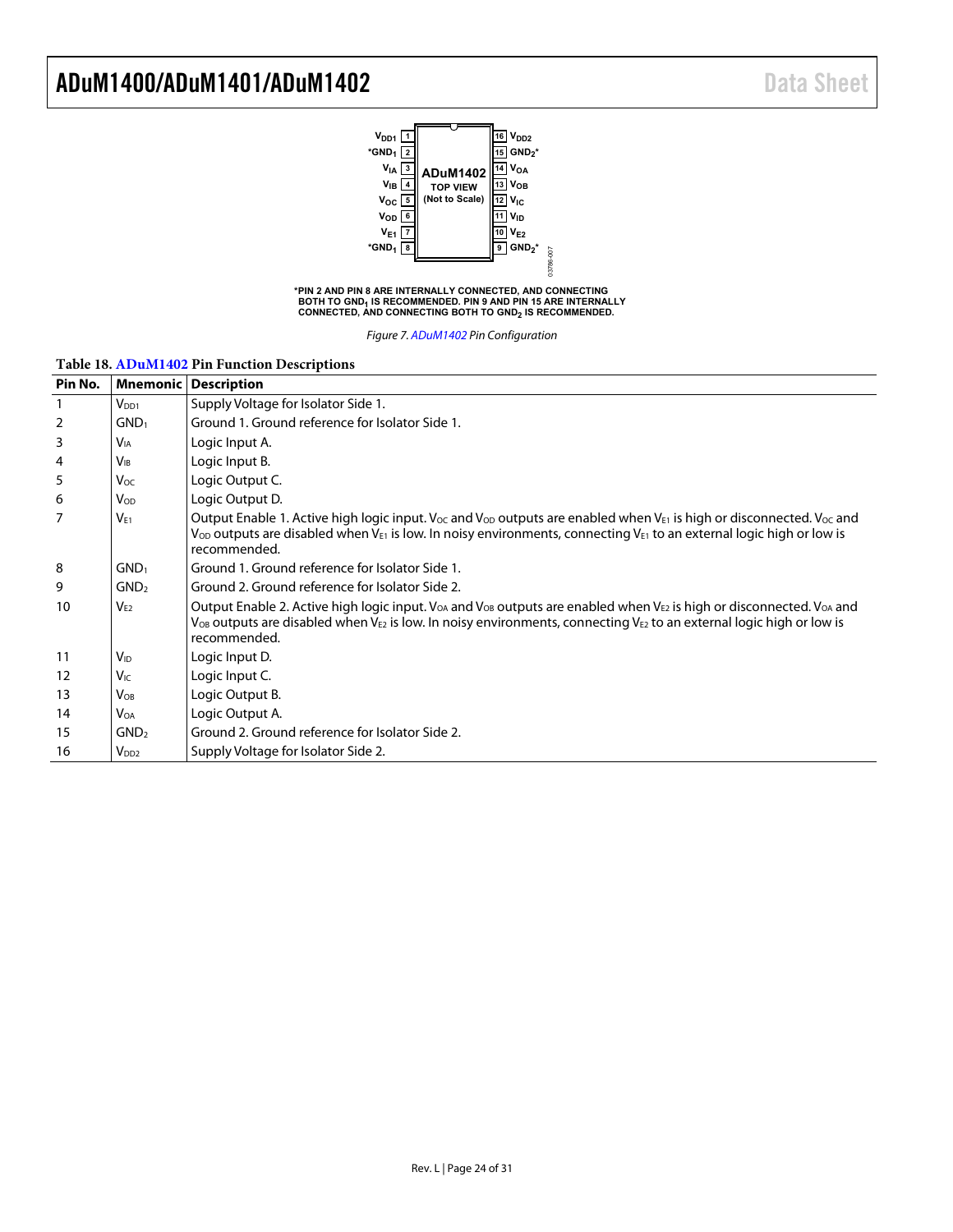### Data Sheet **ADuM1400/ADuM1401/ADuM1402**

### <span id="page-24-0"></span>TYPICAL PERFORMANCE CHARACTERISTICS



<span id="page-24-1"></span>*Figure 8. Typical Input Supply Current per Channel vs. Data Rate for 5 V and 3 V Operation*



<span id="page-24-4"></span>*Figure 9. Typical Output Supply Current per Channel vs. Data Rate for 5 V and 3 V Operation (No Output Load)*



<span id="page-24-2"></span>*Figure 10. Typical Output Supply Current per Channel vs. Data Rate for 5 V and 3 V Operation (15 pF Output Load)*



<span id="page-24-3"></span>*Figure 11. Typica[l ADuM1400](http://www.analog.com/ADuM1400?doc=ADuM1400_1401_1402.pdf) VDD1* Supply Current vs. Data Rate *for 5 V and 3 V Operation*



*Figure 12. Typica[l ADuM1400](http://www.analog.com/ADuM1400?doc=ADuM1400_1401_1402.pdf) V<sub>DD2</sub> Supply Current vs. Data Rate for 5 V and 3 V Operation*



*Figure 13. Typica[l ADuM1401](http://www.analog.com/ADuM1401?doc=ADuM1400_1401_1402.pdf) V<sub>DD1</sub> Supply Current vs. Data Rate for 5 V and 3 V Operation*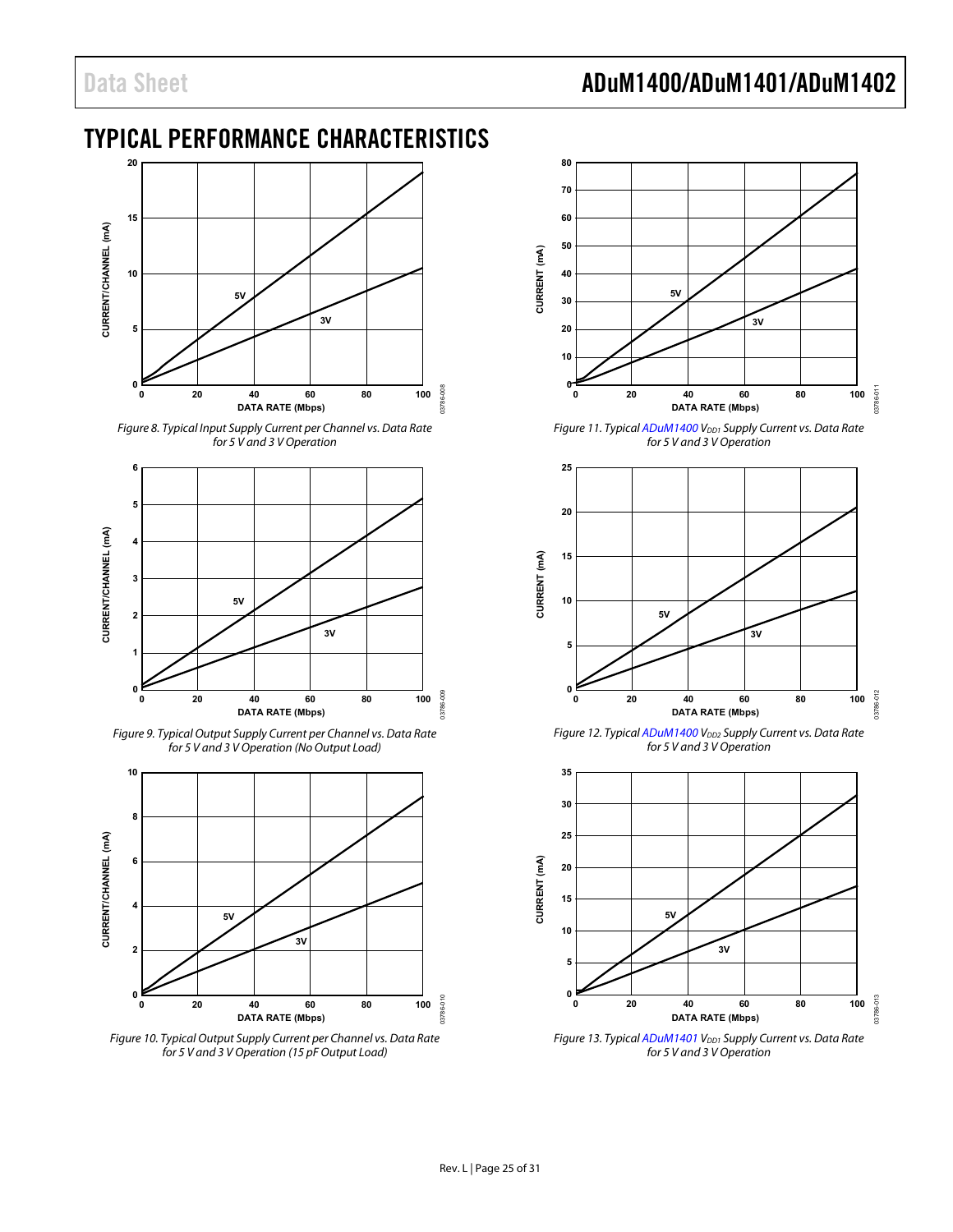

*Figure 14. Typica[l ADuM1401](http://www.analog.com/ADuM1401?doc=ADuM1400_1401_1402.pdf) VDD2 Supply Current vs. Data Rate for 5 V and 3 V Operation*



<span id="page-25-0"></span>*Figure 15. Typica[l ADuM1402](http://www.analog.com/ADuM1402?doc=ADuM1400_1401_1402.pdf) V<sub>DD1</sub> or V<sub>DD2</sub> Supply Current vs. Data Rate for 5 V and 3 V Operation*



*Figure 16. Propagation Delay vs. Temperature, C Grade*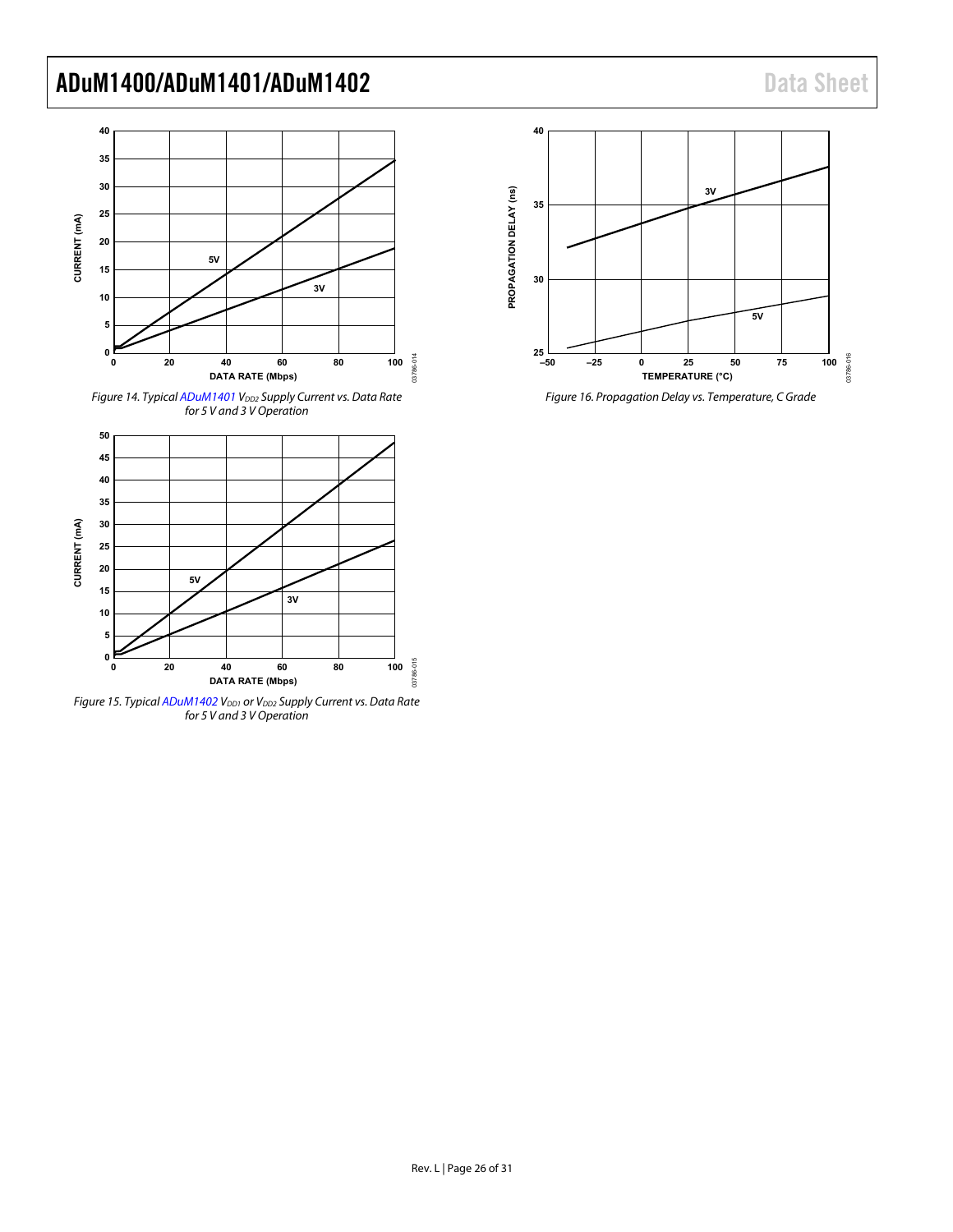### <span id="page-26-1"></span><span id="page-26-0"></span>APPLICATIONS INFORMATION **PC BOARD LAYOUT**

The [ADuM1400/](http://www.analog.com/ADuM1400?doc=ADuM1400_1401_1402.pdf)[ADuM1401/](http://www.analog.com/ADuM1401?doc=ADuM1400_1401_1402.pdf)[ADuM1402](http://www.analog.com/ADuM1402?doc=ADuM1400_1401_1402.pdf) digital isolators require no external interface circuitry for the logic interfaces. Power supply bypassing is strongly recommended at the input and output supply pins (see [Figure 17\)](#page-26-4). Bypass capacitors are most conveniently connected between Pin 1 and Pin 2 for V<sub>DD1</sub> and between Pin 15 and Pin 16 for  $V_{DD2}$ . The capacitor value should be between 0.01 µF and 0.1 µF. The total lead length between both ends of the capacitor and the input power supply pin should not exceed 20 mm. Bypassing between Pin 1 and Pin 8 and between Pin 9 and Pin 16 should also be considered, unless the ground pair on each package side is connected close to the package.



*Figure 17. Recommended Printed Circuit Board Layout*

03786-017

<span id="page-26-4"></span>In applications involving high common-mode transients, care should be taken to ensure that board coupling across the isolation barrier is minimized. Furthermore, the board layout should be designed such that any coupling that does occur equally affects all pins on a given component side. Failure to ensure this could cause voltage differentials between pins exceeding th[e Absolute](#page-20-0)  [Maximum Ratings](#page-20-0) of the device, thereby leading to latch-up or permanent damage.

See the [AN-1109 Application Note](http://www.analog.com/AN-1109?doc=ADuM1400_1401_1402.pdf) for board layout guidelines.

### <span id="page-26-2"></span>**PROPAGATION DELAY-RELATED PARAMETERS**

Propagation delay is a parameter that describes the time it takes a logic signal to propagate through a component. The propagation delay to a Logic 0 output may differ from the propagation delay to a Logic 1 output.



*Figure 18. Propagation Delay Parameters*

Pulse width distortion is the maximum difference between these two propagation delay values and is an indication of how accurately the timing of the input signal is preserved.

Channel-to-channel matching refers to the maximum amount the propagation delay differs between channels within a single [ADuM1400/](http://www.analog.com/ADuM1400?doc=ADuM1400_1401_1402.pdf)[ADuM1401/](http://www.analog.com/ADuM1401?doc=ADuM1400_1401_1402.pdf)[ADuM1402](http://www.analog.com/ADuM1402?doc=ADuM1400_1401_1402.pdf) component.

Propagation delay skew refers to the maximum amount the propagation delay differs between multiple [ADuM1400/](http://www.analog.com/ADuM1400?doc=ADuM1400_1401_1402.pdf) [ADuM1401/](http://www.analog.com/ADuM1401?doc=ADuM1400_1401_1402.pdf)[ADuM1402](http://www.analog.com/ADuM1402?doc=ADuM1400_1401_1402.pdf) components operating under the same conditions.

### <span id="page-26-3"></span>**DC CORRECTNESS AND MAGNETIC FIELD IMMUNITY**

Positive and negative logic transitions at the isolator input cause narrow  $(-1 \text{ ns})$  pulses to be sent to the decoder via the transformer. The decoder is bistable and is, therefore, either set or reset by the pulses, indicating input logic transitions. In the absence of logic transitions at the input for more than  $\sim$ 1 µs, a periodic set of refresh pulses indicative of the correct input state are sent to ensure dc correctness at the output. If the decoder receives no internal pulses of more than about 5 µs, the input side is assumed to be unpowered or nonfunctional, in which case the isolator output is forced to a default state (see [Table 15\)](#page-20-3) by the watchdog timer circuit.

The limitation on the magnetic field immunity of th[e ADuM1400/](http://www.analog.com/ADuM1400?doc=ADuM1400_1401_1402.pdf) [ADuM1401/](http://www.analog.com/ADuM1401?doc=ADuM1400_1401_1402.pdf)[ADuM1402](http://www.analog.com/ADuM1402?doc=ADuM1400_1401_1402.pdf) is set by the condition in which induced voltage in the receiving coil of the transformer is sufficiently large enough to either falsely set or reset the decoder. The following analysis defines the conditions under which this may occur. The 3 V operating condition of the [ADuM1400/](http://www.analog.com/ADuM1400?doc=ADuM1400_1401_1402.pdf)[ADuM1401/](http://www.analog.com/ADuM1401?doc=ADuM1400_1401_1402.pdf) [ADuM1402](http://www.analog.com/ADuM1402?doc=ADuM1400_1401_1402.pdf) is examined because it represents the most susceptible mode of operation.

The pulses at the transformer output have an amplitude greater than 1.0 V. The decoder has a sensing threshold at about 0.5 V, thus establishing a 0.5 V margin in which induced voltages can be tolerated. The voltage induced across the receiving coil is given by

$$
V = (-d\beta/dt)\Sigma \prod r_n^2; n = 1, 2, \ldots, N
$$

where:

*β* is magnetic flux density (gauss).

*N* is the number of turns in the receiving coil.

 $r_n$  is the radius of the n<sup>th</sup> turn in the receiving coil (cm).

Given the geometry of the receiving coil in the [ADuM1400/](http://www.analog.com/ADuM1400?doc=ADuM1400_1401_1402.pdf) [ADuM1401/](http://www.analog.com/ADuM1401?doc=ADuM1400_1401_1402.pdf)[ADuM1402](http://www.analog.com/ADuM1402?doc=ADuM1400_1401_1402.pdf) and an imposed requirement that the induced voltage be 50% at most of the 0.5 V margin at the decoder, a maximum allowable magnetic field is calculated as shown in [Figure 19.](#page-26-5) 



<span id="page-26-5"></span>*Figure 19. Maximum Allowable External Magnetic Flux Density*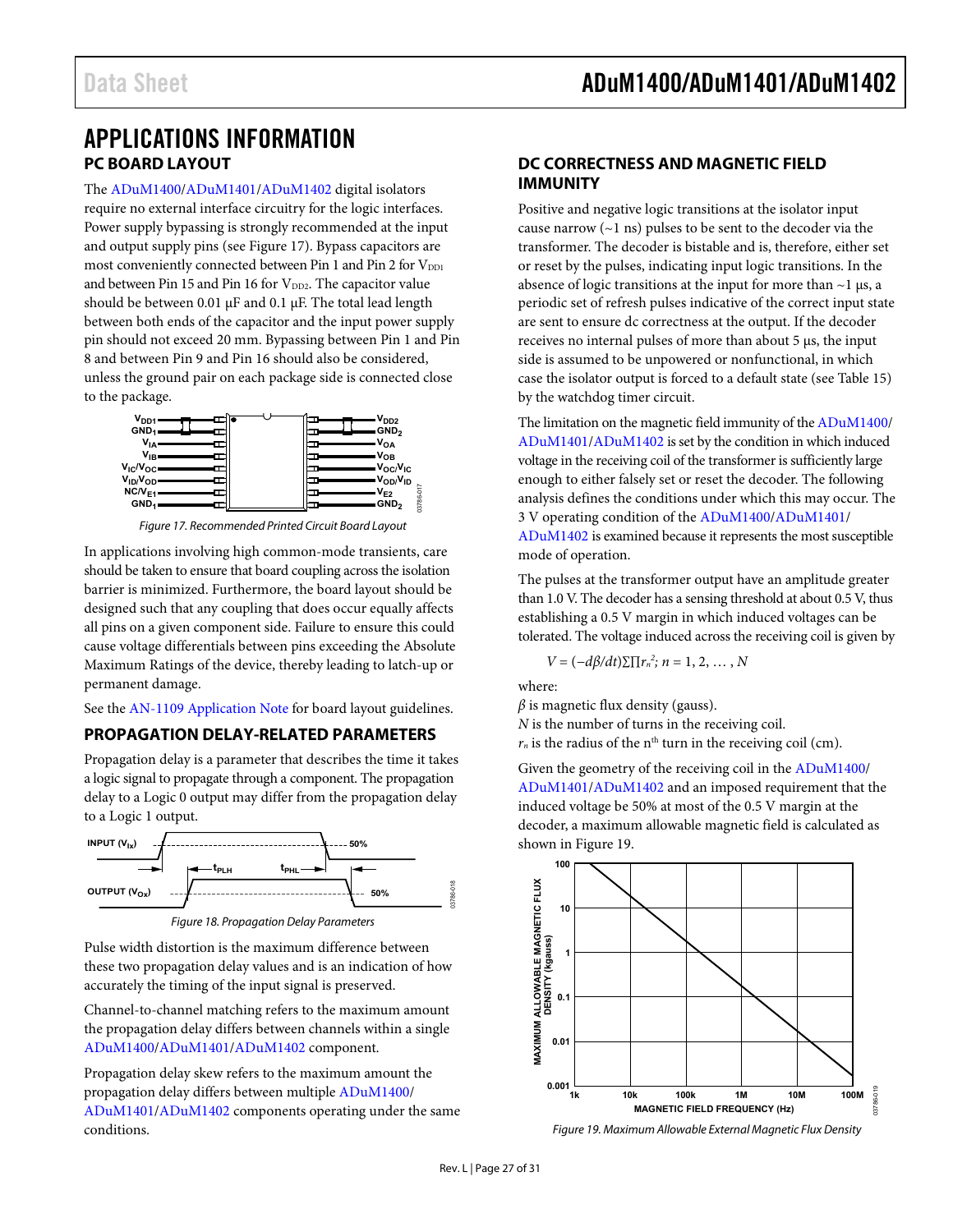For example, at a magnetic field frequency of 1 MHz, the maximum allowable magnetic field of 0.2 kgauss induces a voltage of 0.25 V at the receiving coil. This is about 50% of the sensing threshold and does not cause a faulty output transition. Similarly, if such an event occurs during a transmitted pulse (and has the worst-case polarity), it reduces the received pulse from  $>1.0$  V to 0.75 V—still well above the 0.5 V sensing threshold of the decoder.

The preceding magnetic flux density values correspond to specific current magnitudes at given distances from the [ADuM1400/](http://www.analog.com/ADuM1400?doc=ADuM1400_1401_1402.pdf)[ADuM1401/](http://www.analog.com/ADuM1401?doc=ADuM1400_1401_1402.pdf)[ADuM1402](http://www.analog.com/ADuM1402?doc=ADuM1400_1401_1402.pdf) transformers[. Figure 20](#page-27-1) expresses these allowable current magnitudes as a function of frequency for selected distances. As shown, the [ADuM1400/](http://www.analog.com/ADuM1400?doc=ADuM1400_1401_1402.pdf) [ADuM1401/](http://www.analog.com/ADuM1401?doc=ADuM1400_1401_1402.pdf)[ADuM1402](http://www.analog.com/ADuM1402?doc=ADuM1400_1401_1402.pdf) are extremely immune and can be affected only by extremely large currents operated at high frequency very close to the component. For the 1 MHz example noted, one would have to place a 0.5 kA current 5 mm away from the [ADuM1400/](http://www.analog.com/ADuM1400?doc=ADuM1400_1401_1402.pdf)[ADuM1401](http://www.analog.com/ADuM1401?doc=ADuM1400_1401_1402.pdf)[/ADuM1402](http://www.analog.com/ADuM1402?doc=ADuM1400_1401_1402.pdf) to affect the operation of the component.



*Figure 20. Maximum Allowable Current for Various Current-to[-ADuM1400](http://www.analog.com/ADuM1400?doc=ADuM1400_1401_1402.pdf)[/ADuM1401](http://www.analog.com/ADuM1401?doc=ADuM1400_1401_1402.pdf)[/ADuM1402](http://www.analog.com/ADuM1402?doc=ADuM1400_1401_1402.pdf) Spacings*

<span id="page-27-1"></span>Note that at combinations of strong magnetic field and high frequency, any loops formed by printed circuit board traces could induce error voltages sufficiently large enough to trigger the thresholds of succeeding circuitry. Care should be taken in the layout of such traces to avoid this possibility.

### <span id="page-27-0"></span>**POWER CONSUMPTION**

The supply current at a given channel of th[e ADuM1400/](http://www.analog.com/ADuM1400?doc=ADuM1400_1401_1402.pdf) [ADuM1401/](http://www.analog.com/ADuM1401?doc=ADuM1400_1401_1402.pdf)[ADuM1402](http://www.analog.com/ADuM1402?doc=ADuM1400_1401_1402.pdf) isolator is a function of the supply voltage, the data rate of the channel, and the output load of the channel.

For each input channel, the supply current is given by

$$
I_{DDI} = I_{DDI(Q)} \qquad \qquad f \leq 0.5 f_r
$$

$$
I_{DDI} = I_{DDI(D)} \times (2f - f_r) + I_{DDI(Q)} \qquad f > 0.5 f_r
$$

For each output channel, the supply current is given by

$$
I_{\text{DDO}} = I_{\text{DDO (Q)}} \qquad \qquad f \leq 0.5 f_r
$$

$$
I_{DDO} = (I_{DDO(D)} + (0.5 \times 10^{-3}) \times C_L \times V_{DDO}) \times (2f - f_r) + I_{DDO(Q)}
$$
  
  $f > 0.5 f_r$ 

where:

*IDDI (D)*, *IDDO (D)* are the input and output dynamic supply currents per channel (mA/Mbps).

*C<sub>L</sub>* is the output load capacitance (pF).

 $V_{DDO}$  is the output supply voltage (V).

*f* is the input logic signal frequency (MHz); it is half of the input data rate expressed in units of Mbps.

*fr* is the input stage refresh rate (Mbps).

*IDDI (Q)*, *IDDO (Q)* are the specified input and output quiescent supply currents (mA).

To calculate the total  $V_{DD1}$  and  $V_{DD2}$  supply current, the supply currents for each input and output channel corresponding to V<sub>DD1</sub> and V<sub>DD2</sub> are calculated and totaled[. Figure 8](#page-24-1) and [Figure 9](#page-24-4) provide per-channel supply currents as a function of data rate for an unloaded output condition. [Figure 10](#page-24-2) provides perchannel supply current as a function of data rate for a 15 pF output condition[. Figure 11](#page-24-3) throug[h Figure 15](#page-25-0) provide total V<sub>DD1</sub> and V<sub>DD2</sub> supply current as a function of data rate for [ADuM1400/](http://www.analog.com/ADuM1400?doc=ADuM1400_1401_1402.pdf)[ADuM1401/](http://www.analog.com/ADuM1401?doc=ADuM1400_1401_1402.pdf)[ADuM1402](http://www.analog.com/ADuM1402?doc=ADuM1400_1401_1402.pdf) channel configurations.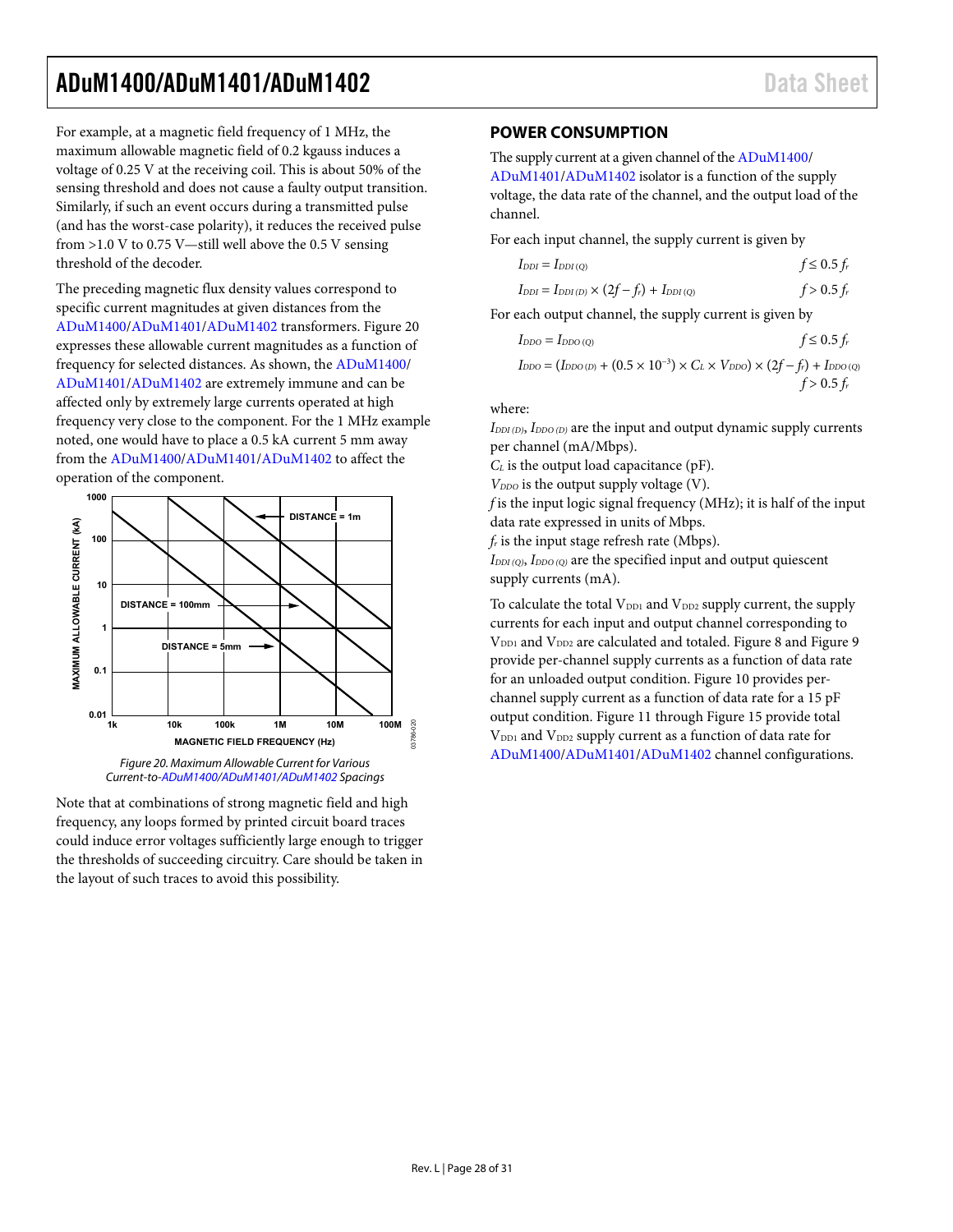### <span id="page-28-0"></span>**INSULATION LIFETIME**

All insulation structures eventually break down when subjected to voltage stress over a sufficiently long period. The rate of insulation degradation is dependent on the characteristics of the voltage waveform applied across the insulation. In addition to the testing performed by the regulatory agencies, Analog Devices carries out an extensive set of evaluations to determine the lifetime of the insulation structure within the [ADuM1400/](http://www.analog.com/ADuM1400?doc=ADuM1400_1401_1402.pdf) [ADuM1401/](http://www.analog.com/ADuM1401?doc=ADuM1400_1401_1402.pdf)[ADuM1402.](http://www.analog.com/ADuM1402?doc=ADuM1400_1401_1402.pdf)

Analog Devices performs accelerated life testing using voltage levels higher than the rated continuous working voltage. Acceleration factors for several operating conditions are determined. These factors allow calculation of the time to failure at the actual working voltage. The values shown in [Table 14](#page-20-2) summarize the peak voltage for 50 years of service life for a bipolar ac operating condition and the maximum CSA/VDE approved working voltages. In many cases, the approved working voltage is higher than a 50-year service life voltage. Operation at these high working voltages can lead to shortened insulation life in some cases.

The insulation lifetime of th[e ADuM1400/](http://www.analog.com/ADuM1400?doc=ADuM1400_1401_1402.pdf)[ADuM1401/](http://www.analog.com/ADuM1401?doc=ADuM1400_1401_1402.pdf) [ADuM1402](http://www.analog.com/ADuM1402?doc=ADuM1400_1401_1402.pdf) depends on the voltage waveform type imposed across the isolation barrier. The *i*Coupler insulation structure degrades at different rates depending on whether the waveform is bipolar ac, unipolar ac, or dc. [Figure 21,](#page-28-1) [Figure 22,](#page-28-2) an[d Figure 23](#page-28-3) illustrate these different isolation voltage waveforms, respectively.

Bipolar ac voltage is the most stringent environment. The goal of a 50-year operating lifetime under the ac bipolar condition determines the Analog Devices recommended maximum working voltage.

### Data Sheet **ADuM1400/ADuM1401/ADuM1402**

In the case of unipolar ac or dc voltage, the stress on the insulation is significantly lower, which allows operation at higher working voltages while still achieving a 50-year service life. The working voltages listed in [Table 14](#page-20-2) can be applied while maintaining the 50-year minimum lifetime, provided the voltage conforms to either the unipolar ac or dc voltage cases. Any cross-insulation voltage waveform that does not conform t[o Figure 22](#page-28-2) o[r Figure 23](#page-28-3) should be treated as a bipolar ac waveform, and its peak voltage should be limited to the 50-year lifetime voltage value listed i[n Table 14.](#page-20-2)

Note that the voltage presented i[n Figure 22](#page-28-2) is shown as sinusoidal for illustration purposes only. It is meant to represent any voltage waveform varying between 0 V and some limiting value. The limiting value can be positive or negative, but the voltage cannot cross 0 V.

<span id="page-28-1"></span>

<span id="page-28-3"></span><span id="page-28-2"></span>*Figure 23. DC Waveform*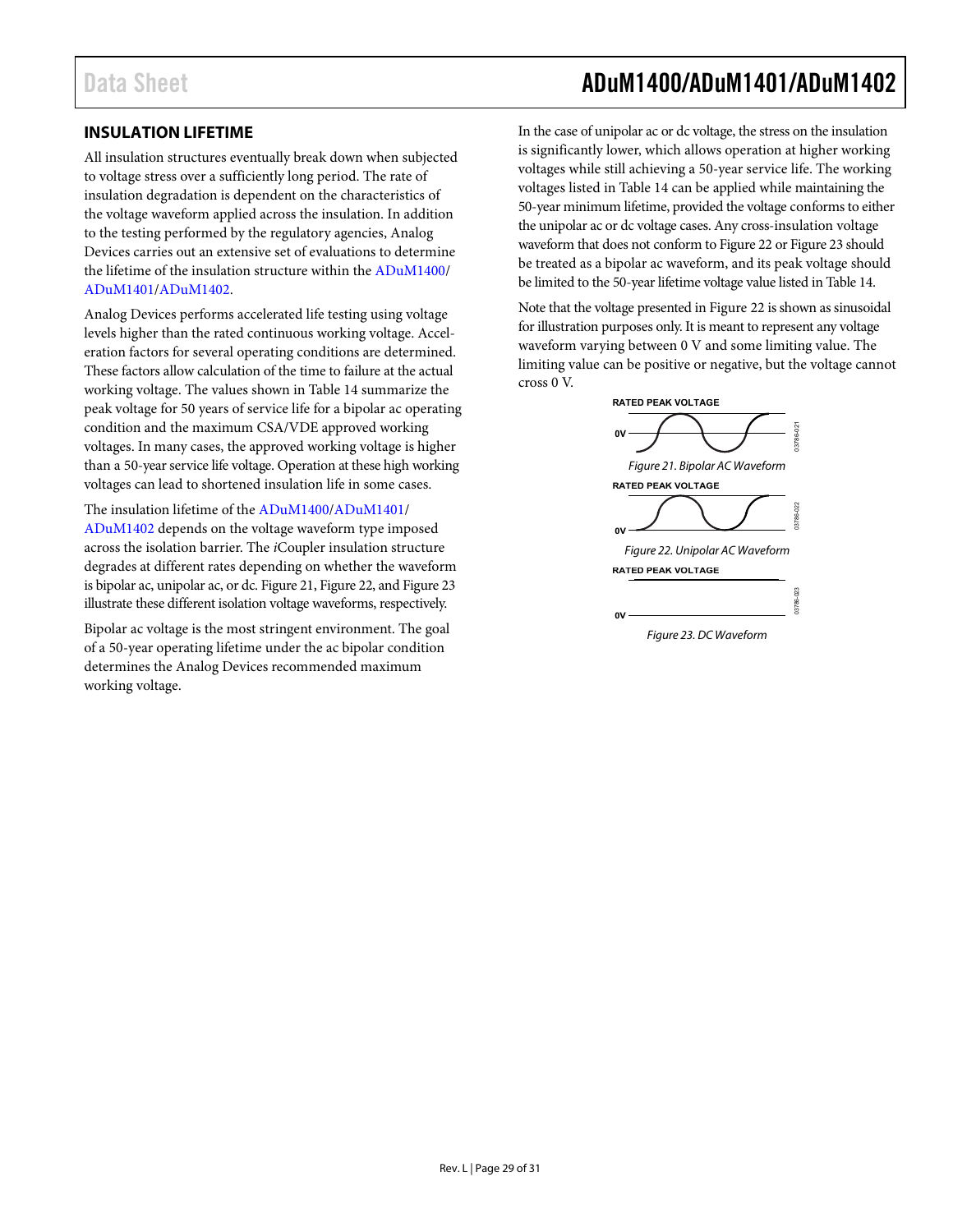### <span id="page-29-1"></span>OUTLINE DIMENSIONS



**CONTROLLING DIMENSIONS ARE IN MILLIMETERS; INCH DIMENSIONS** (IN PARENTHESES) ARE ROUNDED-OFF MILLIMETER EQUIVALENTS FOR<br>REFERENCE ONLY AND ARE NOT APPROPRIATE FOR USE IN DESIGN.

*Figure 24. 16-Lead Standard Small Outline Package [SOIC\_W]*

**03-27-2007-B**

*Wide Body (RW-16)*

*Dimensionsshown in millimeters and (inches)*

### <span id="page-29-0"></span>**ORDERING GUIDE**

|                             | <b>Number</b>                       | <b>Number</b>                       | <b>Maximum</b>             | <b>Maximum</b>                 | <b>Maximum</b>                        |                                      |                               |                          |
|-----------------------------|-------------------------------------|-------------------------------------|----------------------------|--------------------------------|---------------------------------------|--------------------------------------|-------------------------------|--------------------------|
| Model <sup>1, 2, 3, 4</sup> | of Inputs,<br>V <sub>DD1</sub> Side | of Inputs,<br>V <sub>DD2</sub> Side | <b>Data Rate</b><br>(Mbps) | Propagation<br>Delay, 5 V (ns) | <b>Pulse Width</b><br>Distortion (ns) | <b>Temperature</b>                   | Package<br><b>Description</b> | Package<br><b>Option</b> |
|                             |                                     |                                     |                            |                                |                                       | Range                                |                               |                          |
| ADuM1400ARW                 | 4                                   | 0                                   |                            | 100                            | 40                                    | $-40^{\circ}$ C to $+105^{\circ}$ C  | 16-Lead SOIC W                | <b>RW-16</b>             |
| ADuM1400BRW                 | 4                                   | $\Omega$                            | 10                         | 50                             | 3                                     | $-40^{\circ}$ C to $+105^{\circ}$ C  | 16-Lead SOIC W                | <b>RW-16</b>             |
| ADuM1400CRW                 | 4                                   | 0                                   | 90                         | 32                             | $\overline{2}$                        | $-40^{\circ}$ C to $+105^{\circ}$ C  | 16-Lead SOIC W                | <b>RW-16</b>             |
| ADuM1400ARWZ                | 4                                   | $\Omega$                            |                            | 100                            | 40                                    | $-40^{\circ}$ C to $+105^{\circ}$ C  | 16-Lead SOIC W                | <b>RW-16</b>             |
| ADuM1400BRWZ                | 4                                   | 0                                   | 10                         | 50                             | 3                                     | $-40^{\circ}$ C to $+105^{\circ}$ C  | 16-Lead SOIC W                | <b>RW-16</b>             |
| ADuM1400CRWZ                | 4                                   | $\mathbf 0$                         | 90                         | 32                             | $\overline{2}$                        | $-40^{\circ}$ C to $+105^{\circ}$ C  | 16-Lead SOIC W                | <b>RW-16</b>             |
| ADuM1400WSRWZ               | 4                                   | $\Omega$                            |                            | 100                            | 40                                    | $-40^{\circ}$ C to $+125^{\circ}$ C  | 16-Lead SOIC W                | <b>RW-16</b>             |
| ADuM1400WTRWZ               | 4                                   | 0                                   | 10                         | 34                             | 3                                     | $-40^{\circ}$ C to +125 $^{\circ}$ C | 16-Lead SOIC W                | <b>RW-16</b>             |
| ADuM1401ARW                 | 3                                   | $\mathbf{1}$                        | $\mathbf{1}$               | 100                            | 40                                    | $-40^{\circ}$ C to $+105^{\circ}$ C  | 16-Lead SOIC W                | <b>RW-16</b>             |
| ADuM1401BRW                 | 3                                   |                                     | 10                         | 50                             | 3                                     | $-40^{\circ}$ C to $+105^{\circ}$ C  | 16-Lead SOIC W                | <b>RW-16</b>             |
| ADuM1401CRW                 | 3                                   |                                     | 90                         | 32                             | $\overline{2}$                        | $-40^{\circ}$ C to $+105^{\circ}$ C  | 16-Lead SOIC W                | <b>RW-16</b>             |
| ADuM1401ARWZ                | 3                                   |                                     |                            | 100                            | 40                                    | $-40^{\circ}$ C to $+105^{\circ}$ C  | 16-Lead SOIC W                | <b>RW-16</b>             |
| ADuM1401BRWZ                | 3                                   |                                     | 10                         | 50                             | 3                                     | $-40^{\circ}$ C to $+105^{\circ}$ C  | 16-Lead SOIC W                | <b>RW-16</b>             |
| ADuM1401CRWZ                | 3                                   |                                     | 90                         | 32                             | $\overline{2}$                        | $-40^{\circ}$ C to $+105^{\circ}$ C  | 16-Lead SOIC W                | <b>RW-16</b>             |
| ADuM1401WSRWZ               | 3                                   |                                     |                            | 100                            | 40                                    | $-40^{\circ}$ C to $+125^{\circ}$ C  | 16-Lead SOIC W                | <b>RW-16</b>             |
| ADuM1401WTRWZ               | 3                                   |                                     | 10                         | 34                             | 3                                     | $-40^{\circ}$ C to +125 $^{\circ}$ C | 16-Lead SOIC W                | <b>RW-16</b>             |
| ADuM1402ARW                 | $\overline{2}$                      | $\overline{2}$                      | 1                          | 100                            | 40                                    | $-40^{\circ}$ C to $+105^{\circ}$ C  | 16-Lead SOIC W                | <b>RW-16</b>             |
| ADuM1402BRW                 | 2                                   | 2                                   | 10                         | 50                             | 3                                     | $-40^{\circ}$ C to $+105^{\circ}$ C  | 16-Lead SOIC W                | <b>RW-16</b>             |
| ADuM1402CRW                 | $\overline{2}$                      | $\overline{2}$                      | 90                         | 32                             | $\overline{2}$                        | $-40^{\circ}$ C to $+105^{\circ}$ C  | 16-Lead SOIC W                | <b>RW-16</b>             |
| ADuM1402ARWZ                | $\overline{2}$                      | $\overline{2}$                      |                            | 100                            | 40                                    | $-40^{\circ}$ C to $+105^{\circ}$ C  | 16-Lead SOIC W                | <b>RW-16</b>             |
| ADuM1402BRWZ                | 2                                   | $\overline{2}$                      | 10                         | 50                             | 3                                     | $-40^{\circ}$ C to $+105^{\circ}$ C  | 16-Lead SOIC W                | <b>RW-16</b>             |
| ADuM1402CRWZ                | $\overline{2}$                      | $\overline{2}$                      | 90                         | 32                             | $\overline{2}$                        | $-40^{\circ}$ C to $+105^{\circ}$ C  | 16-Lead SOIC W                | <b>RW-16</b>             |
| ADuM1402WSRWZ               | $\overline{2}$                      | 2                                   |                            | 100                            | 40                                    | $-40^{\circ}$ C to +125 $^{\circ}$ C | 16-Lead SOIC W                | <b>RW-16</b>             |
| ADuM1402WTRWZ               | $\overline{2}$                      | $\overline{2}$                      | 10                         | 34                             | 3                                     | $-40^{\circ}$ C to $+125^{\circ}$ C  | 16-Lead SOIC W                | <b>RW-16</b>             |
| EVAL-ADuMQSEBZ              |                                     |                                     |                            |                                |                                       |                                      | <b>Evaluation Board</b>       |                          |

 $1 Z =$  RoHS Compliant Part.

 $2$  W = Qualified for Automotive Applications.

<sup>3</sup> Tape and reel are available. The addition of an -RL suffix designates a 13" (1,000 units) tape and reel option.

<sup>4</sup> No tape and reel option is available for th[e ADuM1400CRW](http://www.analog.com/ADuM1400?doc=ADuM1400_1401_1402.pdf) o[r ADuM1402BRW](http://www.analog.com/adum1402?doc=adum1400_1401_1402.pdf) models.